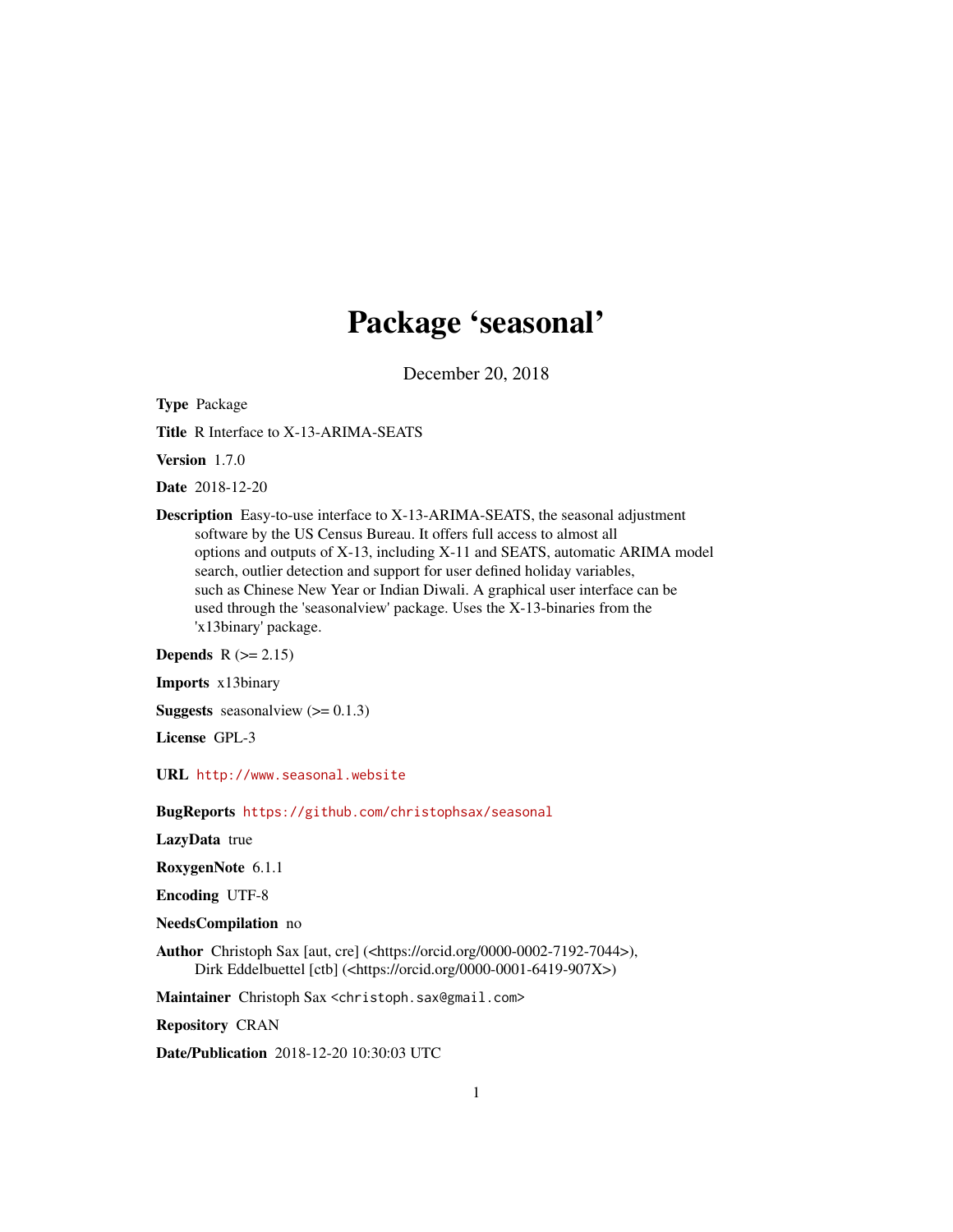# <span id="page-1-0"></span>R topics documented:

|             |  |  |  |  |  |  |  |  |  |  |  |  |  |  |  | $\overline{4}$ |
|-------------|--|--|--|--|--|--|--|--|--|--|--|--|--|--|--|----------------|
|             |  |  |  |  |  |  |  |  |  |  |  |  |  |  |  | 5              |
|             |  |  |  |  |  |  |  |  |  |  |  |  |  |  |  | 6              |
|             |  |  |  |  |  |  |  |  |  |  |  |  |  |  |  | 6              |
|             |  |  |  |  |  |  |  |  |  |  |  |  |  |  |  | 7              |
|             |  |  |  |  |  |  |  |  |  |  |  |  |  |  |  | 7              |
|             |  |  |  |  |  |  |  |  |  |  |  |  |  |  |  | 8              |
| fivebestmdl |  |  |  |  |  |  |  |  |  |  |  |  |  |  |  | 9              |
|             |  |  |  |  |  |  |  |  |  |  |  |  |  |  |  | 10             |
|             |  |  |  |  |  |  |  |  |  |  |  |  |  |  |  | 13             |
|             |  |  |  |  |  |  |  |  |  |  |  |  |  |  |  | 14             |
|             |  |  |  |  |  |  |  |  |  |  |  |  |  |  |  | 15             |
|             |  |  |  |  |  |  |  |  |  |  |  |  |  |  |  | 17             |
|             |  |  |  |  |  |  |  |  |  |  |  |  |  |  |  | 18             |
|             |  |  |  |  |  |  |  |  |  |  |  |  |  |  |  | 19             |
|             |  |  |  |  |  |  |  |  |  |  |  |  |  |  |  | 20             |
|             |  |  |  |  |  |  |  |  |  |  |  |  |  |  |  | 21             |
|             |  |  |  |  |  |  |  |  |  |  |  |  |  |  |  | 22             |
|             |  |  |  |  |  |  |  |  |  |  |  |  |  |  |  | 23             |
| series      |  |  |  |  |  |  |  |  |  |  |  |  |  |  |  | 27             |
|             |  |  |  |  |  |  |  |  |  |  |  |  |  |  |  | 33             |
|             |  |  |  |  |  |  |  |  |  |  |  |  |  |  |  | 34             |
|             |  |  |  |  |  |  |  |  |  |  |  |  |  |  |  | 35             |
|             |  |  |  |  |  |  |  |  |  |  |  |  |  |  |  | 36             |
|             |  |  |  |  |  |  |  |  |  |  |  |  |  |  |  | 38             |
| udg         |  |  |  |  |  |  |  |  |  |  |  |  |  |  |  | 39             |
|             |  |  |  |  |  |  |  |  |  |  |  |  |  |  |  | 40             |
|             |  |  |  |  |  |  |  |  |  |  |  |  |  |  |  | 41             |
|             |  |  |  |  |  |  |  |  |  |  |  |  |  |  |  | 42             |
|             |  |  |  |  |  |  |  |  |  |  |  |  |  |  |  | 44             |

seasonal-package *seasonal: R interface to X-13ARIMA-SEATS*

# <span id="page-1-1"></span>Description

seasonal is an asy-to-use interface to X-13-ARIMA-SEATS, the seasonal adjustment software by the US Census Bureau. It offers full access to almost all options and outputs of X-13, including X-11 and SEATS, automatic ARIMA model search, outlier detection and support for user defined holiday variables, such as Chinese New Year or Indian Diwali. A graphical user interface can be used through the seasonalview package. Uses the X-13-binaries from the x13binary package.

The best way to start is to have a look at the vignette:

vignette("seas")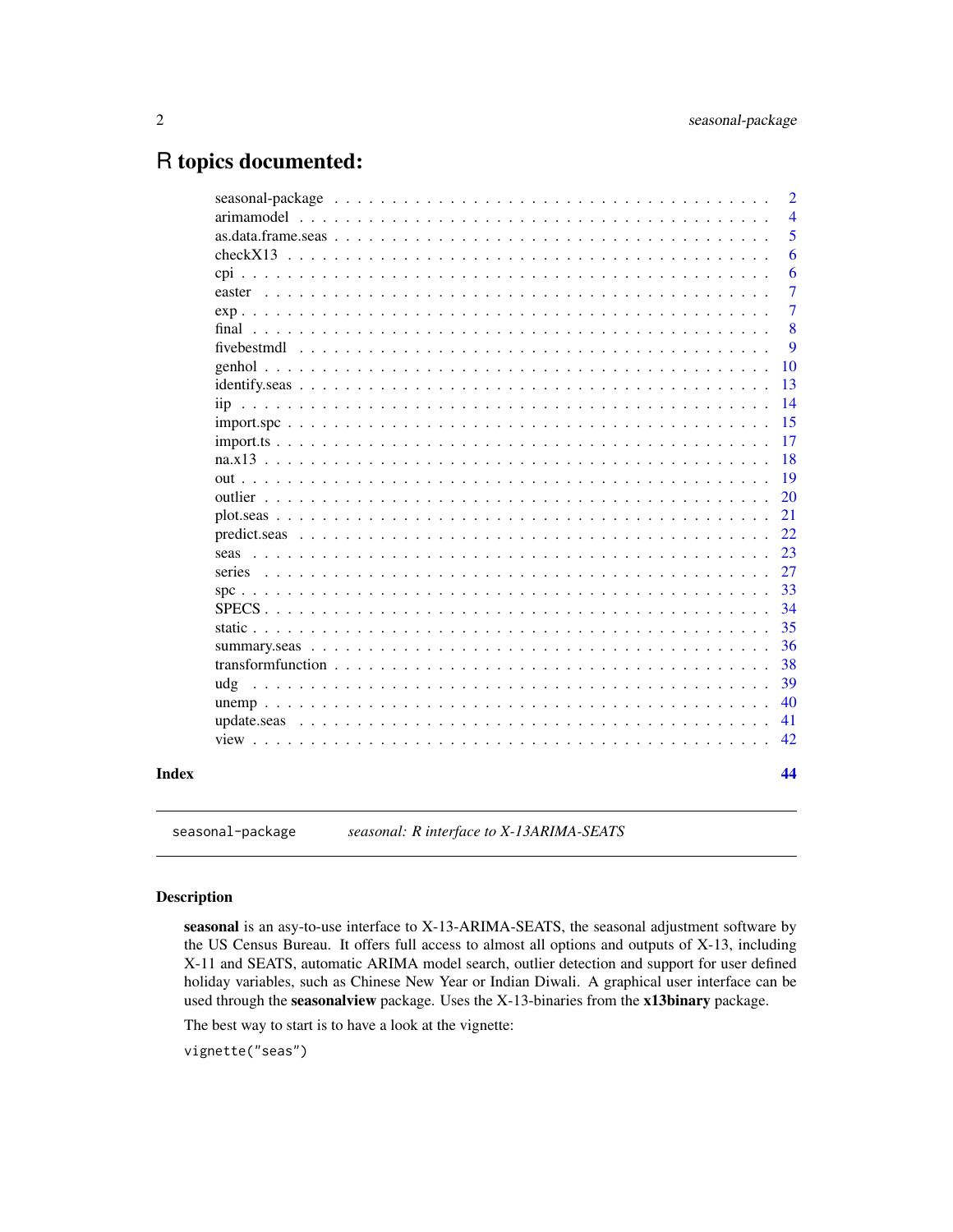#### <span id="page-2-0"></span>seasonal-package 3

#### Installation

Seasonal depends on the **x13binary** package, which downloads and installs the X-13 binaries. To install both packages, simply type to the R console:

install.packages("seasonal")

A startup message is given if the path to X-13 is specified manually. To surpress the message, use [suppressPackageStartupMessages](#page-0-0).

#### Setting the X-13 path manually

Sometimes, you either cannot or don't want to rely on the binaries provided by x13binary:

- because you are on an unsupported system, like Solaris. If you manage to build X-13 on such a system, please let the developers of x13binary know.
- because you cannot run executable files in your R library folders, due to corporate IT policy.
- because you are using your own Fortran compilation of X-13ARIMA-SEATS.

Setting the path manually can be done as in previous versions of seasonal. In order to tell seasonal where to find the binary executables of X-13ARIMA- SEATS, the specific environmental variable X13\_PATH needs to be set. This may be done during your active session in R:

Sys.setenv(X13\_PATH = "YOUR\_X13\_DIRECTORY")

Exchange YOUR\_X13\_DIRECTORY with the path to your installation of X-13ARIMA- SEATS. You can always check your installation with:

# checkX13()

If it works, you may want to set the environmental variable permanently, by adding the Sys.setenv line to one of your .Rprofile files. The easiest is to use the one located in your home directory, which can be written directly from R:

write('Sys.setenv(X13\_PATH = "YOUR\_X13\_DIRECTORY")', file = "~/.Rprofile", append = TRUE)

If the file does not exist (by default), it will be created. Make sure that you get the quotes right: double quotes around your directory, single quotes around the whole Sys.setenv line, such that R understands your string. Check first that the the Sys.setenv line works correctly; once it is written you may have to edit .Rprofile manually. (Or add a second, overwriting line to it.) For other ways to set an environmental variable permanently in R, see [Startup](#page-0-0).

#### Author(s)

Christoph Sax <christoph.sax@gmail.com>

# References

Sax C, Eddelbuettel D (2018). "Seasonal Adjustment by X-13ARIMA-SEATS in R." *Journal of Statistical Software*, *87*(11), 1-17. doi: 10.18637/jss.v087.i11 ([http://doi.org/10.18637/jss.](http://doi.org/10.18637/jss.v087.i11) [v087.i11](http://doi.org/10.18637/jss.v087.i11)).

#### See Also

[seas](#page-22-1) for the core function and more information on package usage.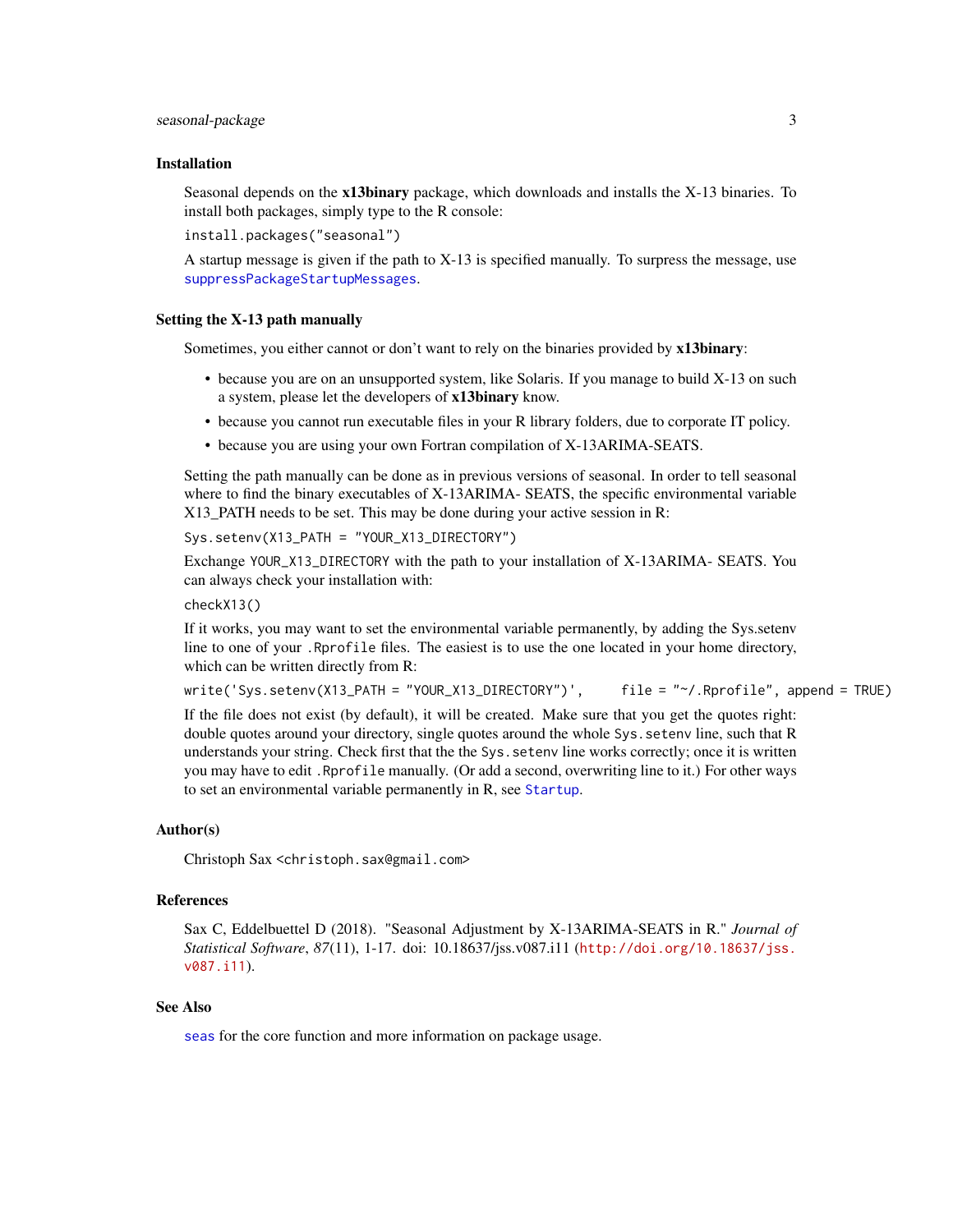<span id="page-3-0"></span>

The arimamodel functions is defunct now. Use the more univeral [udg](#page-38-1) function.

The inspect functions is defunct now. Use the extended [view](#page-41-1) function instead.

# Usage

arimamodel(x)

 $inspect(x, fun = NULL, check.version = TRUE, quiet = TRUE, ...)$ 

# Arguments

| X             | an object of class "seas".                                                                                         |
|---------------|--------------------------------------------------------------------------------------------------------------------|
| fun           | a function or a list of functions (see details)                                                                    |
| check.version | logical, should the version of shiny be checked                                                                    |
| quiet         | logical, if TRUE (default), error messages from calls in inspect are not shown in<br>the console                   |
| $\cdots$      | further arguments, passed on to runApp. (The launch browser argument of<br>version 0.8 can be still used that way) |

# See Also

[udg](#page-38-1), for universal access to X-13 statistics

[view](#page-41-1), for an extended graphical user interface.

# Examples

```
## Not run:
m <- seas(AirPassengers)
udg(x, "x13mdl")
## End(Not run)
## Not run:
m <- seas(AirPassengers)
view(m)
## End(Not run)
```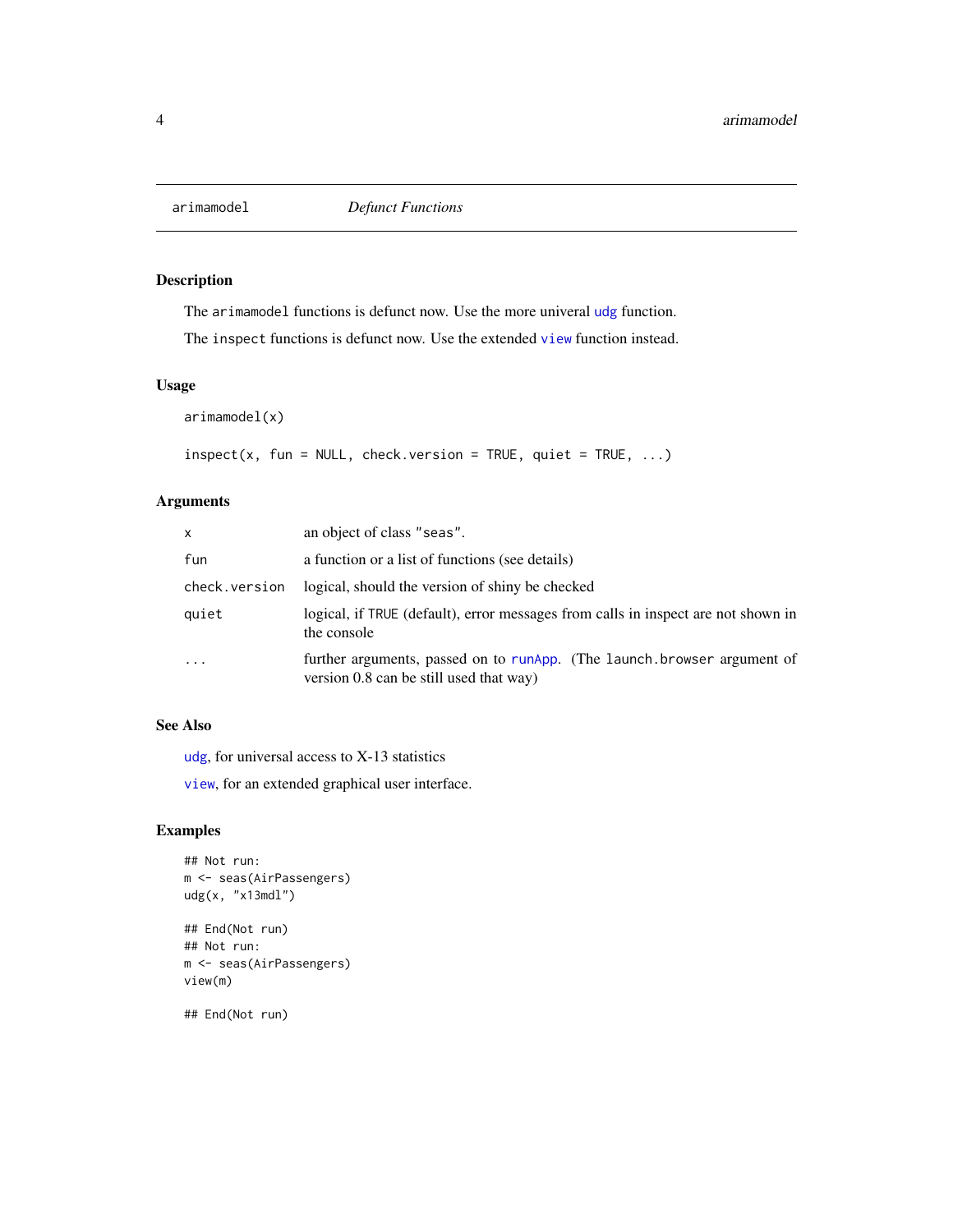<span id="page-4-0"></span>These methods coerce the output to a data.frame. This is useful for further processing. (This is a second attempt to do that; the first experimenal attempt in version 1.4 used an argument data. frame in the call to the functions, and is now obsolete. The present approach seems cleaner and is likely to stay, but still consider it as experimental.)

# Usage

```
## S3 method for class 'seas'
as.data.frame(x, ...)
## S3 method for class 'summary.seas'
as.data.frame(x, ...)
```
#### Arguments

|          | an object of class "seas" or "summary. seas", usually, the result of a call to the<br>functions with the same name. |
|----------|---------------------------------------------------------------------------------------------------------------------|
| $\cdots$ | unused.                                                                                                             |

# Details

The data.frames produced by these functions follow the naming conventions from the 'broom' package, but do not depend on it otherwise.

# Value

a data.frame without row names.

#### Examples

```
## Not run:
m <- seas(AirPassengers, x11 = "")
# a data.frame containing data
as.data.frame(m)
```
# a data.frame containing the summary information on the coefficients as.data.frame(summary(m))

## End(Not run)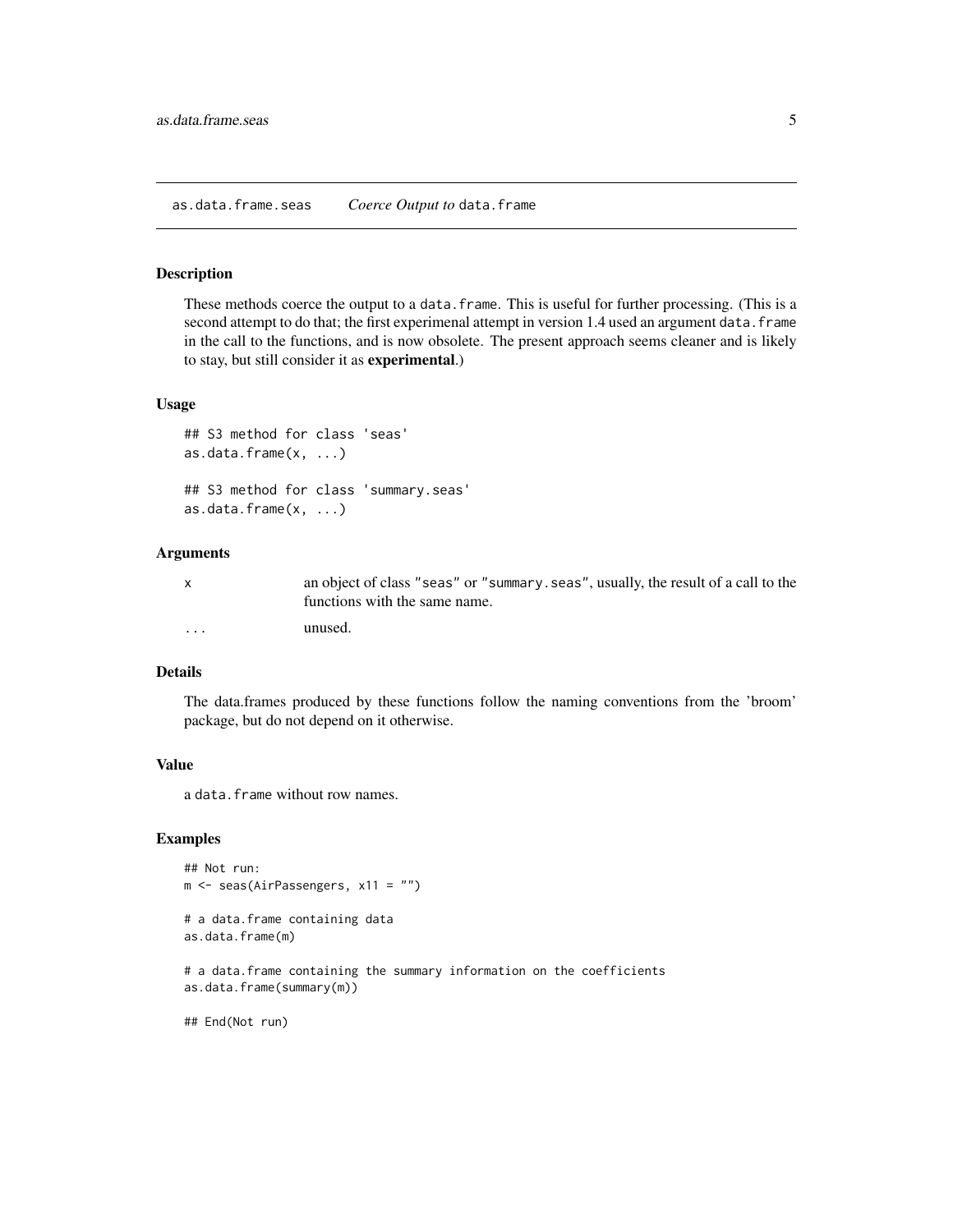Check the installation of the binary executables of X-13ARIMA-SEATS. See [seasonal](#page-1-1) for details on how to set X13\_PATH manually if you intend to use your own binaries.

#### Usage

checkX13(fail = FALSE, fullcheck = TRUE, htmlcheck = TRUE)

# Arguments

| fail      | logical, whether an error should interrupt the process. If FALSE, a message is<br>returned.                                                                                  |
|-----------|------------------------------------------------------------------------------------------------------------------------------------------------------------------------------|
| fullcheck | logical, whether a full test should be performed. Runs Testairline. spc (which<br>is shiped with X-13ARIMA-SEATS) to test the working of the binaries. Returns<br>a message. |
| htmlcheck | logical, whether the presence of the the HTML version of X-13 should be checked.                                                                                             |

# Examples

```
## Not run:
old.path <- Sys.getenv("X13_PATH")
Sys.setenv(X13_PATH = "") # its broken now
checkX13()
Sys.setenv(X13_PATH = old.path) # fix it (provided it worked in the first place)
checkX13()
```
## End(Not run)

cpi *Consumer Price Index of Switzerland*

# Description

Monthly consumer price index of Switzerland. Base year is 1993.

# Format

Time series of class "ts".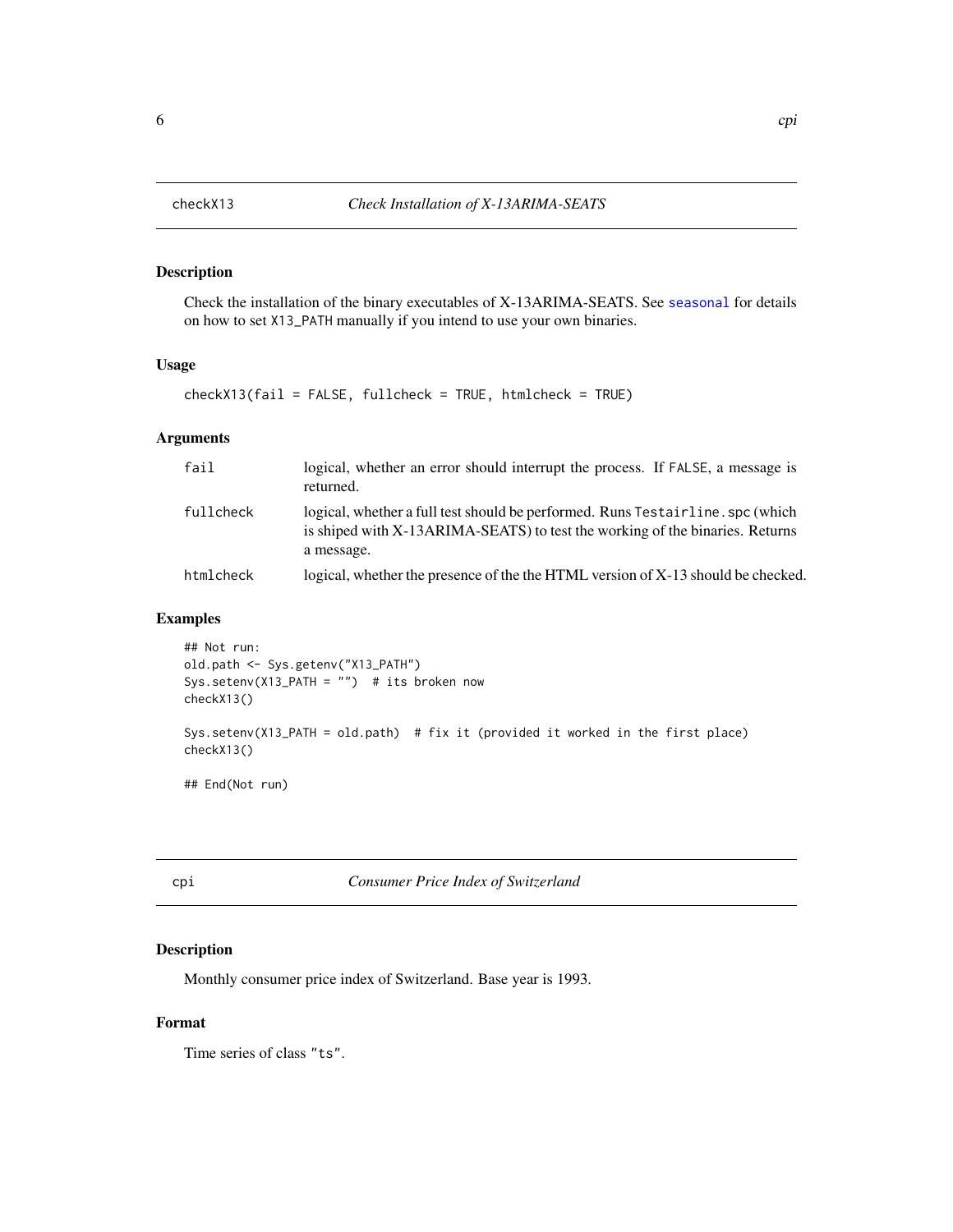#### <span id="page-6-0"></span>easter 7 and 2008 and 2008 and 2008 and 2008 and 2008 and 2008 and 2008 and 2008 and 2008 and 2008 and 2008 and 2008 and 2008 and 2008 and 2008 and 2008 and 2008 and 2008 and 2008 and 2008 and 2008 and 2008 and 2008 and 20

# Source

Federal Statistical Office, Switzerland

# Examples

data(seasonal) cpi

easter *Dates of Chinese New Year, Indian Diwali and Easter*

# Description

Dates of Chinese New Year, Indian Diwali and Easter, suitable for the use in [genhol](#page-9-1).

# Format

Objects of class "Date".

# Source

[http://www.census.gov/srd/www/genhol/genhol\\_downloads.html](http://www.census.gov/srd/www/genhol/genhol_downloads.html) <http://www.chinesenewyears.info/chinese-new-year-calendar.php> Ministry of Statistics and Programme Implementation, with help from Pinaki Mukherjee

#### Examples

```
data(holiday)
cny
diwali
easter
```
exp *Exports and Imports of China*

# Description

Monthly exports and imports of China (July 1983 to December 2013).

# Format

Each time series is an object of class "ts".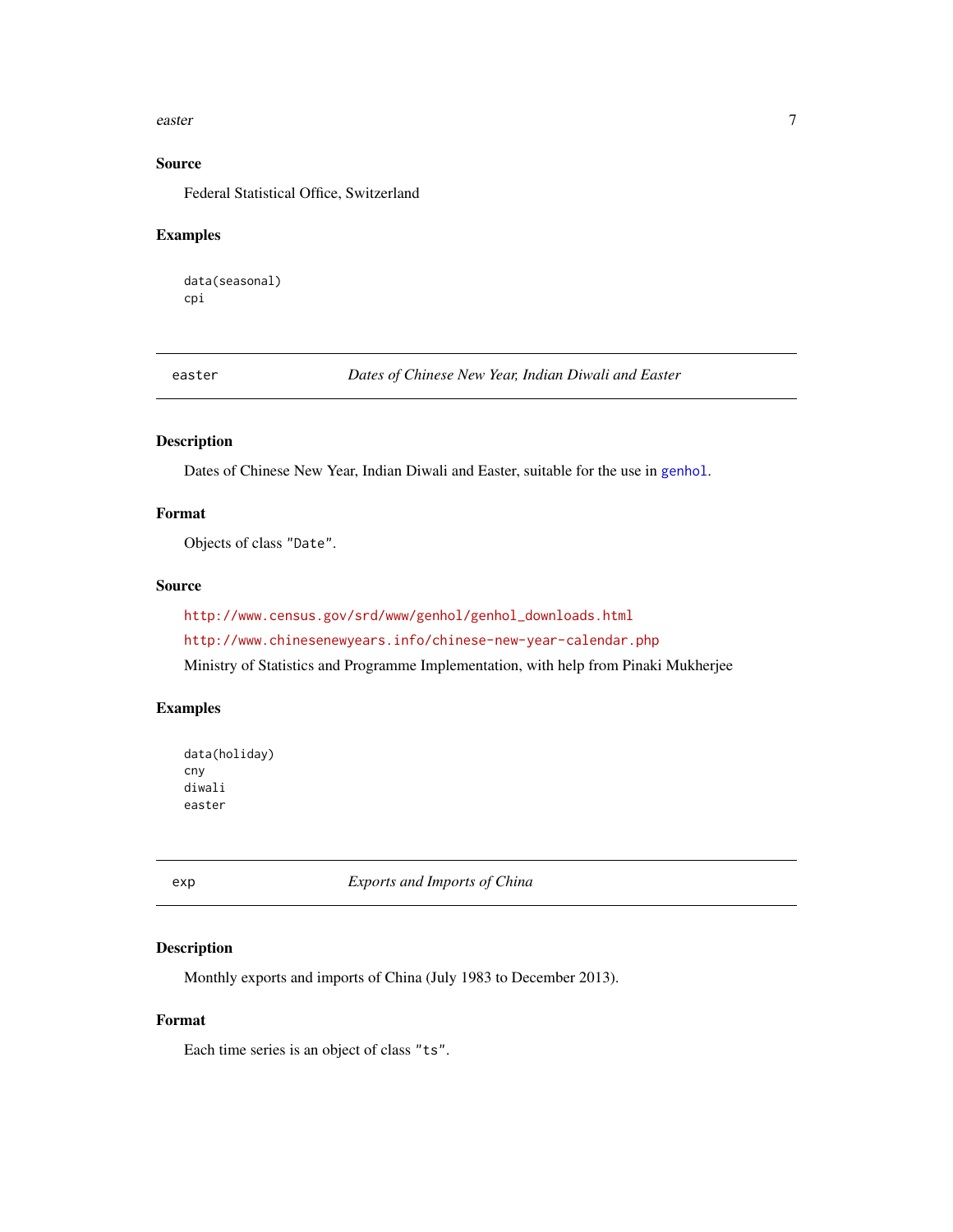# <span id="page-7-0"></span>Details

In 100 mio. U.S. Dollar.

# Source

China Customs

# Examples

data(seasonal) imp exp

# <span id="page-7-1"></span>final *Time Series of a Seasonal Adjustment Model*

# Description

Functions to extract the main time series from a "seas" object. For universal import of X-13ARIMA-SEATS tables, use the [series](#page-26-1) function.

# Usage

```
final(object)
original(object)
trend(object)
irregular(object)
## S3 method for class 'seas'
residuals(object, ...)
```
# Arguments

| object  | an object of class "seas".                    |
|---------|-----------------------------------------------|
| $\cdot$ | not used. For compatibility with the generic. |

# Details

These functions support R default NA handling. If na.action = na.exclude is specified in the call to seas, the time series will also contain NAs.

# Value

returns a "ts" object, depending on the function.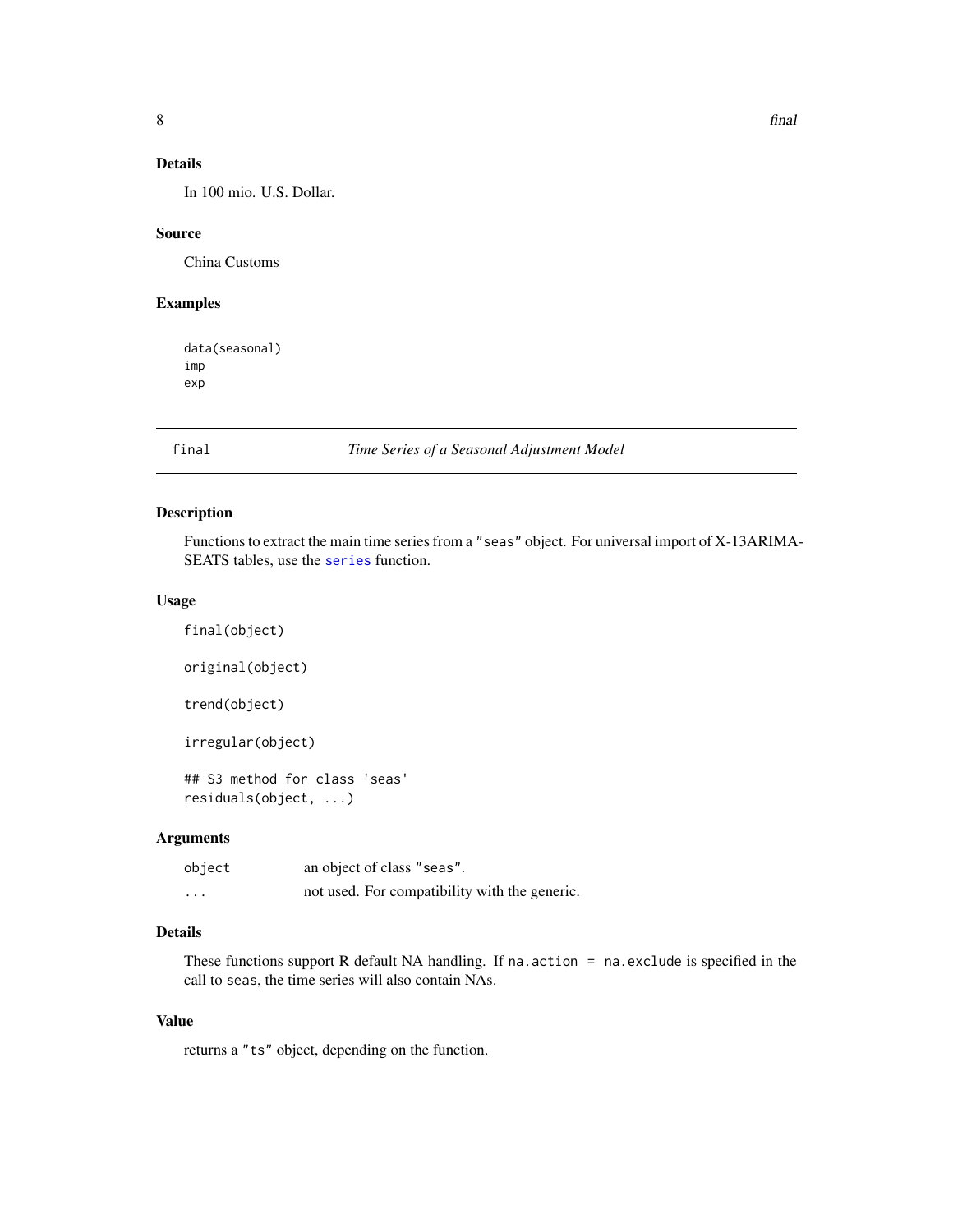#### <span id="page-8-0"></span>fivebestmdl 9

# References

Vignette with a more detailed description: <http://www.seasonal.website/seasonal.html> Comprehensive list of R examples from the X-13ARIMA-SEATS manual: [http://www.seasonal.](http://www.seasonal.website/examples.html) [website/examples.html](http://www.seasonal.website/examples.html)

Official X-13ARIMA-SEATS manual: <https://www.census.gov/ts/x13as/docX13ASHTML.pdf>

## See Also

[seas](#page-22-1) for the main function of seasonal.

[series](#page-26-1), for universal X-13 output extraction.

#### Examples

```
## Not run:
m <- seas(AirPassengers)
final(m)
original(m)
irregular(m)
trend(m)
# NA handling
AirPassengersNA <- window(AirPassengers, end = 1962, extend = TRUE)
final(seas(AirPassengersNA, na.action = na.omit)) # no NA in final series
final(seas(AirPassengersNA, na.action = na.exclude)) # NA in final series
final(seas(AirPassengersNA, na.action = na.x13)) # NA filled by x13
# final(seas(AirPassengersNA, na.action = na.fail)) # fails
```
## End(Not run)

fivebestmdl *Five Best ARIMA Models*

#### Description

Returns the five best models as chosen by the BIC criterion. It needs the automdl spec to be activated (default). If it is not activated, the function tries to re-evaluate the model with the automdl spec activated.

# Usage

```
fivebestmdl(x)
```
#### Arguments

x object of class "seas"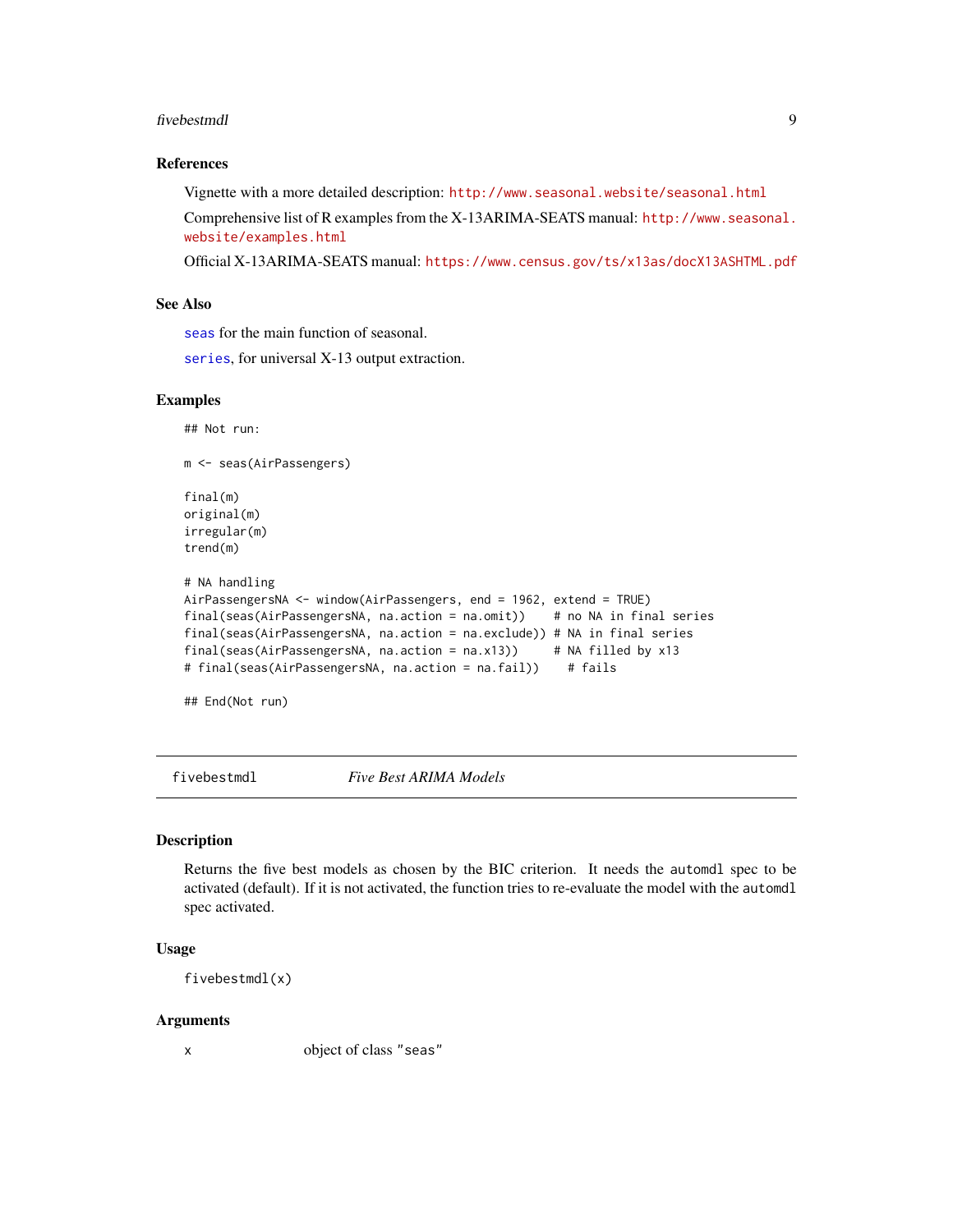### <span id="page-9-0"></span>References

Vignette with a more detailed description: <http://www.seasonal.website/seasonal.html> Comprehensive list of R examples from the X-13ARIMA-SEATS manual: [http://www.seasonal.](http://www.seasonal.website/examples.html) [website/examples.html](http://www.seasonal.website/examples.html)

Official X-13ARIMA-SEATS manual: <https://www.census.gov/ts/x13as/docX13ASHTML.pdf>

# See Also

[seas](#page-22-1) for the main function.

[series](#page-26-1), for universal X-13 output extraction.

[plot.seas](#page-20-1), for diagnostical plots.

[out](#page-18-1), for accessing the full output of X-13ARIMA-SEATS.

# Examples

## Not run:

m <- seas(AirPassengers) fivebestmdl(m)

## End(Not run)

<span id="page-9-1"></span>genhol *Generate Holiday Regression Variables*

#### Description

A replacement for the genhol software by the U.S. Census Bureau, a utility that uses the same procedure as X-12-ARIMA to create regressors for the U. S. holidays of Easter, Labor Day, and Thanksgiving. This is a replacement written in R, the U.S. Census Bureau software is not needed.

#### Usage

```
genhol(x, start = 0, end = 0, frequency = 12, center = "none")
```
#### Arguments

| $\mathsf{x}$ | a vector of class "Date", containing the occurences of the holiday. It can be<br>generated with as .Date.     |
|--------------|---------------------------------------------------------------------------------------------------------------|
| start        | integer, shifts the start point of the holiday. Use negative values if start is<br>before the specified date. |
| end          | integer, shifts end point of the holiday. Use negative values if end is before the<br>specified date.         |
| frequency    | integer, frequency of the resulting series                                                                    |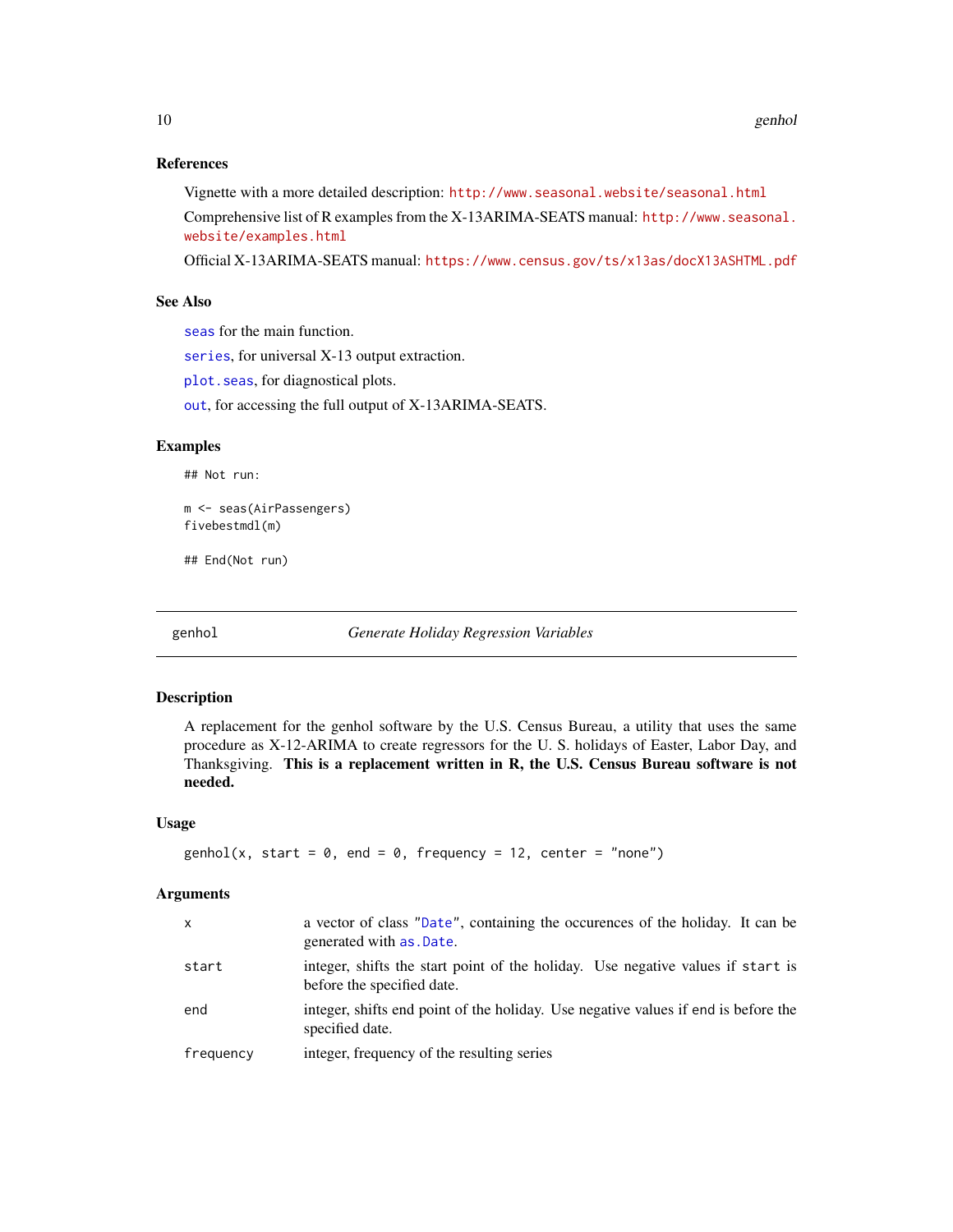#### <span id="page-10-0"></span>genhol 11

| center | character string. Either "calendar", "mean" or "none" (default). Centering      |
|--------|---------------------------------------------------------------------------------|
|        | avoids a bias in the resultign series. Use "calendar" for Easter or Chinese New |
|        | Year, "mean" for Ramadan. See references: Notes on centering holiday.           |

# Details

The resulting time series can be used as a user defined variable in [seas](#page-22-1). Usually, you want the holiday effect to be removed from the final series, so you need to specify regression.usertype = "holiday". (The default is to include user defined variables in the final series.)

# Value

an object of class "ts" that can be used as a user defined variable in [seas](#page-22-1).

#### References

United States Census Bureau, Notes on centering holiday regressors: [http://www.census.gov/](http://www.census.gov/srd/www/genhol/genhol_center.html) [srd/www/genhol/genhol\\_center.html](http://www.census.gov/srd/www/genhol/genhol_center.html)

#### See Also

[seas](#page-22-1) for the main function of seasonal.

#### Examples

## Not run:

data(holiday) # dates of Chinese New Year, Indian Diwali and Easter

### use of genhol

# 10 day before Easter day to one day after, quarterly data: genhol(easter, start =  $-10$ , end = 1, frequency = 4) genhol(easter, frequency = 2) # easter is allways in the first half-year

```
# centering for overall mean or monthly calendar means
genhol(easter, center = "mean")
genhol(easter, center = "calendar")
```
### replicating X-13's built-in Easter adjustment

```
# built-in
ml \leq seas(x = AirPassengers,
regression.variables = c("td1coef", "easter[1]", "ao1951.May"),
arima.model = "(<math>0 \ 1 \ 1</math>)(<math>0 \ 1 \ 1</math>)", regression.aictest = NULL,outlier = NULL, transform.function = "log", x11 = "")summary(m1)
```

```
# user defined variable
ea1 \leq genhol(easter, start = -1, end = -1, center = "calendar")
```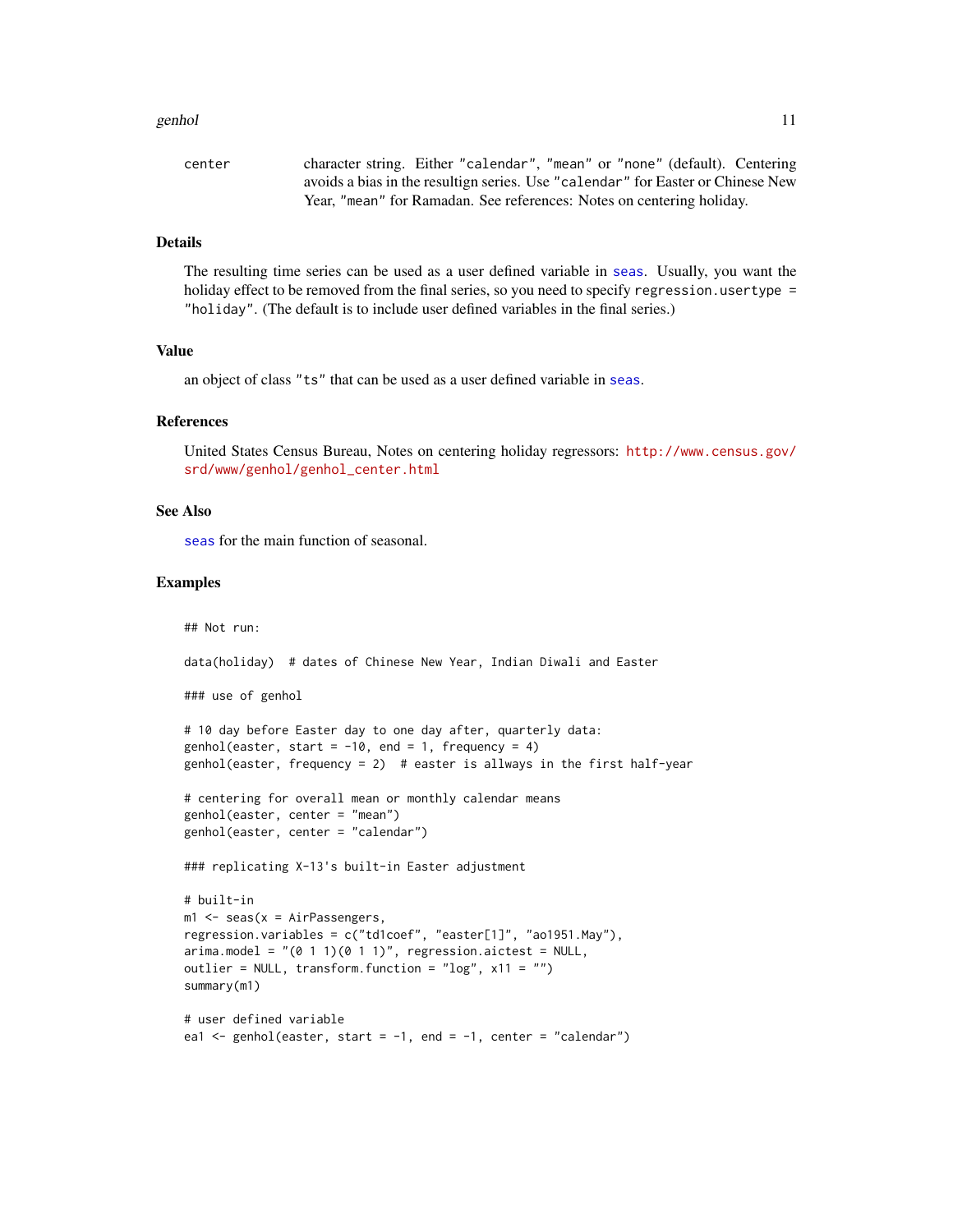#### 12 genhol

```
# regression.usertype = "holiday" ensures that the effect is removed from
# the final series.
m2 <- seas(x = AirPassengers,
           regression.variables = c("td1coef", "ao1951.May"),
           xreg = ea1, regression.usertype = "holiday",
           arima.model = "(0 1 1)(0 1 1)", regression.aictest = NULL,
           outlier = NULL, transform.function = "log", x11 = "")summary(m2)
all.equal(final(m2), final(m1), tolerance = 1e-06)
# with genhol, its possible to do sligtly better, by adjusting the length
# of easter from Friday to Monday:
ea2 \leq genhol(easter, start = -2, end = +1, center = "calendar")
m3 \leq seas(x = AirPassengers,
           regression.variables = c("td1coef", "ao1951.May"),
           xreg = ea2, regression.usertype = "holiday",
           arima.model = "(0 1 1)(0 1 1)", regression.aictest = NULL,
           outlier = NULL, transform.function = "log", x11 = "")
summary(m3)
### Chinese New Year
data(seasonal)
data(holiday) # dates of Chinese New Year, Indian Diwali and Easter
# de facto holiday length: http://en.wikipedia.org/wiki/Chinese_New_Year
cny.ts \leq genhol(cny, start = 0, end = 6, center = "calendar")
m1 \le - seas(x = imp, xreg = cny.ts, regression.usertype = "holiday", x11 = "",
           regression.variables = c("td1coef", "ls1985.Jan", "ls2008.Nov"),
           arima.model = "(0 1 2)(0 1 1)", regression.aictest = NULL,
           outlier = NULL, transform.function = "log")
summary(m1)
# compare to identical no-CNY model
m2 \le - seas(x = imp, x11 = "",
           regression.variables = c("td1coef", "ls1985.Jan", "ls2008.Nov"),
           arima.model = "(0 1 2)(0 1 1)", regression.aictest = NULL,
           outlier = NULL, transform.function = "log")
summary(m2)
ts.plot(final(m1), final(m2), col = c("red", "black"))# modeling complex holiday effects in Chinese imports
# - positive pre-CNY effect
# - negative post-CNY effect
pre_cny <- genhol(cny, start = -6, end = -1, frequency = 12, center = "calendar")
post_cny <- genhol(cny, start = 0, end = 6, frequency = 12, center = "calendar")
m3 \le - seas(x = imp, x11 = "",
```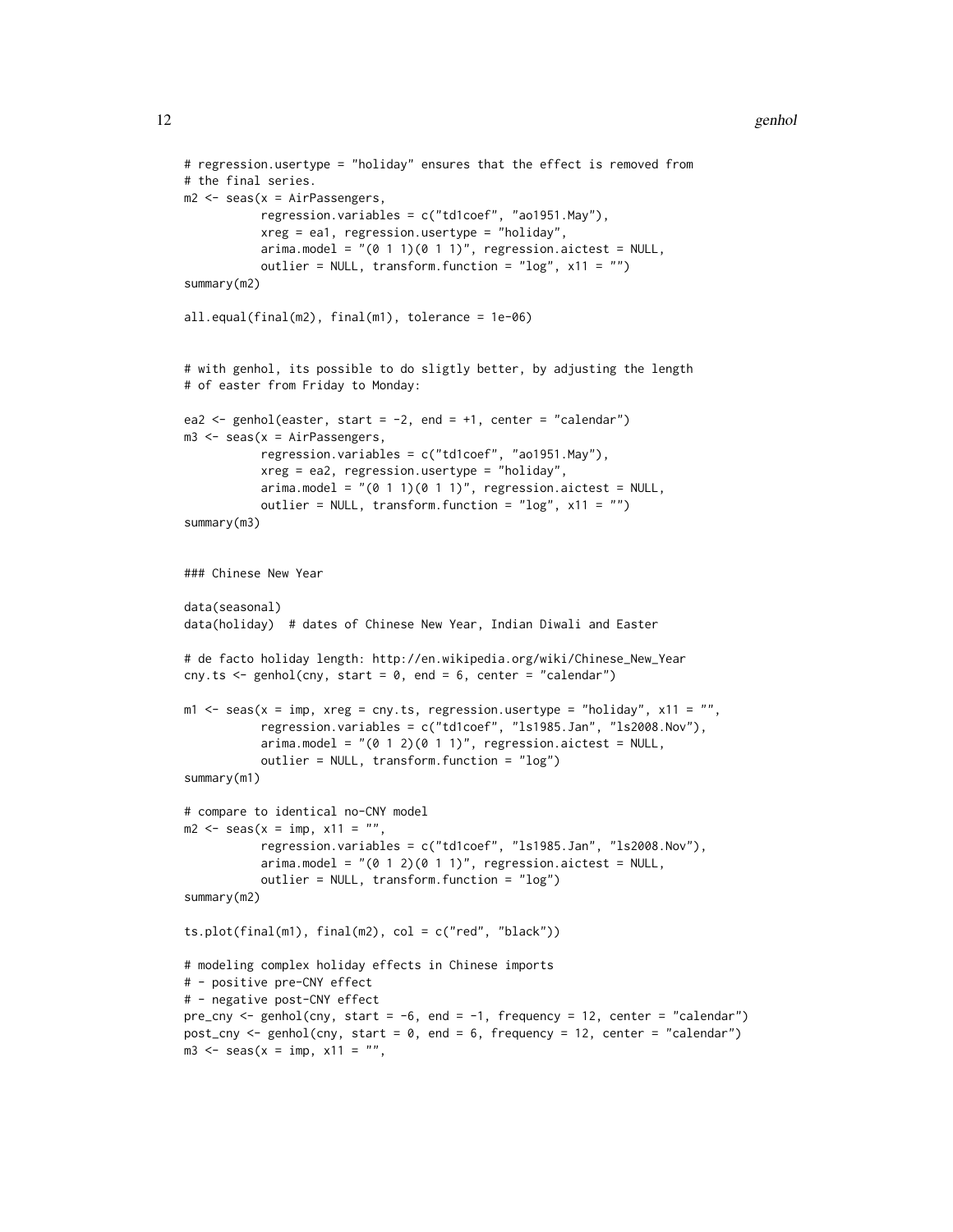# <span id="page-12-0"></span>identify.seas 13

```
xreg = cbind(pre_cny, post_cny), regression.usertype = "holiday",
           x11 = list()summary(m3)
### Indian Diwali (thanks to Pinaki Mukherjee)
# adjusting Indian industrial production
m4 <- seas(iip,
x11 = ",
xreg = genhol(divali, start = 0, end = 0, center = "calendar"),regression.usertype = "holiday"
)
summary(m4)
# without specification of 'regression.usertype', Diwali effects are added
# back to the final series
m5 <- seas(iip,
x11 = ",
xreg = genhol(diwali, start = 0, end = 0, center = "calendar")\mathcal{L}ts.plot(final(m4), final(m5), col = c("red", "black"))
# plot the Diwali factor in Indian industrial production
plot(series(m4, "regression.holiday"))
### Using genhol to replicate the regARIMA estimation in R
# easter regressor
ea \leq genhol(easter, start = -1, end = -1, center = "calendar")
ea <- window(ea, start = start(AirPassengers), end = end(AirPassengers))
# estimating ARIMA model in R base
\text{arima}(\text{log}(\text{AirPassengers}), \text{order} = c(0,1,1), \text{ seasonal} = c(0,1,1), \text{xreg} = ea)summary(seas(AirPassengers, regression.variables = c("easter[1]"),
             regression.aictest = NULL))
# Note that R defines the ARIMA model with negative signs before the MA term,
# X-13 with a positive sign.
## End(Not run)
```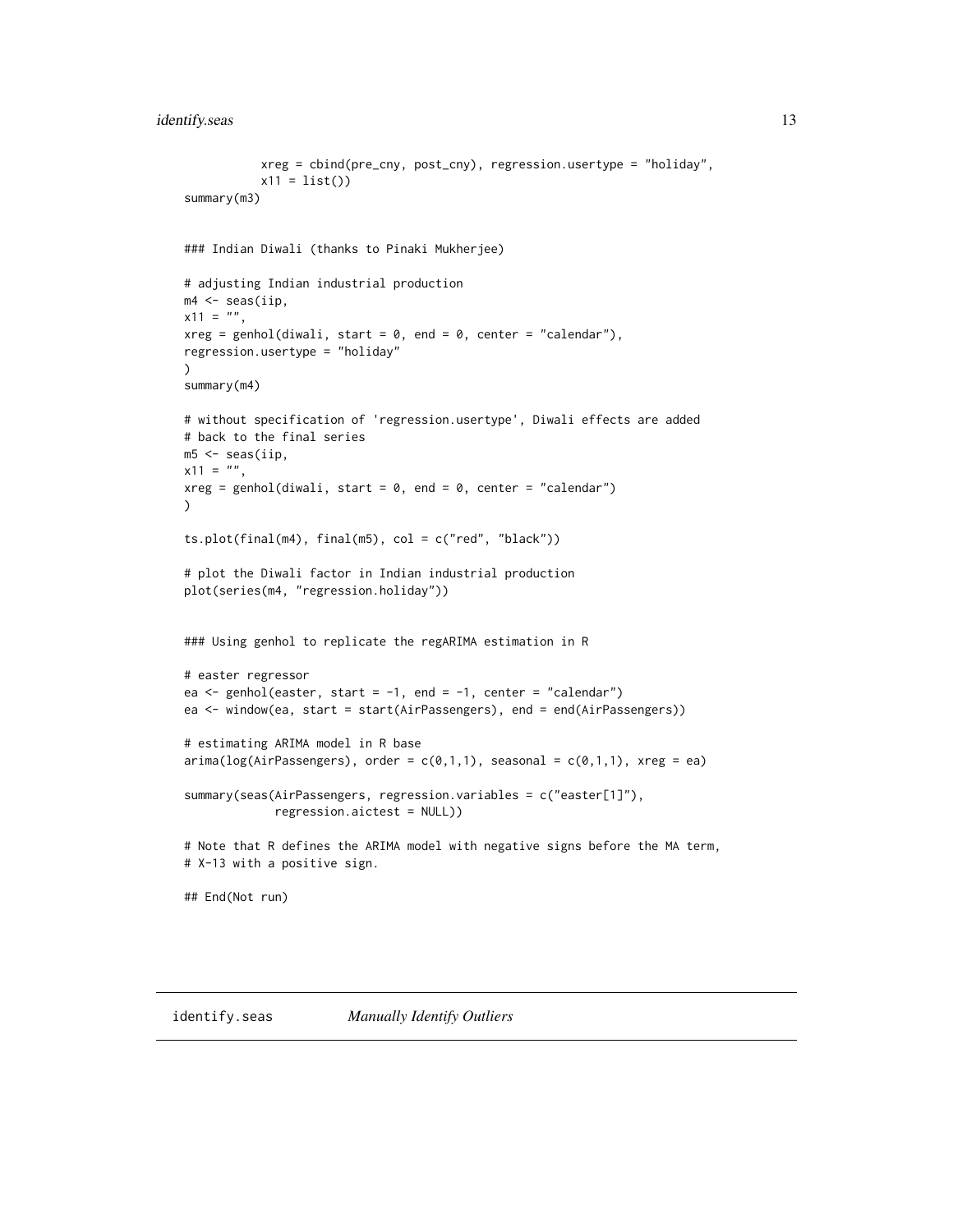Select or deselect outliers by point and click. To quit and return the call, press ESC. Click several times to loop through different outlier types.

#### Usage

## S3 method for class 'seas' identify(x, type =  $c("ao", "tc", "ls"), ...$ )

# Arguments

| X                       | an object of class "seas".                           |
|-------------------------|------------------------------------------------------|
| type                    | character vector, types of outlier to loop through.  |
| $\cdot$ $\cdot$ $\cdot$ | unused, for compatibility with the generic function. |

#### Value

an object of class "seas", containing the static call of the selected model.

#### Examples

```
## Not run:
m <- seas(AirPassengers)
identify(m)
```
## End(Not run)

iip *Industrial Production of India*

# Description

Industrial Production of India (IIP).

#### Format

Time series of class "ts".

#### Details

Index value. IIP is used for measuring the performance overall industrial sector of the Indian economy. IIP is compiled by using data from 16 source agencies.

# Source

Central Statistics Office of the Ministry of Statistics and Programme Implementation, with help from Pinaki Mukherjee

<span id="page-13-0"></span>14 *iip*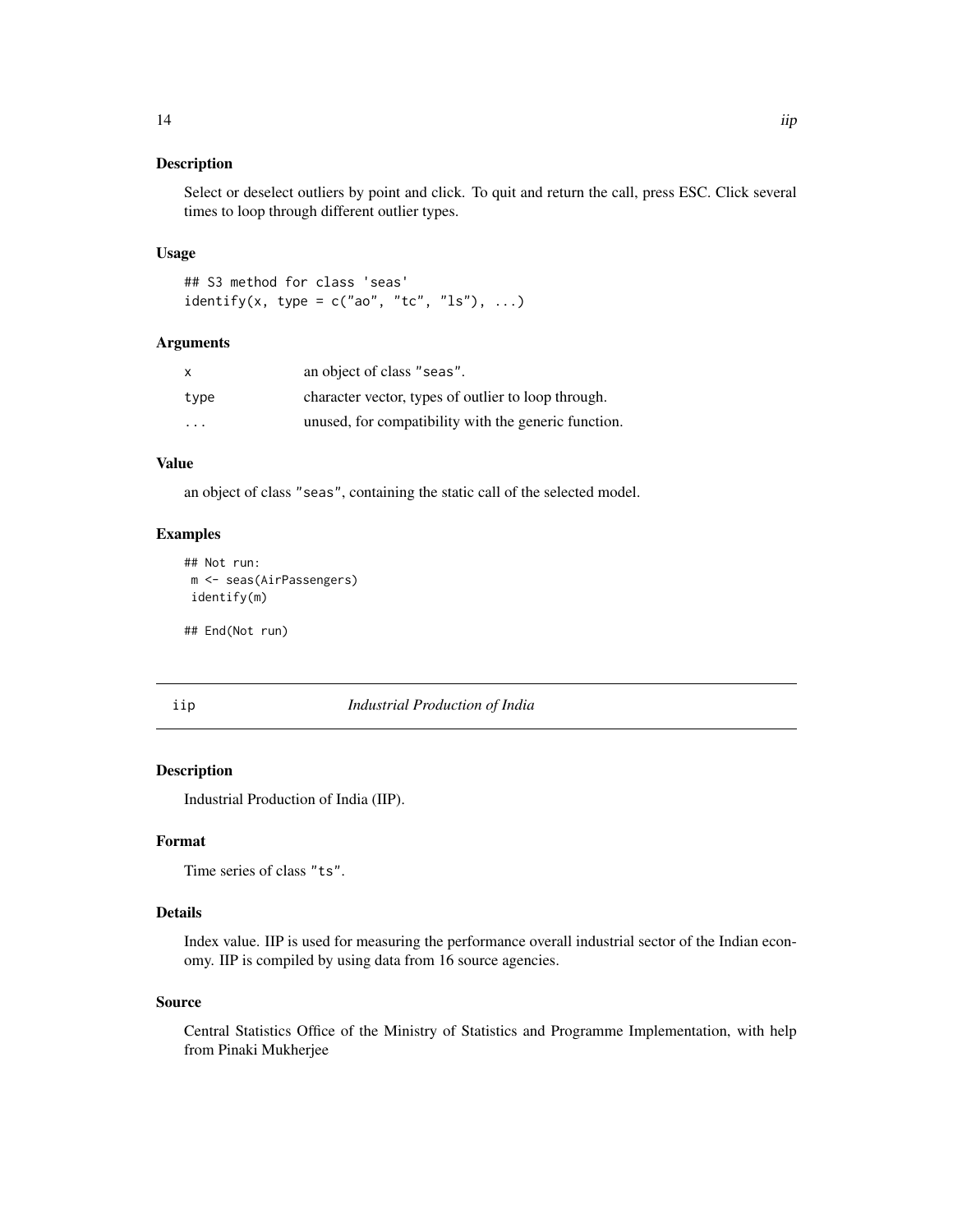# <span id="page-14-0"></span>import.spc 15

# Examples

data(seasonal) iip

# <span id="page-14-1"></span>import.spc *Import X-13* .spc *Files*

#### Description

Utility function to import . spc files from X-13. It generates a list of calls to seas (and import. ts) that can be run in R. Evaluating these calls should perform the same X-13 procedure as the original .spc file. The print method displays the calls in a way that they can be copy-pasted into an R script.

# Usage

```
import.spc(file, text = NULL)
```
## S3 method for class 'import.spc'  $print(x, ...)$ 

# Arguments

| file      | character, path to the $X-13$ . spc file                                     |
|-----------|------------------------------------------------------------------------------|
| text      | character, alternatively, the content of a . spc file as a character string. |
|           | object of class import.spc                                                   |
| $\ddotsc$ | further arguments, not used                                                  |

#### Value

returns an object of class import.spc, which is a list with the following (optional) objects of class call:

| x.     | the call to retrieve the data for the input series                            |
|--------|-------------------------------------------------------------------------------|
| xtrans | the call to retrieve the data for the xtrans series (if required by the call) |
| xreg   | the call to retrieve the data for the xreg series (if required by the call)   |
| seas   | the call to seas                                                              |

# See Also

[import.ts](#page-16-1), for importing X-13 data files. [seas](#page-22-1) for the main function of seasonal.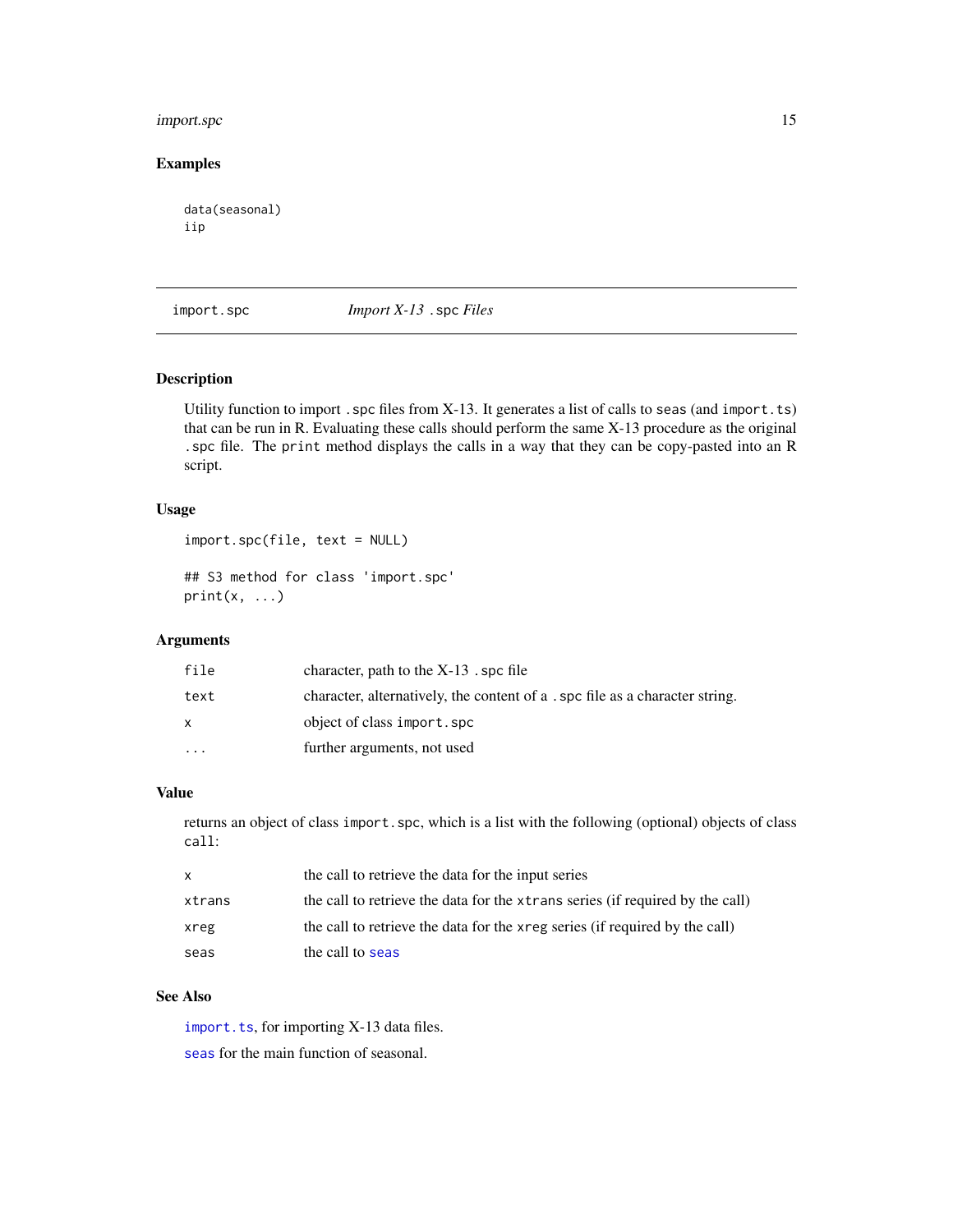# Examples

```
# importing the orginal X-13 example file
import.spc(text =
 series{
   title="International Airline Passengers Data from Box and Jenkins"
   start=1949.01
   data=(
   112 118 132 129 121 135 148 148 136 119 104 118
   115 126 141 135 125 149 170 170 158 133 114 140
   145 150 178 163 172 178 199 199 184 162 146 166
   171 180 193 181 183 218 230 242 209 191 172 194
   196 196 236 235 229 243 264 272 237 211 180 201
   204 188 235 227 234 264 302 293 259 229 203 229
   242 233 267 269 270 315 364 347 312 274 237 278
   284 277 317 313 318 374 413 405 355 306 271 306
   315 301 356 348 355 422 465 467 404 347 305 336
   340 318 362 348 363 435 491 505 404 359 310 337
   360 342 406 396 420 472 548 559 463 407 362 405
   417 391 419 461 472 535 622 606 508 461 390 432)
   span=(1952.01, )
 }
 spectrum{
   savelog=peaks
 }
 transform{
   function=auto
   savelog=autotransform
 }
 regression{
   aictest=(td easter)
   savelog=aictest
 }
 automdl{
   savelog=automodel
 }
 outlier{ }
 x11{}
)
## Not run:
### reading .spc with multiple user regression and transformation series
# running a complex seas call and save output in a temporary directory
tdir <- tempdir()
seas(x = AirPassengers, xreg = chind(a = genhol(cny, start = 1, end = 4,center = "calendar"), b = \text{genhol}(\text{cny}, \text{start} = -3, \text{end} = 0,center = "calendar")), xtrans = cbind(sqrt(AirPassengers), AirPassengers^3),
   transform.function = "log", transform.type = "temporary",
```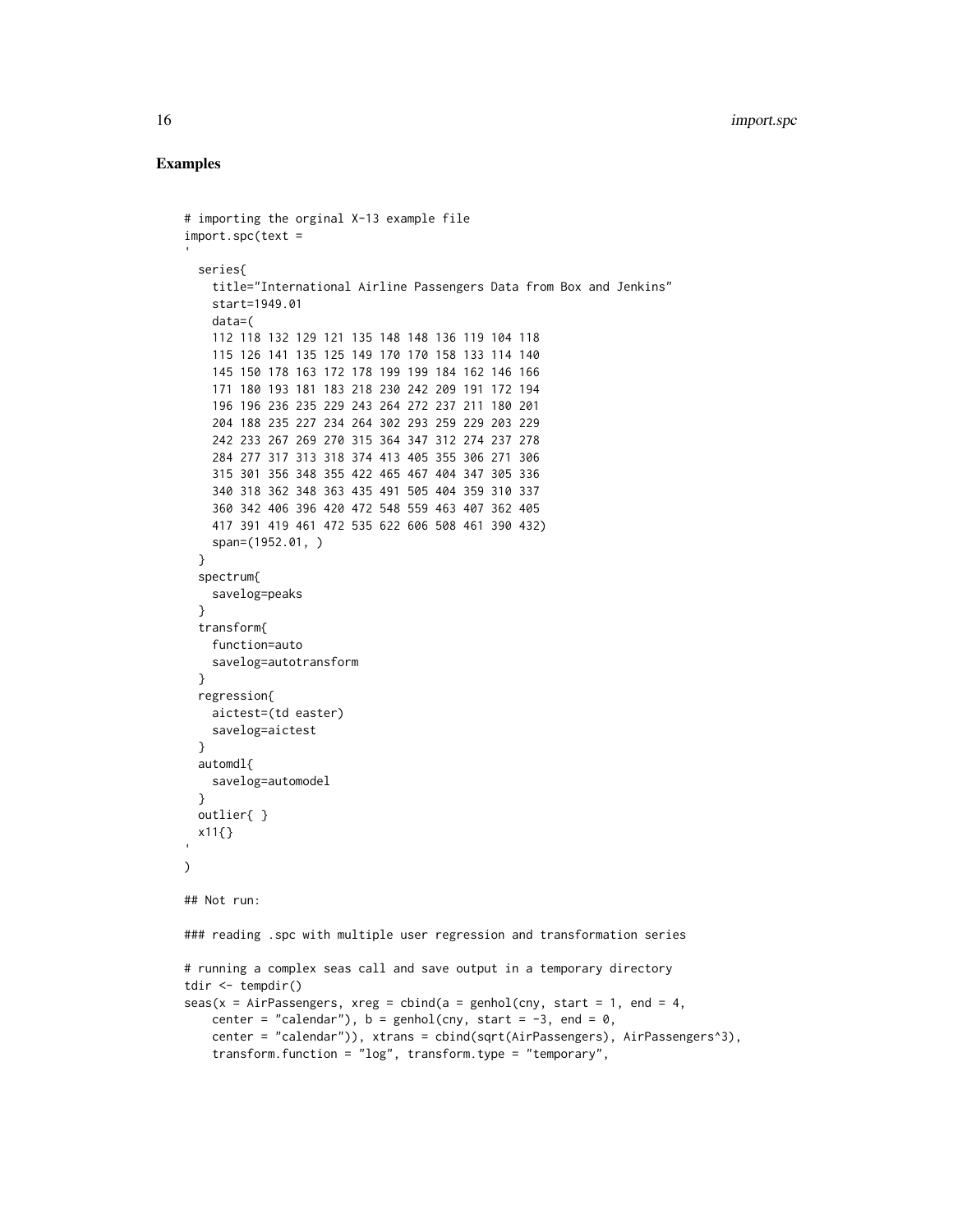#### <span id="page-16-0"></span>import.ts 17

```
regression.aictest = "td", regression.usertype = "holiday", dir = tdir,
    out = TRUE)
# importing the .spc file from the temporary location
ll <- import.spc(file.path(tdir, "iofile.spc"))
# ll is list containing four calls:
# - 'll$x', 'll$xreg' and 'll$xtrans': calls to import.ts(), which read the
# series from the X-13 data files
# - 'll$seas': a call to seas() which performs the seasonal adjustment in R
str(ll)
# to replicate the original X-13 operation, run all four calls in a series.
# You can either copy/paste and run the print() output:
ll
# or use eval() to evaluate the call(s). To evaluate the first call and
# import the x variable:
eval(ll$x)
# to run all four calls in 'll', use lapply() and eval():
ee <- lapply(ll, eval, envir = globalenv())
ee$seas # the 'seas' object, produced by the final call to seas()
## End(Not run)
```
<span id="page-16-1"></span>

import.ts *Import Time Series from X-13 Data Files*

# Description

Utility function to read time series from X-13 data files. A call to import.ts is constructed and included in the output of [import.spc](#page-14-1).

#### Usage

```
import.ts(file, format = "datevalue", start = NULL, frequency = NULL,
 name = NULL)
```
#### Arguments

| file      | character, name of the X-13 file which the data are to be read from                                                                                                          |
|-----------|------------------------------------------------------------------------------------------------------------------------------------------------------------------------------|
| format    | a valid X-13 file format as described in 7.15 of the X-13 manual: "datevalue",<br>"datevaluecomma", "free", "freecomma", "x13save", "tramo" or an X-11<br>or Fortran format. |
| start     | vector of length 2, time of the first observation (only for formats "free" and<br>"freecomma" and the Fortran formats.)                                                      |
| frequency | the number of observations per unit of time (only for formats "free", "freecomma"<br>and the $X-11$ or Fortran formats.)                                                     |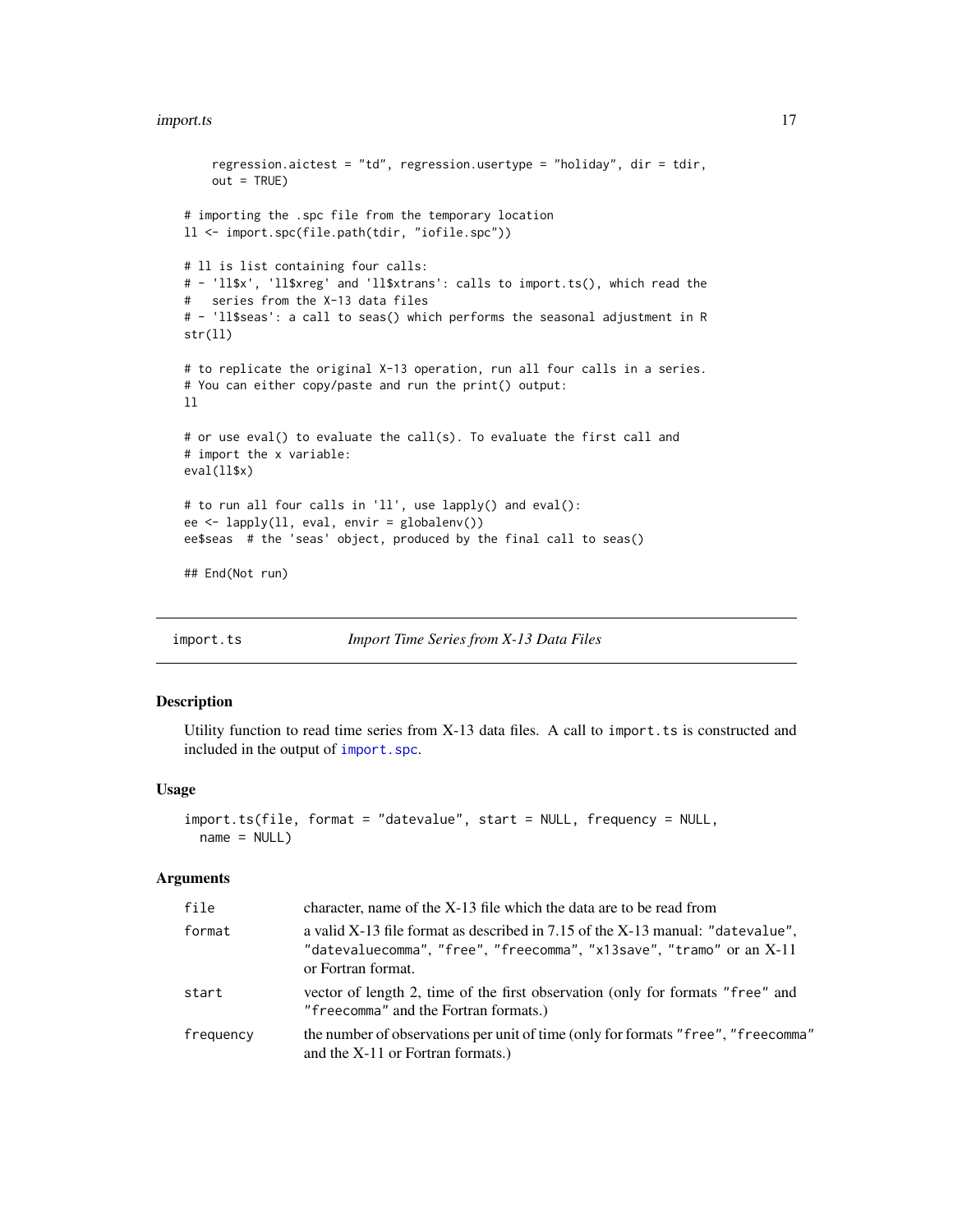<span id="page-17-0"></span>name (X-11 formats only) name of the series, to select from a file with multiple time series. Omit if you want to read all time series from an X-11 format file.

#### Value

```
an object of class ts or mts
```
# See Also

[import.spc](#page-14-1), for importing X-13 .spc files.

[seas](#page-22-1) for the main function of seasonal.

# Examples

```
## Not run:
tdir <- tempdir()
seas(x = AirPassengers, dir = tdir)import.ts(file.path(tdir, "data.dta"))
import.ts(file.path(tdir, "iofile.rsd"), format = "x13save")
```
## End(Not run)

na.x13 *Handle Missing Values by X-13*

## Description

Utility function to substitute NA values by -99999. Useful as a value for the na. action argument in [seas](#page-22-1).

#### Usage

na.x13(x)

#### Arguments

x an object of class "ts"

# Value

a time series, with NA values substituted by -99999.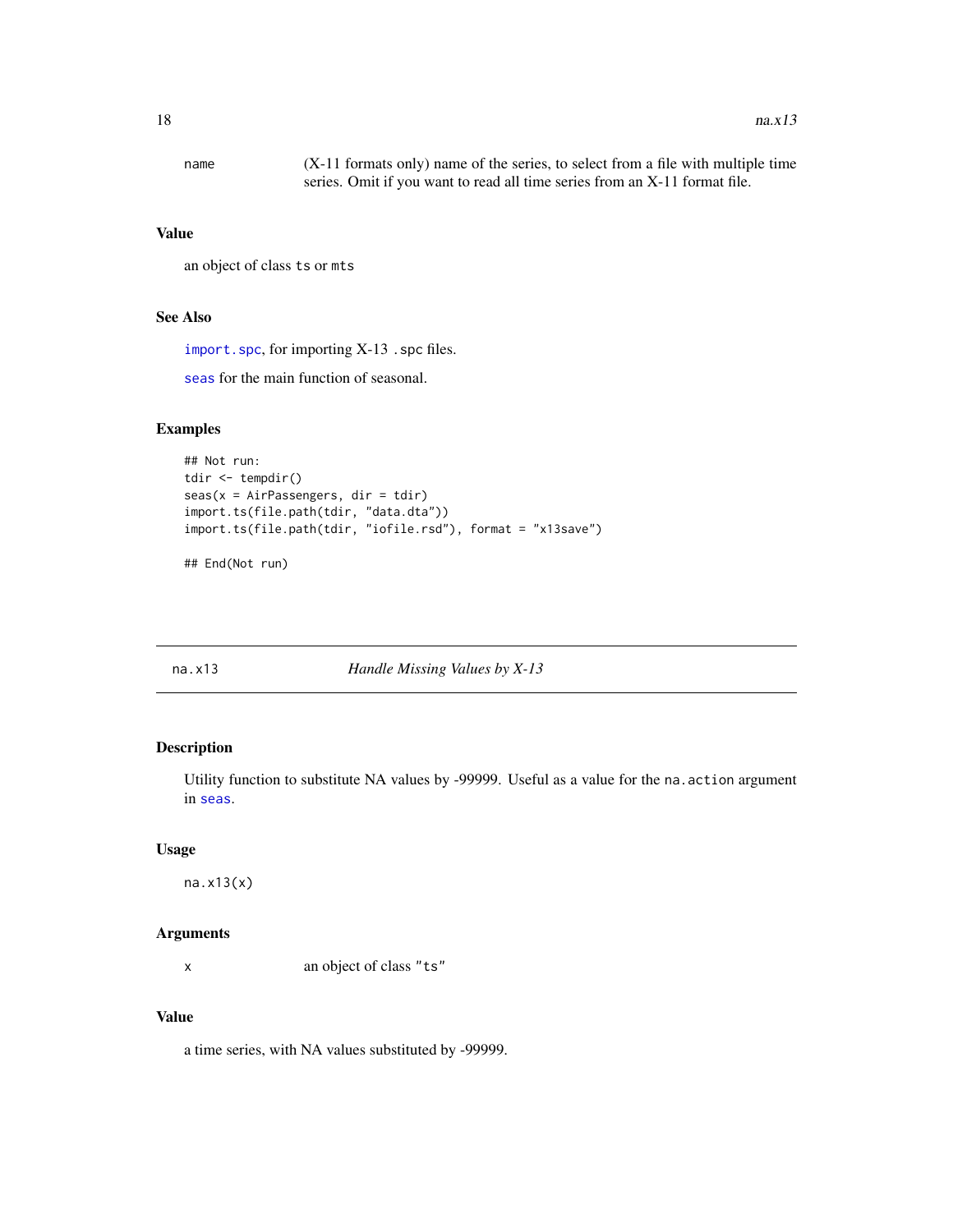<span id="page-18-0"></span>out the contract of the contract of the contract of the contract of the contract of the contract of the contract of the contract of the contract of the contract of the contract of the contract of the contract of the contra

#### Examples

```
## Not run:
#' AirPassengersNA <- AirPassengers
AirPassengersNA[20] <- NA
na.x13(AirPassengersNA)
seas(AirPassengersNA, na.action = na.x13)
## End(Not run)
```
#### <span id="page-18-1"></span>out *Display X-13ARIMA-SEATS Output*

#### Description

The out function shows the full content of the X-13ARIMA-SEATS output in the browser. If you want to use a specific statistic in R, the [udg](#page-38-1) function is preferable.

#### Usage

 $out(x, browser = getOption("browser"), ...)$ 

# Arguments

|                         | an object of class "seas".                                                                           |
|-------------------------|------------------------------------------------------------------------------------------------------|
| browser                 | browser to be used, passed on to <b>browseURL</b> .                                                  |
| $\cdot$ $\cdot$ $\cdot$ | additional spec-arguments options sent to X-13ARIMA-SEATS during re-evaluation,<br>passed to update. |

# Details

To keep the size of "seas" objects small, seas does not save the output by default. Instead, out re-evaluates the model.

# Value

displays the output as a side effect.

# References

Vignette with a more detailed description: <http://www.seasonal.website/seasonal.html>

Comprehensive list of R examples from the X-13ARIMA-SEATS manual: [http://www.seasonal.](http://www.seasonal.website/examples.html) [website/examples.html](http://www.seasonal.website/examples.html)

Official X-13ARIMA-SEATS manual: <https://www.census.gov/ts/x13as/docX13ASHTML.pdf>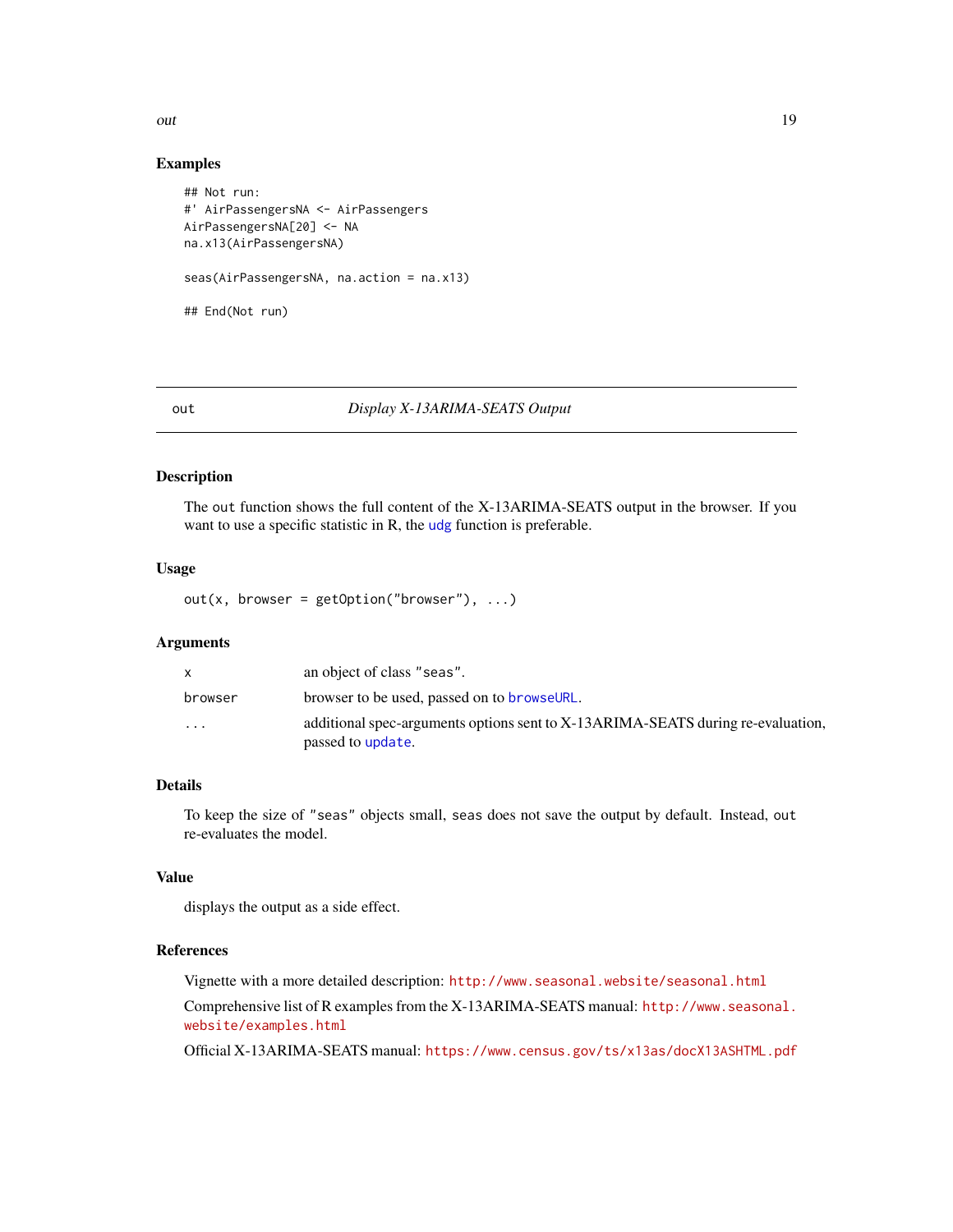20 outlier that the contract of the contract of the contract of the contract of the contract of the contract of the contract of the contract of the contract of the contract of the contract of the contract of the contract o

# See Also

[seas](#page-22-1) for the main function of seasonal.

# Examples

```
## Not run:
m <- seas(AirPassengers)
out(m)
# customizing the output with additional elements
out(m, automdl.print = "autochoicemdl")
```
## End(Not run)

outlier *Outlier Time series*

# Description

Returns an object of class "ts" that contains the names of the outliers.

# Usage

outlier(x, full = FALSE)

# Arguments

|      | an object of class "seas".                                                                                  |
|------|-------------------------------------------------------------------------------------------------------------|
| full | logical, should the full label of the outlier be shown? If FALSE, only the type of<br>the outlier is shown. |

# Value

character string time series with outliers.

# Examples

```
## Not run:
x <- seas(AirPassengers)
outlier(x)
## End(Not run)
```
<span id="page-19-0"></span>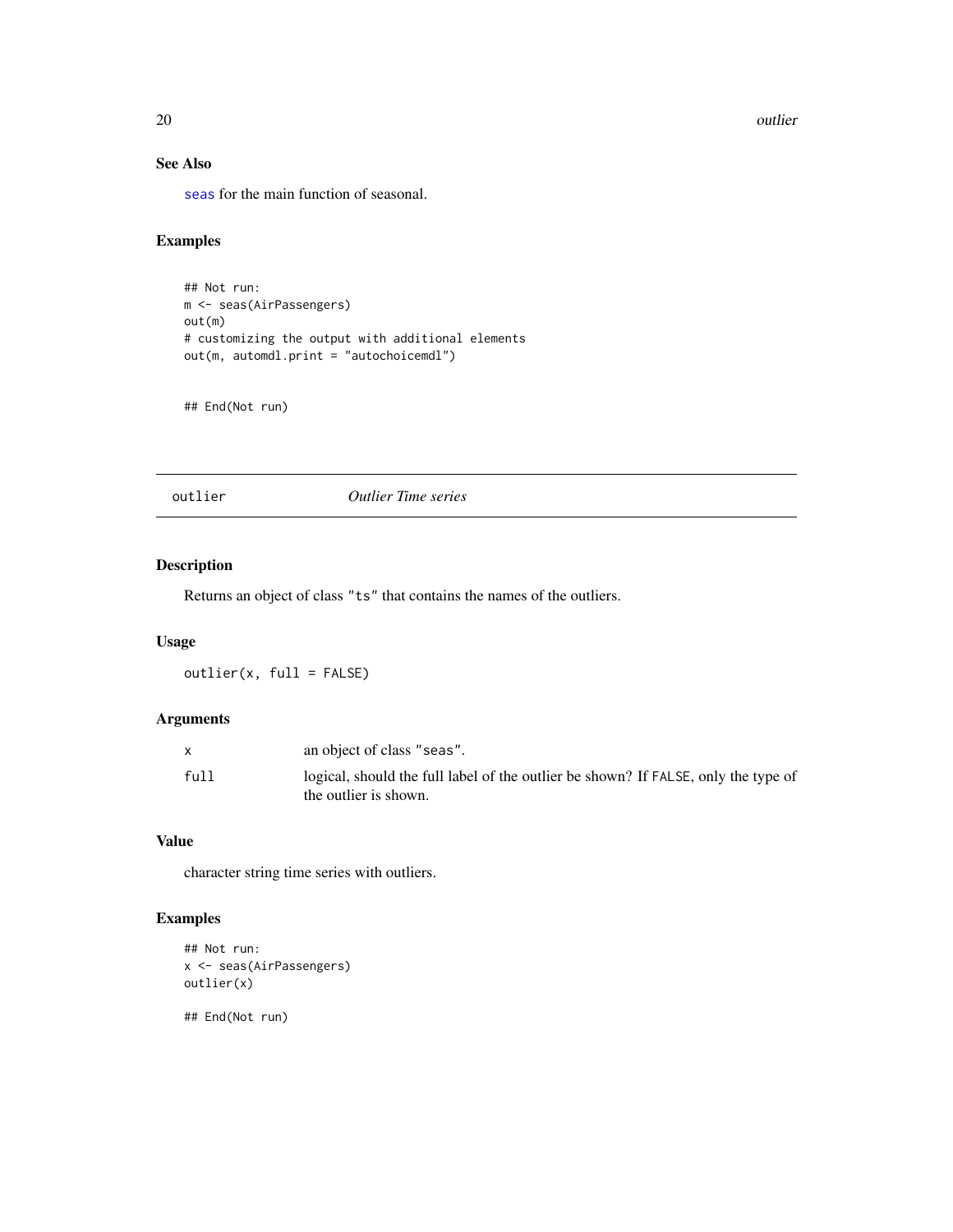<span id="page-20-1"></span><span id="page-20-0"></span>

Functions to graphically analyze a "seas" object.

### Usage

```
## S3 method for class 'seas'
plot(x, outliers = TRUE, trend = FALSE,main = "Original and Adjusted Series", xlab = "Time", ylab = "",
  transform = c("none", "PC", "PCY"), ...)residplot(x, outliers = TRUE, main = "residuals of regARIMA",
 xlab = "Time", ylab = "", ...)## S3 method for class 'seas'
monthplot(x, choice = c("seasonal", "irregular"), main,
  ...)
```
# Arguments

| $\mathsf{x}$ | an object of class "seas", usually, a result of a call to seas.                                                           |
|--------------|---------------------------------------------------------------------------------------------------------------------------|
| outliers     | logical, should the oultiers be drawn.                                                                                    |
| trend        | logical, should the trend be drawn.                                                                                       |
| main         | character string, title of the graph.                                                                                     |
| xlab         | character string, title for the x axis.                                                                                   |
| ylab         | character string, title for the y axis.                                                                                   |
| transform    | character string, optionally transform the data to period to period "PC" or year<br>to year"PCY" percentage change rates. |
| $\cdots$     | further arguments passed to the plotting functions.                                                                       |
| choice       | character string, "seasonal" (default) or "irregular".                                                                    |

# Details

plot calls the plot method for class "seas". It plots the adjusted and unadjusted series, as well as the outliers. Optionally draws the trend series.

residplot plots the residuals and the outliers.

monthplot calls the monthplot method for class "seas". It plot the seasonal and SI component periodwise. Despite its name, monthplot can be used for series of all frequencies.

# Value

All plot functions return a plot as their side effect.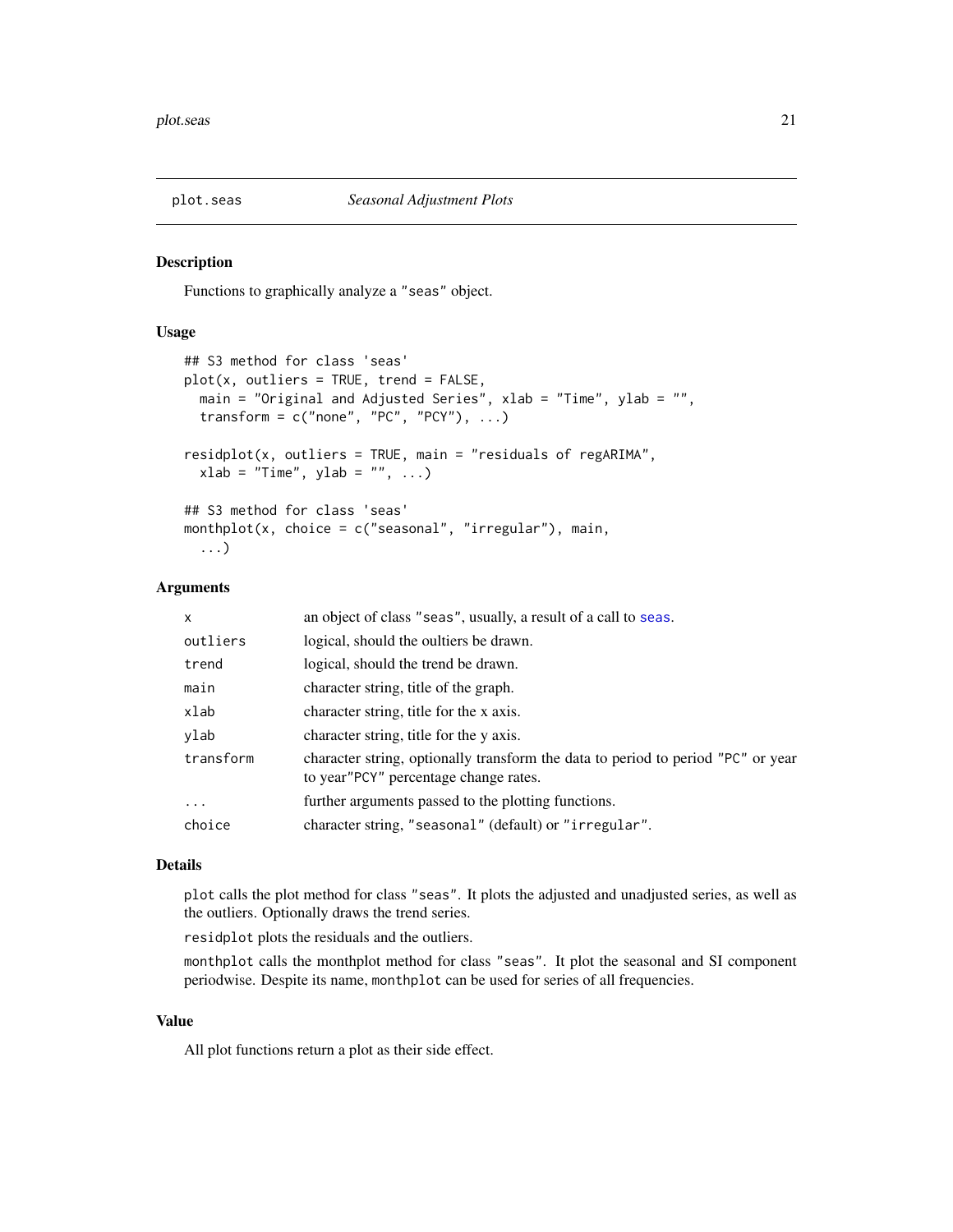#### <span id="page-21-0"></span>References

Vignette with a more detailed description: <http://www.seasonal.website/seasonal.html> Comprehensive list of R examples from the X-13ARIMA-SEATS manual: [http://www.seasonal.](http://www.seasonal.website/examples.html) [website/examples.html](http://www.seasonal.website/examples.html)

Official X-13ARIMA-SEATS manual: <https://www.census.gov/ts/x13as/docX13ASHTML.pdf>

# See Also

[seas](#page-22-1), for the main function.

[udg](#page-38-1), for diagnostical statistics.

#### Examples

```
## Not run:
m <- seas(AirPassengers)
plot(m)
plot(m, outliers = FALSE)
plot(m, trend = TRUE)
residplot(m)
residplot(m, outliers = FALSE)
monthplot(m)
# use standard R functions to analyze "seas" models
pacf(resid(m))
spectrum(diff(resid(m)))
plot(density(resid(m)))
qqnorm(resid(m))
## End(Not run)
```
predict.seas *Seasonal Adjusted Series*

# Description

Returns the seasonally adjusted series of an (optionally re-evaluated) model of class "seas". Without further arguments, this is equivalent to a call to the [final](#page-7-1) function.

# Usage

```
## S3 method for class 'seas'
predict(object, newdata, ...)
```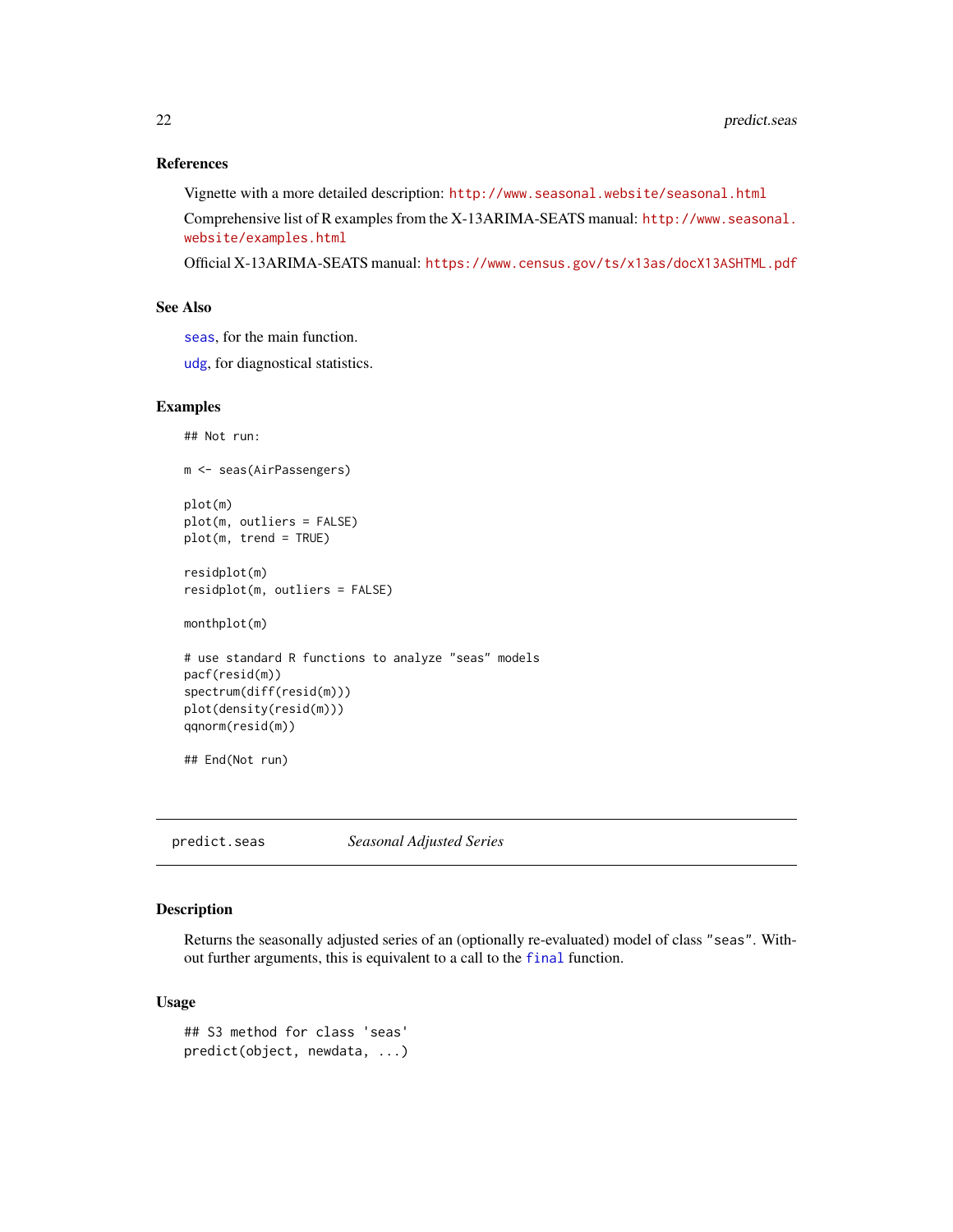<span id="page-22-0"></span>seas 23

#### Arguments

| object                  | an object of class "seas".                                                        |
|-------------------------|-----------------------------------------------------------------------------------|
| newdata                 | an object of class "ts", new data values for the x argument in the seas function. |
| $\cdot$ $\cdot$ $\cdot$ | further arguments, passed to update. seas, to re-evaluate the model.              |

#### Details

With the newdata argument supplied, the "seas" object is re- evaluated, using the original model call. This is equivalent of calling final (update  $(m, x = newdata)$ ).

# Value

Object of class "ts".

#### Examples

```
## Not run:
# Using data from Dec. 59 to estimate a model
ap.short <- window(AirPassengers, end = c(1959, 12))
m <- seas(ap.short)
predict(m)
final(m) # equivalent
# Use Dec. 59 model specification to estimate data up to Dec. 60
predict(m, AirPassengers)
## End(Not run)
```
<span id="page-22-1"></span>seas *Seasonal Adjustment with X-13ARIMA-SEATS*

#### Description

Main function of the seasonal package. With the default options, seas calls the automatic procedures of X-13ARIMA-SEATS to perform a seasonal adjustment that works well in most circumstances. Via the ... argument, it is possible to invoke almost all options that are available in X-13ARIMA-SEATS (see details). The default options of seas are listed as explicit arguments and are discussed in the arguments section. A full-featured graphical user interface can be accessed by the [view](#page-41-1) function.

#### Usage

```
seas(x, xreg = NULL, xtrans = NULL, seats.noadmiss = "yes",transform.function = "auto", regression.aictest = c("td", "easter"),outlier = "", automdl = "", na.action = na.omit, out = FALSE,
  dir = NULL, ..., list = NULL)
```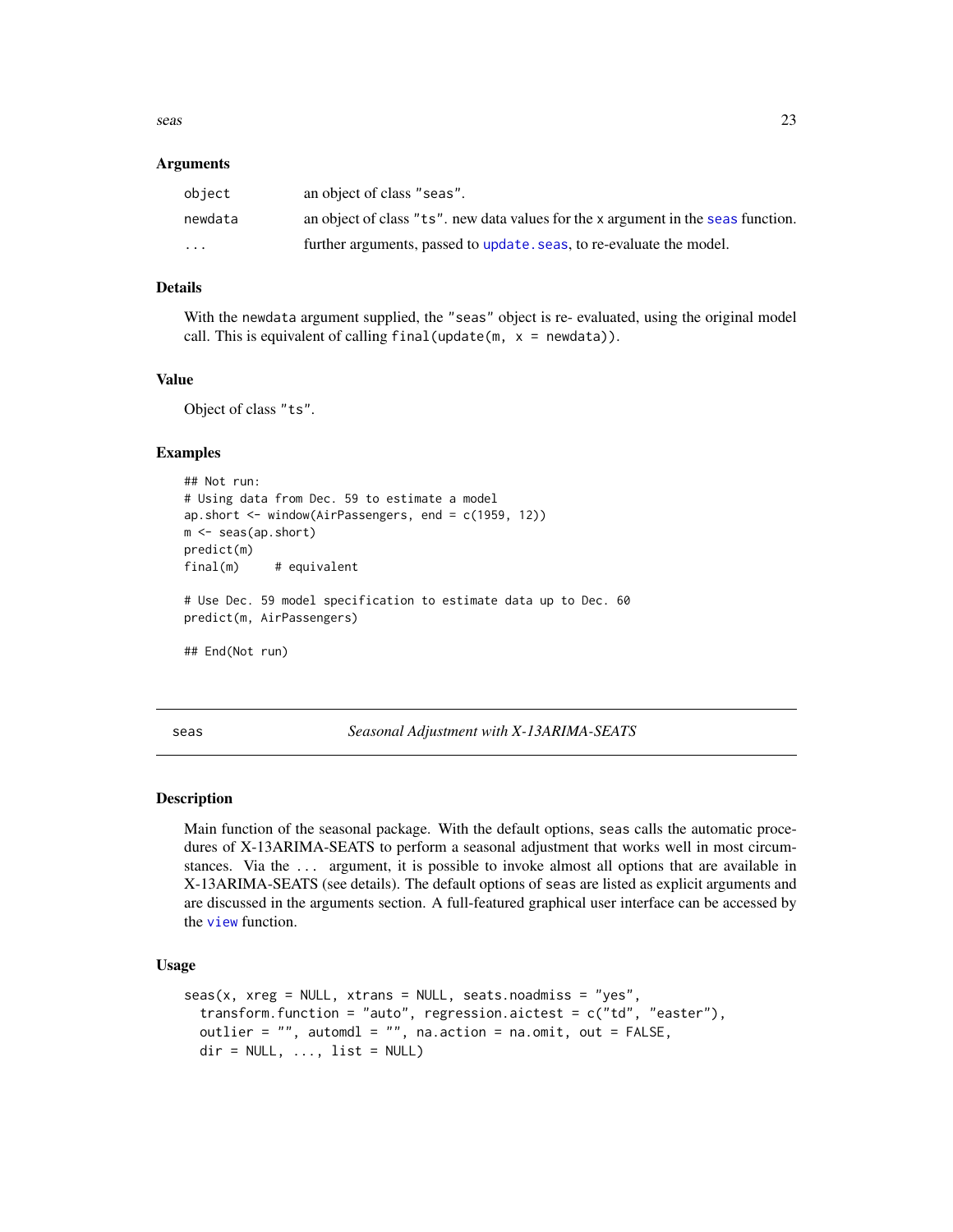# <span id="page-23-0"></span>Arguments

| х                  | object of class "ts": time series to seasonaly adjust.                                                                                                                                                                                                                                                                                   |
|--------------------|------------------------------------------------------------------------------------------------------------------------------------------------------------------------------------------------------------------------------------------------------------------------------------------------------------------------------------------|
| xreg               | (optional) object of class "ts": one or several user defined exogenous variables<br>for regARIMA modelling, can be used both with regression or x11 regression.                                                                                                                                                                          |
| xtrans             | (optional) object of class "ts": one or two user defined exogenous variables for<br>the transform spec. Can be specifed together with xreg.                                                                                                                                                                                              |
|                    | seats.noadmiss spec 'seats' with argument noadmiss = "yes" (default). Seasonal adjustment<br>by SEATS, if SEATS decomposition is invalid, an alternative model is used (a<br>message is returned). If no admiss $=$ "no", no approximation is done. If the<br>seats spec is removed (seats = NULL), no seasonal adjustment is performed. |
| transform.function |                                                                                                                                                                                                                                                                                                                                          |
|                    | spec transform with argument function = "auto" (default). Automatic $log$<br>transformation detection. Set equal to "none", "log" or any value that is al-<br>lowed by X-13 to turn it off.                                                                                                                                              |
| regression.aictest |                                                                                                                                                                                                                                                                                                                                          |
|                    | spec regression with argument aictest = $c("td", "easter")$ (default).<br>AIC test for trading days and Easter effects. Set equal to NULL to turn it off.                                                                                                                                                                                |
| outlier            | spec outlier without arguments (default). Automatic oulier detection. Set<br>equal to NULL to turn it off.                                                                                                                                                                                                                               |
| automdl            | spec automdl without arguments (default). Automatic model search with the<br>automdl spec. Set equal to NULL to turn it off.                                                                                                                                                                                                             |
| na.action          | a function which indicates what should happen when the data contain NAs.<br>na.omit (default), na.exclude or na.fail. If na.action = na.x13, NA<br>handling is done by X-13, i.e. NA values are substituted by -99999.                                                                                                                   |
| out                | logical. Should the X-13ARIMA-SEATS standard output be saved in the "seas"<br>object? (this increases object size substantially, it is recommended to re-evaluate<br>the model using the out function instead.)                                                                                                                          |
| dir                | character string with a user defined file path. If specified, the X-13ARIMA-<br>SEATS output files are copied to this folder. Useful for debugging.                                                                                                                                                                                      |
| $\cdots$           | additional spec-arguments options sent to X-13ARIMA-SEATS (see details).                                                                                                                                                                                                                                                                 |
| list               | a named list with additional spec-arguments options. This is an alternative to<br>the  argument. It is useful for programming.                                                                                                                                                                                                           |

#### Details

It is possible to use the almost complete syntax of X-13ARIMA-SEAT via the ... argument. The syntax of X-13ARIMA-SEATS uses *specs* and *arguments*, and each spec optionally contains some arguments. In seas, an additional spec-argument can be added by separating spec and argument by a dot (.) (see examples). Alternatvily, spec-argument combinations can be supplied as a named list, which is useful for programming.

Similarily, the [series](#page-26-1) function can be used to read almost all series from X-13ARIMA-SEATS. The [udg](#page-38-1) function provides access to a large number of diagnostical statistics.

For a more extensive description, consider the vignette or the wiki page, which contains replications of almost all examples from the official X-13ARIMA-SEATS manual.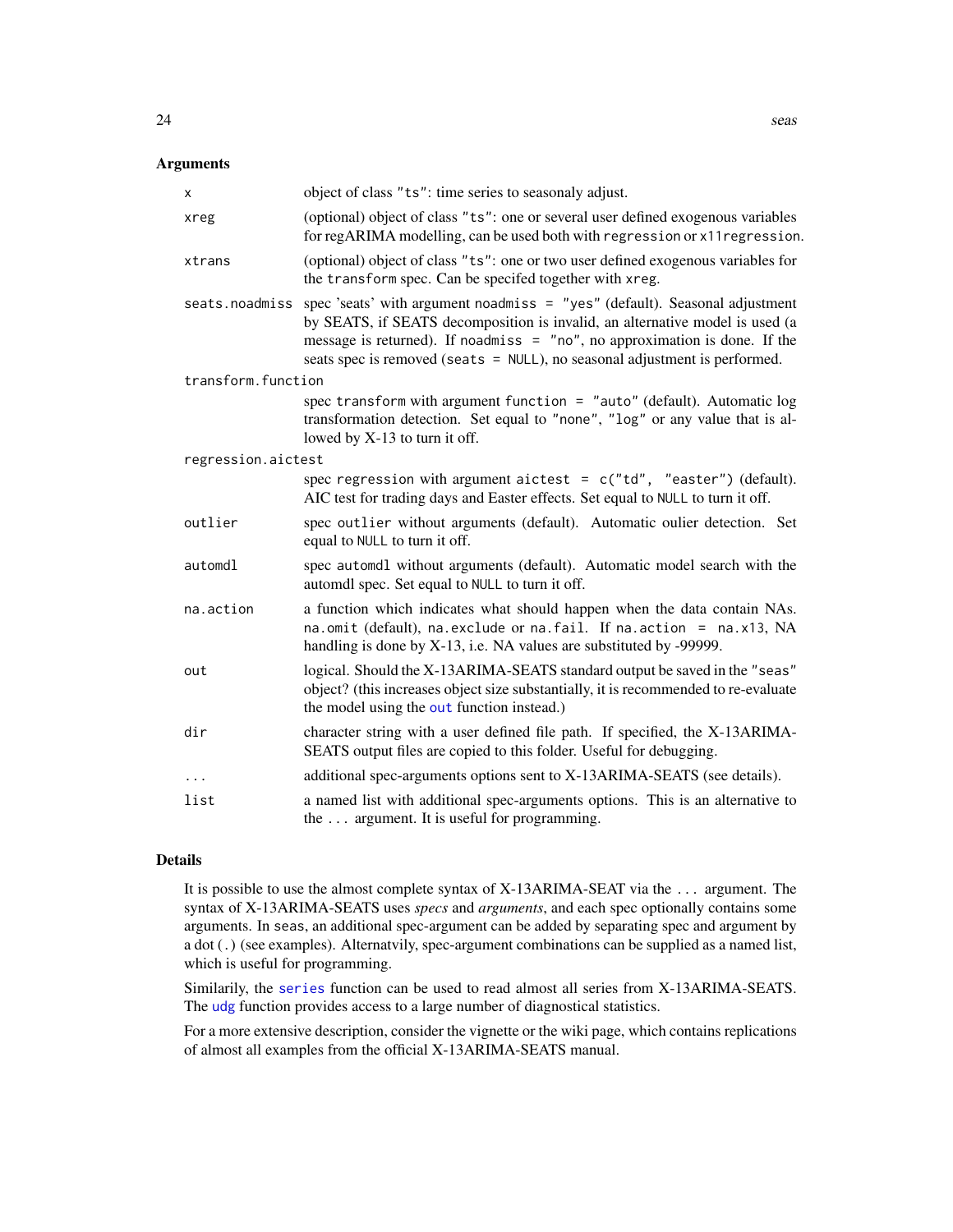<span id="page-24-0"></span>seas 25

#### Value

returns an object of class "seas", essentially a list with the following components:

| series      | a list containing the output tables of X-13. To be accessed by the series func-<br>tion.                                                                                                                                                 |
|-------------|------------------------------------------------------------------------------------------------------------------------------------------------------------------------------------------------------------------------------------------|
| data        | seasonally adjusted data, the raw data, the trend component, the irregular com-<br>ponent and the seasonal component (deprecated).                                                                                                       |
| err         | warning messages from X-13ARIMA-SEATS                                                                                                                                                                                                    |
| udg         | content of the . udg output file                                                                                                                                                                                                         |
| est         | content of the .est output file                                                                                                                                                                                                          |
| model       | list with the model specification, similar to "spc". It typically contains "regression",<br>which contains the regressors and parameter estimates, and "arima", which con-<br>tains the ARIMA specification and the parameter estimates. |
| fivebestmdl | Best Five ARIMA Models (unparsed)                                                                                                                                                                                                        |
| X           | input series                                                                                                                                                                                                                             |
| spc         | object of class "spclist", a list containing the content of the . spc file that is<br>used by X-13ARIMA-SEATS. Each spec is on the first level, each argument is<br>on the second level.                                                 |
| call        | function call                                                                                                                                                                                                                            |
| wdir        | temporary directory in which X-13ARIMA-SEATS has been run                                                                                                                                                                                |
|             |                                                                                                                                                                                                                                          |

The final function returns the final adjusted series, the plot method shows a plot with the unadjusted and the adjusted series. summary gives an overview of the regARIMA model. The [udg](#page-38-1) function returns diagnostical statistics.

#### References

Sax C, Eddelbuettel D (2018). "Seasonal Adjustment by X-13ARIMA-SEATS in R." *Journal of Statistical Software*, *87*(11), 1-17. doi: 10.18637/jss.v087.i11 ([http://doi.org/10.18637/jss.](http://doi.org/10.18637/jss.v087.i11) [v087.i11](http://doi.org/10.18637/jss.v087.i11)).

On-Line Interface to seasonal <http://www.seasonal.website>

Comprehensive list of R examples from the X-13ARIMA-SEATS manual: [http://www.seasonal.](http://www.seasonal.website/examples.html) [website/examples.html](http://www.seasonal.website/examples.html)

Official X-13ARIMA-SEATS manual: <https://www.census.gov/ts/x13as/docX13ASHTML.pdf>

# See Also

[view](#page-41-1), for accessing the graphical user interface.

[update.seas](#page-40-1), to update an existing "seas" model.

[static](#page-34-1), to return the 'static' call, with automated procedures substituted by their choices.

[series](#page-26-1), for universal X-13 table series import.

[out](#page-18-1), to view the full X-13 diagnostical output.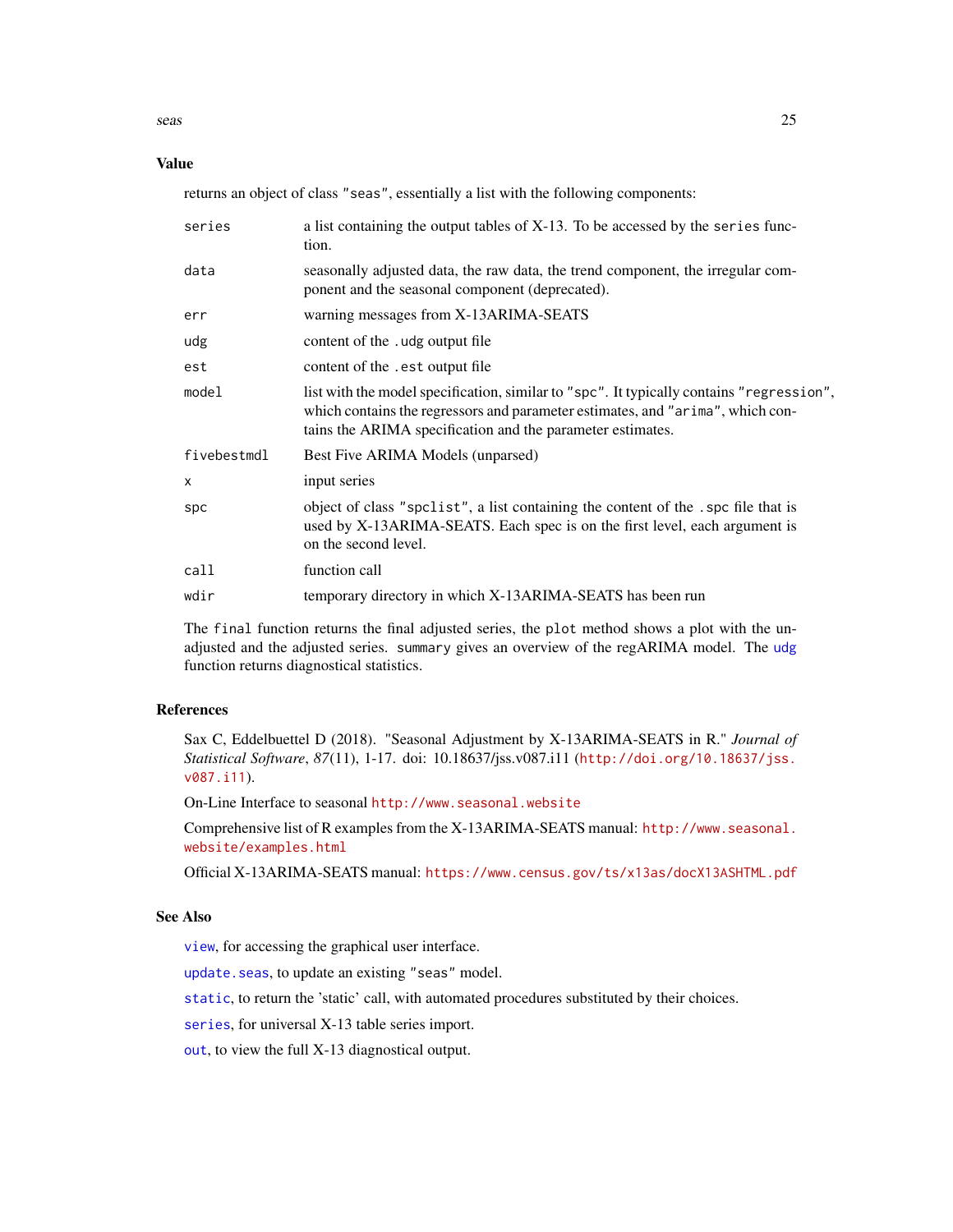### Examples

```
## Not run:
Basic call
m <- seas(AirPassengers)
summary(m)
# Graphical user interface
view(m)
# invoke X-13ARIMA-SEATS options as 'spec.argument' through the ... argument
# (consult the X-13ARIMA-SEATS manual for many more options and the list of
# R examples for more examples)
seas(AirPassengers, regression.aictest = c("td")) # no easter testing
seas(AirPassengers, force.type = "denton") # force equality of annual values
seas(AirPassengers, x11 = "") # use x11, overrides the 'seats' spec
# 'spec.argument' combinations can also be supplied as a named list, which is
# useful for programming
seas(AirPassengers, list = list(regression.aictest = c("td"), outlier = NULL))
# constructing the list step by step
11 \leftarrow list()ll[["x"]] <- AirPassengers
ll[["regression.aictest"]] <- "td"
ll["outlier"] <- list(NULL) # assigning NULL to a list using single brackets
seas(list = 11)# options can be entered as vectors
seas(AirPassengers, regression.variables = c("td1coef", "easter[1]"))
seas(AirPassengers, arima.model = c(0, 1, 1, 0, 1, 1))seas(AirPassengers, arima.model = "(0 1 1)(0 1 1)") # equivalent
# turn off the automatic procedures
seas(AirPassengers, regression.variables = c("td1coef", "easter[1]",
"ao1951.May"), arima.model = "(0 1 1)(0 1 1)", regression.aictest = NULL,
outlier = NULL, transform.function = "log")
# static replication of 'm <- seas(AirPassengers)'
static(m) # this also tests the equivalence of the static call
static(m, test = FALSE) # no testing (much faster)
static(m, coef = TRUE) # also fixes the coefficients
# updating an existing model
update(m, x11 = "")# specific extractor functions
final(m)
predict(m) # equivalent
original(m)
resid(m)
coef(m)
fivebestmdl(m)
out(m) \# the X-13 .out file (see ?out, for details)
```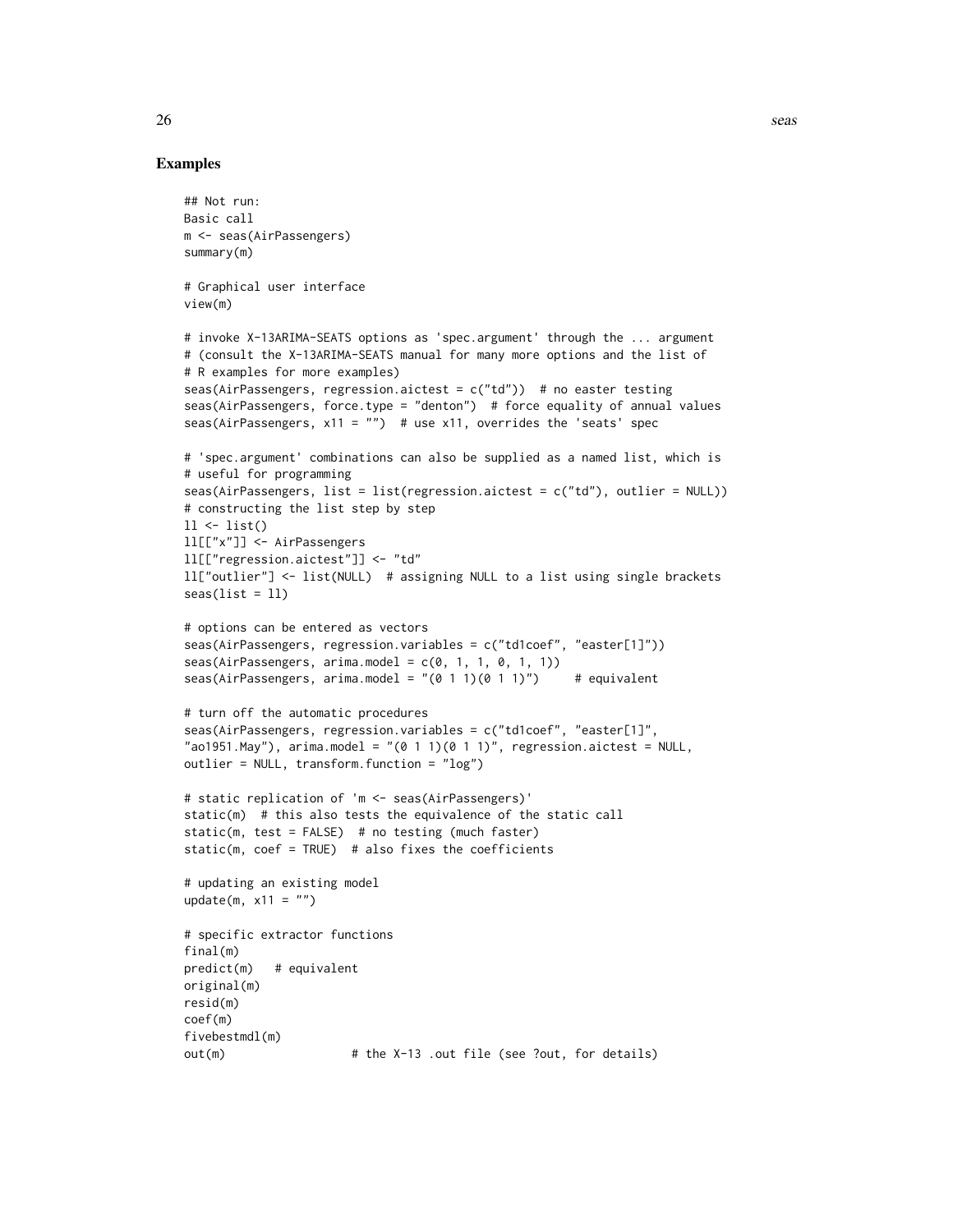```
spc(m) # the .spc input file to X-13 (for debugging)
# universal extractor function for any X-13ARIMA-SEATS output (see ?series)
series(m, "forecast.forecasts")
# copying the output of X-13 to a user defined directory
seas(AirPassengers, dir = "~/mydir")
# user defined regressors (see ?genhol for more examples)
# a temporary level shift in R base
tls \le ts(0, start = 1949, end = 1965, freq = 12)
window(tls, start = c(1955, 1), end = c(1957, 12)) <- 1
seas(AirPassengers, xreg = tls, outlier = NULL)
# identical to a X-13ARIMA-SEATS specification of the the level shift
seas(AirPassengers, regression.variables = c("tl1955.01-1957.12"),
     outlier = NULL)
# forecasting an annual series without seasonal adjustment
m <- seas(airmiles, seats = NULL, regression.aictest = NULL)
series(m, "forecast.forecasts")
# NA handling
AirPassengersNA <- window(AirPassengers, end = 1962, extend = TRUE)
final(seas(AirPassengersNA, na.action = na.omit)) # no NA in final series
final(seas(AirPassengersNA, na.action = na.exclude)) # NA in final series
# final(seas(AirPassengersNA, na.action = na.fail)) # fails
# NA handling by X-13 (works with internal NAs)
AirPassengersNA[20] <- NA
final(seas(AirPassengersNA, na.action = na.x13))
## performing 'composite' adjustment
m.direct \leq seas(ldeaths, x11 = "")
final.direct <- final(m.direct)
m.indirect <- lapply(list(mdeaths, fdeaths), seas, x11 = "")
# not very efficient, but keeps time series properties
final.indirect <- Reduce(`+`, lapply(m.indirect, final))
ts.plot(cbind(final.indirect, final(m.direct)), col = 1:2)
legend("topright", legend = c("disagregated", "aggregated"), lty = 1, col = 1:2)
## End(Not run)
```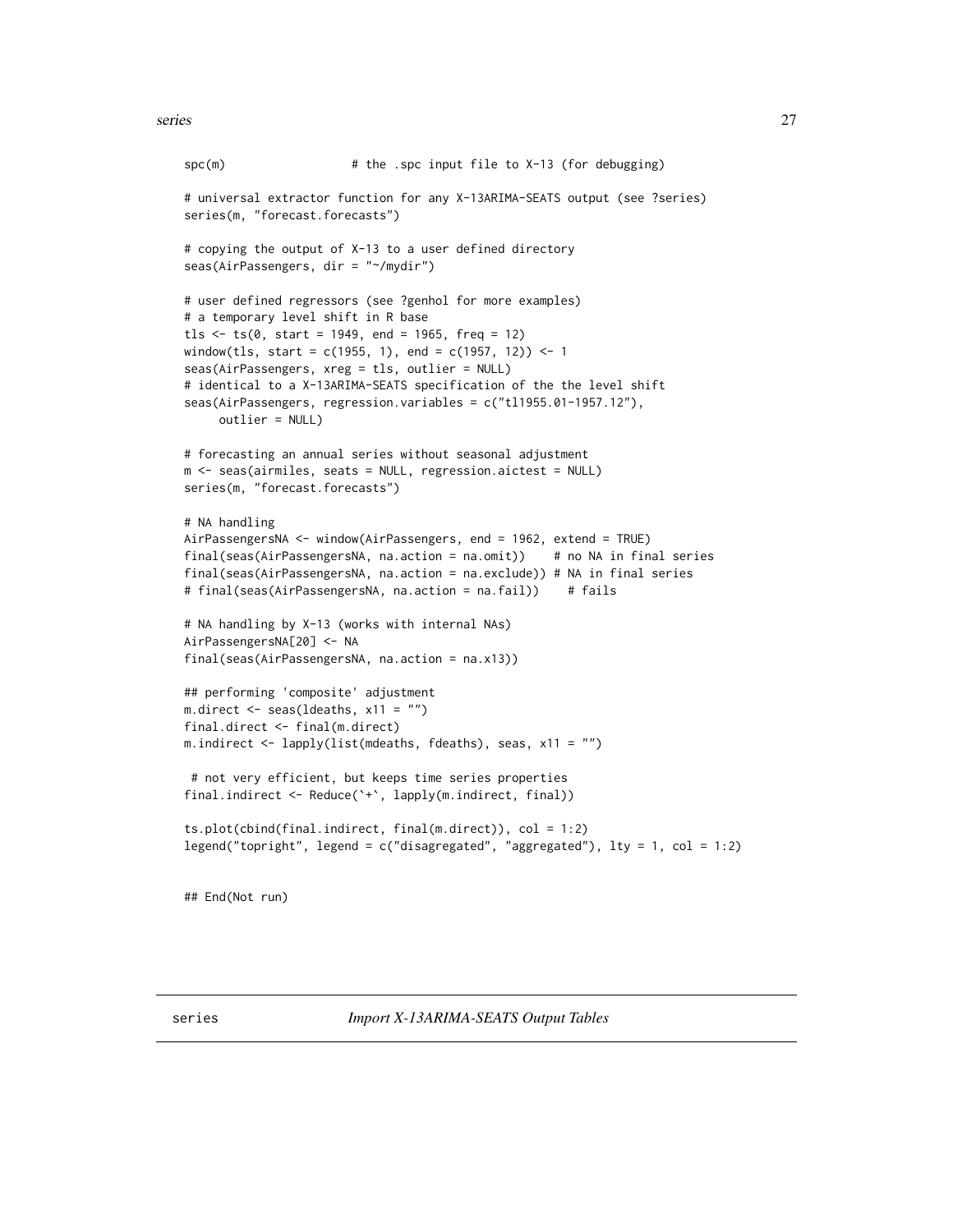With the exception of the composite spec, the series function imports all tables that can be saved in X-13ARIMA-SEATS.

# Usage

 $series(x, series, reveal = TRUE, verbose = TRUE)$ 

#### Arguments

| x       | an object of class "seas".                                                                                                                                                                                                                                                       |
|---------|----------------------------------------------------------------------------------------------------------------------------------------------------------------------------------------------------------------------------------------------------------------------------------|
| series  | character vector, short or long names of an X-13ARIMA-SEATS table. If a long<br>name is specified, it needs to be combined with the spec name and separated by<br>a dot (it is not unique, otherwise. See list below.). More than one series can be<br>specified (see examples). |
| reeval  | logical, if TRUE, the model is re-evaluated with the corresponding specs enabled.                                                                                                                                                                                                |
| verbose | logical, if TRUE, a message is returned if a spec is added during reevaluation.                                                                                                                                                                                                  |

# Details

If the save argument is not specified in the model call, series re-evaluates the call with the corresponding specs enabled (also returning a message). Note that re-evaluation doubles the overall computational time. If you want to accelerate the procedure, you have to be explicit about the output in the model call (see examples).

List of all importable tables from X-13ARIMA-SEATS:

| spec     | long name                  | short name |
|----------|----------------------------|------------|
| check    | check.acf                  | acf        |
| check    | check.acfsquared           | ac2        |
| check    | check.pacf                 | pcf        |
| estimate | estimate.armacmatrix       | acm        |
| estimate | estimate.iterations        | itr        |
| estimate | estimate.regcmatrix        | rcm        |
| estimate | estimate.regressioneffects | ref        |
| estimate | estimate.residuals         | rsd        |
| estimate | estimate.roots             | rts        |
| force    | force.forcefactor          | ffc        |
| force    | force.revsachanges         | eбa        |
| force    | force.rndsachanges         | e6r        |
| force    | force.saround              | rnd        |
| force    | force.seasadjtot           | saa        |
| forecast | forecast.backcasts         | bct        |
| forecast | forecast.forecasts         | fct        |
| forecast | forecast.transformed       | ftr        |
| forecast | forecast.transformedbcst   | btr        |
| forecast | forecast.variances         | fvr        |
| history  | history.chngestimates      | che        |
| history  | history.chngrevisions      | chr        |
|          |                            |            |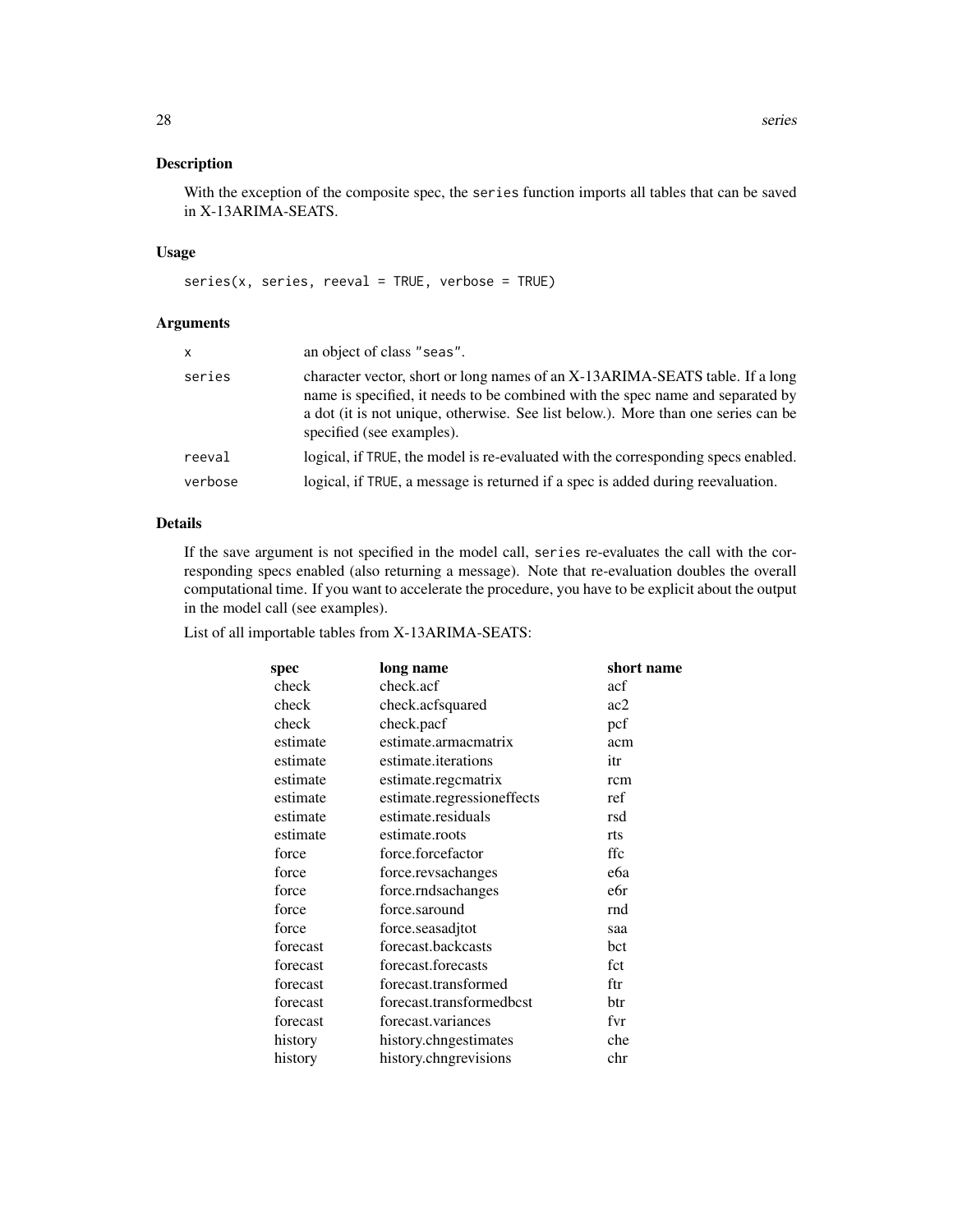| history    | history.fcsterrors          | fce     |
|------------|-----------------------------|---------|
| history    | history.fcsthistory         | fch     |
| history    | history.indsaestimates      | iae     |
| history    | history.indsarevisions      | iar     |
| history    | history.lkhdhistory         | lkh     |
| history    | history.outlierhistory      | rot     |
| history    | history.saestimates         | sae     |
| history    | history.sarevisions         | sar     |
| history    | history.seatsmdlhistory     | smh     |
| history    | history.sfestimates         | sfe     |
| history    | history.sfilterhistory      | sfh     |
| history    | history.sfrevisions         | sfr     |
| history    | history.trendchngestimates  | tce     |
| history    | history.trendchngrevisions  | tcr     |
| history    | history.trendestimates      | tre     |
| history    | history.trendrevisions      | trr     |
| identify   | identify.acf                | iac     |
| identify   | identify.pacf               | ipc     |
| outlier    | outlier.finaltests          | fts     |
| outlier    | outlier.iterations          | oit     |
| regression | regression.aoutlier         | ao      |
| regression | regression.holiday          | hol     |
| regression | regression.levelshift       | ls      |
| regression | regression.outlier          | otl     |
| regression | regression.regressionmatrix | rmx     |
| regression | regression.regseasonal      | a10     |
| regression | regression.seasonaloutlier  | SO.     |
| regression | regression.temporarychange  | tc      |
| regression | regression.tradingday       | td      |
| regression | regression.transitory       | a13     |
| regression | regression.userdef          | usr     |
| seats      | seats.adjustfac             | s16     |
| seats      | seats.adjustmentratio       | s18     |
| seats      | seats.cycle                 | cyc     |
| seats      | seats.diffseasonaladj       | dsa     |
| seats      | seats.difftrend             | $dt$    |
| seats      | seats.irregular             | s13     |
| seats      | seats.longtermtrend         | $Itt -$ |
| seats      | seats.seasadjconst          | sec     |
| seats      | seats.seasonal              | s10     |
| seats      | seats.seasonaladj           | s11     |
| seats      | seats.seasonaladjfcstdecomp | afd     |
| seats      | seats.seasonalfcstdecomp    | sfd     |
| seats      | seats.seasonalsum           | ssm     |
| seats      | seats.seriesfcstdecomp      | ofd     |
| seats      | seats.totaladjustment       | sta     |
| seats      | seats.transitory            | s14     |
| seats      | seats.transitoryfcstdecomp  | yfd     |
|            |                             |         |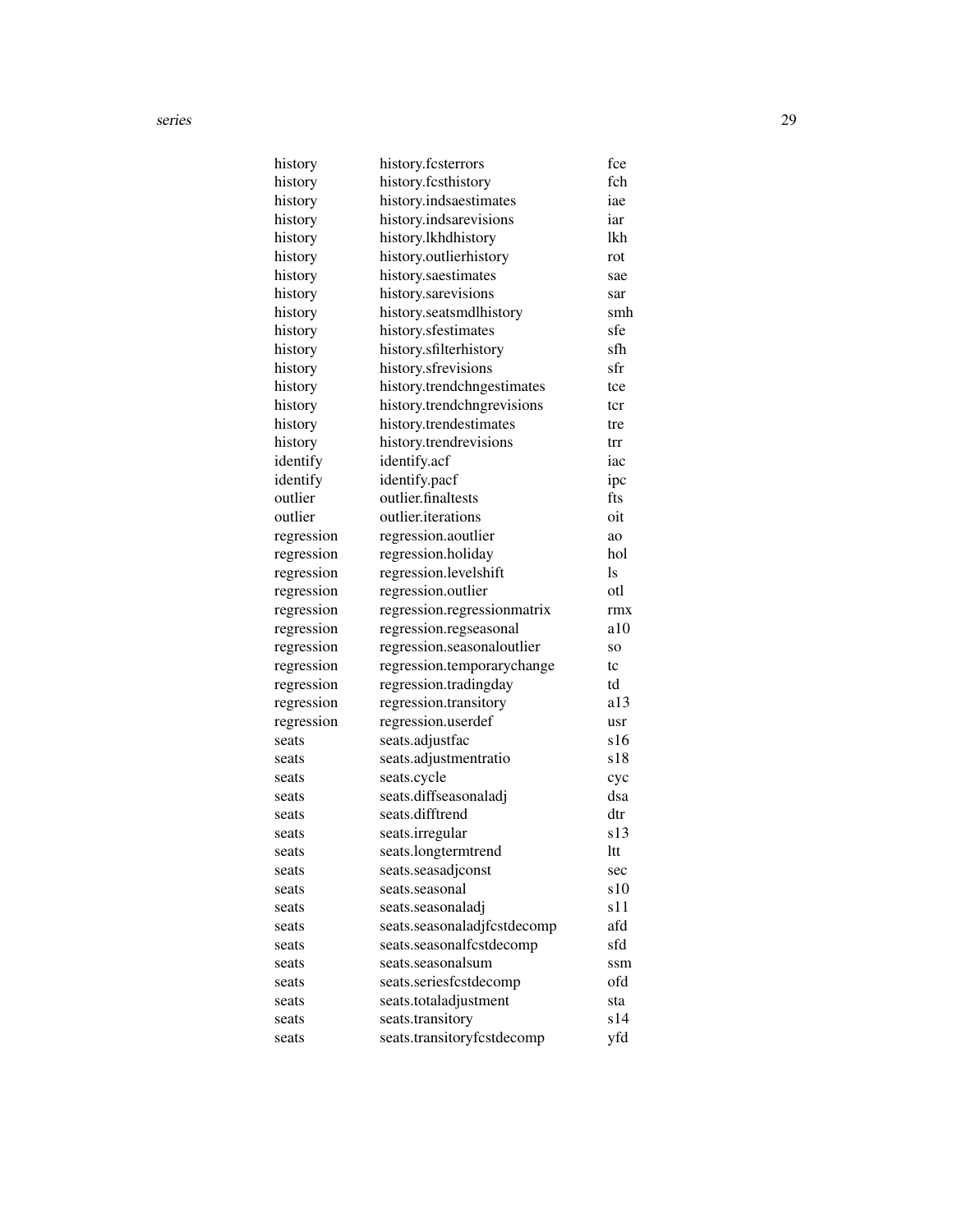| seats        | seats.trend                    | s12             |
|--------------|--------------------------------|-----------------|
| seats        | seats.trendconst               | stc             |
| seats        | seats.trendfcstdecomp          | tfd             |
| series       | series.adjoriginal             | b1              |
| series       | series.calendaradjorig         | a18             |
| series       | series.outlieradjorig          | a19             |
| series       | series.seriesmvadj             | mv              |
| series       | series.span                    | a1              |
| slidingspans | slidingspans.chngspans         | chs             |
| slidingspans | slidingspans.indchngspans      | cis             |
| slidingspans | slidingspans.indsaspans        | ais             |
| slidingspans | slidingspans.indsfspans        | sis             |
| slidingspans | slidingspans.indychngspans     | yis             |
| slidingspans | slidingspans.sfspans           | sfs             |
| slidingspans | slidingspans.tdspans           | tds             |
| slidingspans | slidingspans.ychngspans        | ycs             |
| spectrum     | spectrum.speccomposite         | is <sub>0</sub> |
| spectrum     | spectrum.specindirr            | is2             |
| spectrum     | spectrum.specindsa             | is 1            |
| spectrum     | spectrum.specirr               | sp2             |
| spectrum     | spectrum.specorig              | sp0             |
| spectrum     | spectrum.specresidual          | spr             |
| spectrum     | spectrum.specsa                | sp1             |
| spectrum     | spectrum.specseatsextresiduals | ser             |
| spectrum     | spectrum.specseatsirr          | s2s             |
| spectrum     | spectrum.specseatssa           | s1s             |
| transform    | transform.permprior            | a <sub>2p</sub> |
| transform    | transform.permprioradjusted    | a3p             |
| transform    | transform.permprioradjustedptd | a4p             |
| transform    | transform.prior                | a2              |
| transform    | transform.prioradjusted        | a3              |
| transform    | transform.prioradjustedptd     | a4d             |
| transform    | transform.seriesconstant       | a1c             |
| transform    | transform.tempprior            | a2t             |
| transform    | transform.transformed          | trn             |
| x11          | x11.adjoriginalc               | c1              |
| x11          | x11.adjoriginald               | d1              |
| x11          | x11.adjustdiff                 | fad             |
| x11          | x11.adjustfac                  | d16             |
| x11          | x11.adjustmentratio            | e18             |
| x11          | x11.biasfactor                 | bcf             |
| x11          | x11.calendar                   | d18             |
| x11          | x11.calendaradjchanges         | e8              |
| x11          | x11.combholiday                | chl             |
| x11          | x11.extreme                    | c20             |
| x11          | x11.extremeb                   | b20             |
| x11          | x11.irregular                  | d13             |
| x11          | x11.irregularadjao             | iao             |
|              |                                |                 |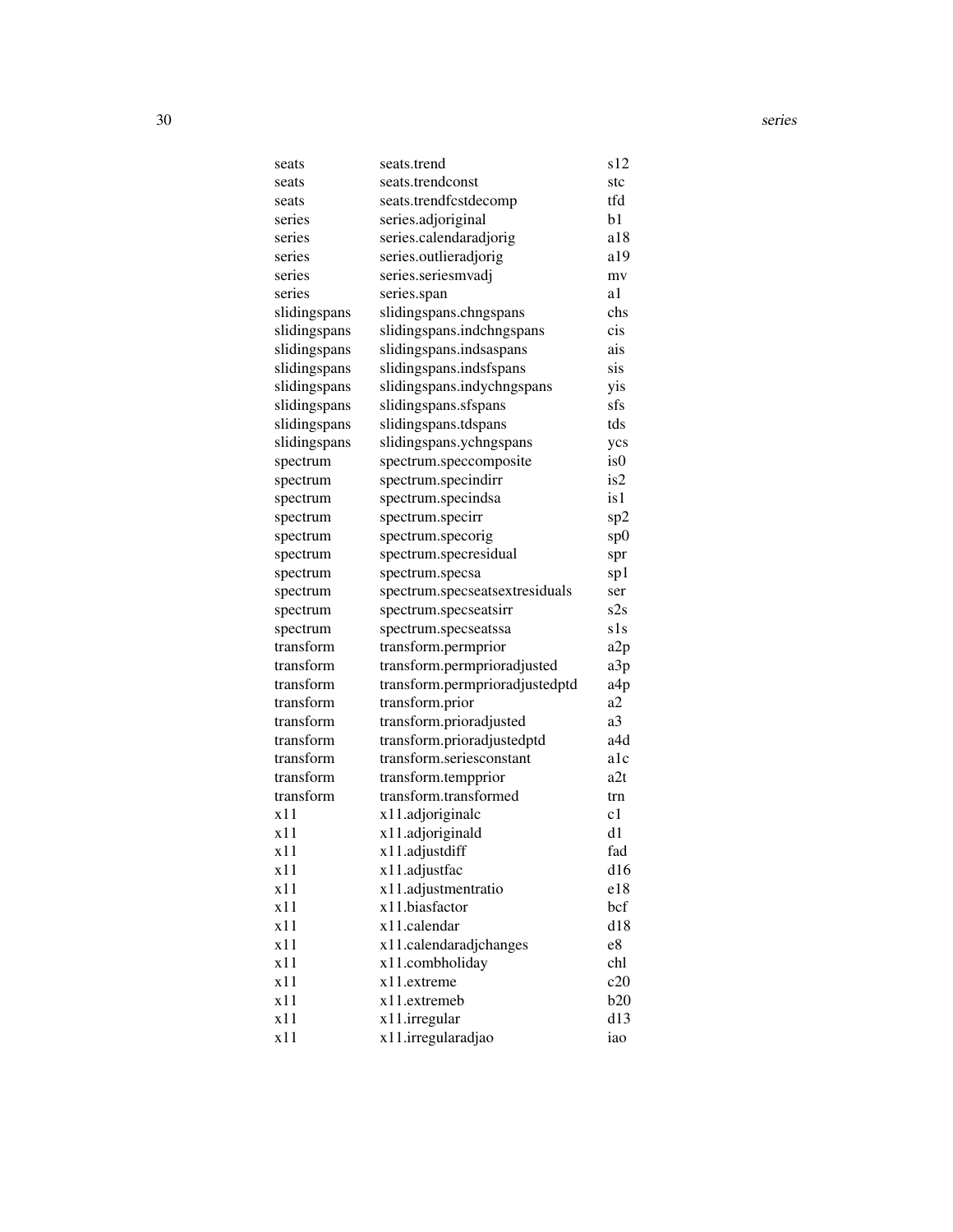| x11 | x11.irregularb        | b13            |
|-----|-----------------------|----------------|
| x11 | x11.irregularc        | c13            |
| x11 | x11.irrwt             | c17            |
| x11 | x11.irrwtb            | b17            |
| x11 | x11.mcdmovavg         | f1             |
| x11 | x11.modirregular      | e3             |
| x11 | x11.modoriginal       | e1             |
| x11 | x11.modseasadj        | e2             |
| x11 | x11.modsic4           | c4             |
| x11 | x11.modsid4           | d4             |
| x11 | x11.origchanges       | e5             |
| x11 | x11.replacsi          | d9             |
| x11 | x11.replacsic9        | c9             |
| x11 | x11.robustsa          | e11            |
| x11 | x11.sachanges         | e6             |
| x11 | x11.seasadj           | d11            |
| x11 | x11.seasadjb11        | b11            |
| x11 | x11.seasadjb6         | b6             |
| x11 | x11.seasadjc11        | c11            |
| x11 | x11.seasadjc6         | c6             |
| x11 | x11.seasadjconst      | sac            |
| x11 | x11.seasadjd6         | d6             |
| x11 | x11.seasonal          | d10            |
| x11 | x11.seasonaladjregsea | ars            |
| x11 | x11.seasonalb10       | b10            |
| x11 | x11.seasonalb5        | b <sub>5</sub> |
| x11 | x11.seasonalc10       | c10            |
| x11 | $x11$ .seasonalc5     | c <sub>5</sub> |
| x11 | x11.seasonald5        | d <sub>5</sub> |
| x11 | x11.seasonaldi\       | fsd            |
| x11 | $x11$ .sib3           | b3             |
| x11 | $x11$ .sib $8$        | b8             |
| x11 | x11.tdadjorig         | c19            |
| x11 | x11.tdadjorigb        | b19            |
| x11 | x11.totaladjustment   | tad            |
| x11 | x11.trend             | d12            |
| x11 | x11.trendadjls        | tal            |
| x11 | x11.trendb2           | b2             |
| x11 | x11.trendb7           | b7             |
| x11 | x11.trendc2           | c2             |
| x11 | x11.trendc7           | c7             |
| x11 | x11.trendchanges      | e7             |
| x11 | x11.trendconst        | tac            |
| x11 | x11.trendd2           | d <sub>2</sub> |
| x11 | x11.trendd7           | d7             |
| x11 | x11.unmodsi           | d8             |
| x11 | x11.unmodsiox         | d8b            |
| x11 | x11.yrtotals          | e4             |
|     |                       |                |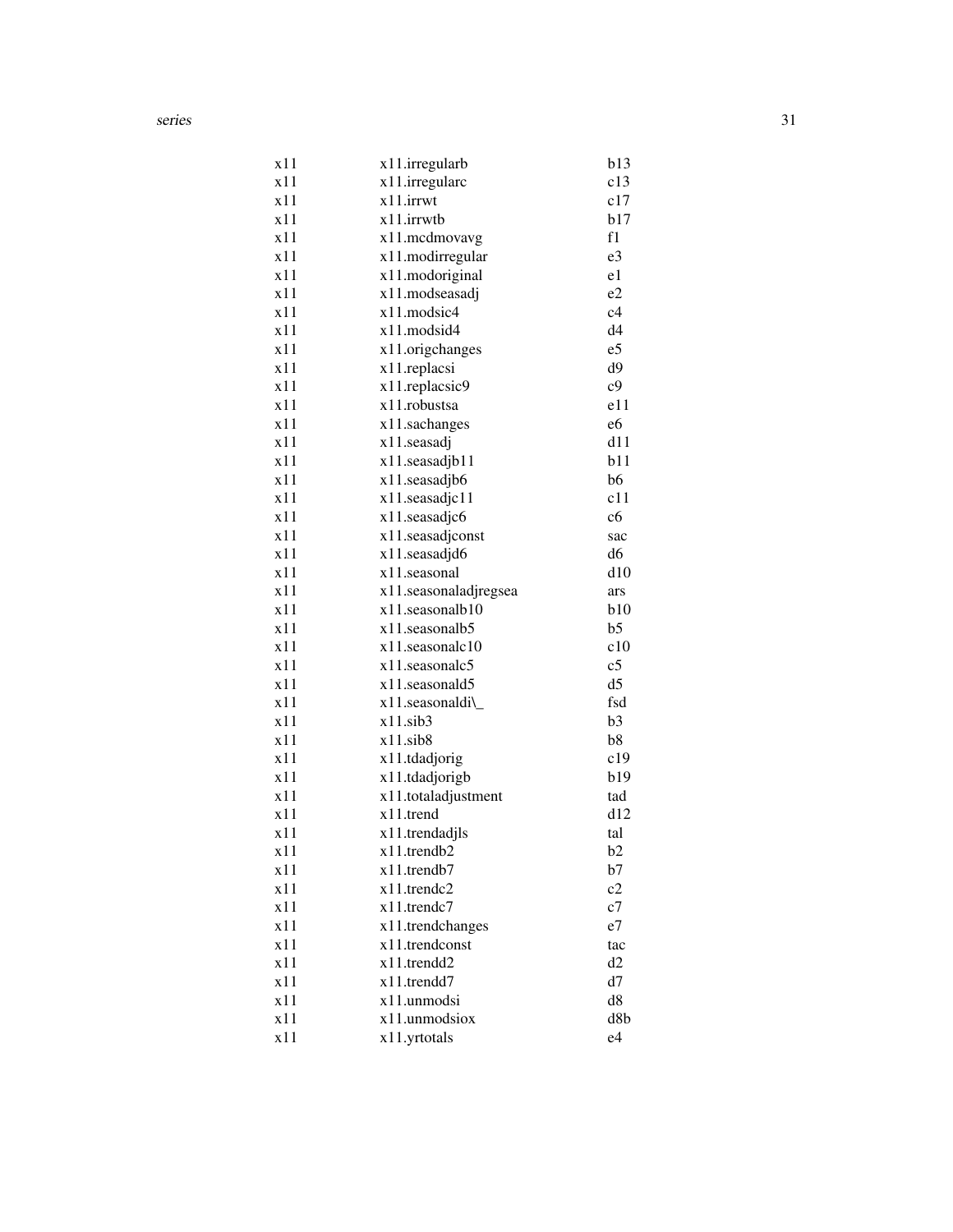<span id="page-31-0"></span>

| xca |
|-----|
| bxc |
| xcc |
| bcc |
| c18 |
| b18 |
| c14 |
| b14 |
| xhl |
| bxh |
| xoi |
| a4  |
| c16 |
| b16 |
| c15 |
| b15 |
| xrc |
| xrm |
|     |

# Value

depending on the table, either an object of class "ts" or "data.frame".

#### References

Vignette with a more detailed description: <http://www.seasonal.website/seasonal.html>

Comprehensive list of R examples from the X-13ARIMA-SEATS manual: [http://www.seasonal.](http://www.seasonal.website/examples.html) [website/examples.html](http://www.seasonal.website/examples.html)

Official X-13ARIMA-SEATS manual: <https://www.census.gov/ts/x13as/docX13ASHTML.pdf>

#### See Also

[seas](#page-22-1) for the main function.

# Examples

## Not run:

```
m <- seas(AirPassengers)
series(m, "fct") # re-evaluate with the forecast spec activated
# more than one series
series(m, c("rsd", "fct"))
m <- seas(AirPassengers, forecast.save = "fct")
series(m, "fct") # no re-evaluation (much faster!)
```
# using long names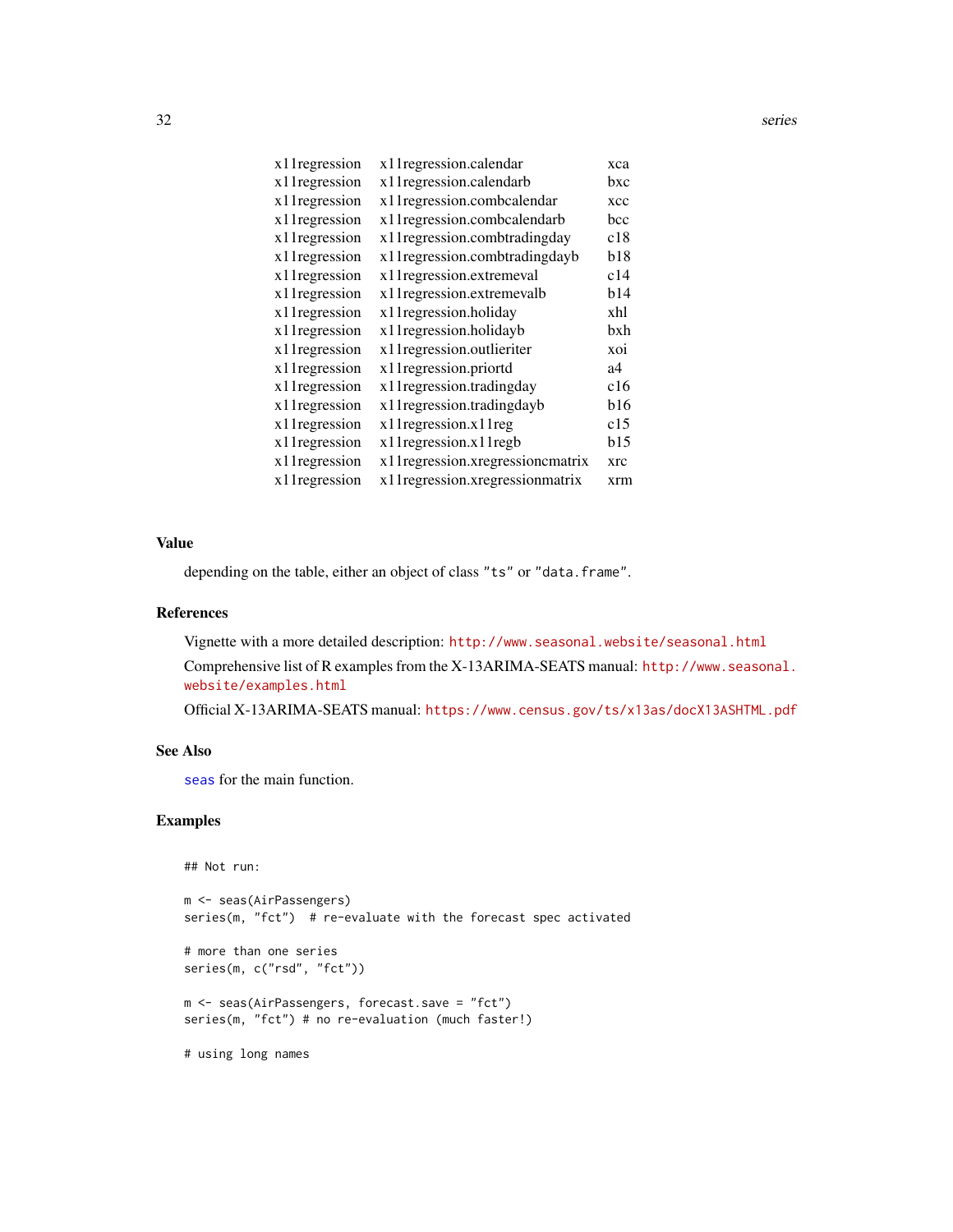```
series(m, "forecast.forecasts")
# history spec
series(m, "history.trendestimates")
series(m, "history.sfestimates")
series(m, "history.saestimates")
series(m, c("history.sfestimates", "history.trendestimates"))
# slidingspans spec
series(m, "slidingspans.sfspans")
series(m, "slidingspans.tdspans")
# fundamental identities of seasonal adjustment
# Y = T \times I \times (S \times TD)all.equal(AirPassengers, series(m, "seats.trend") *
         series(m, "seats.irregular") * series(m, "seats.adjustfac"))
# Y_sa = Y / (S * TD)
all.equal(final(m), AirPassengers / series(m, "seats.adjustfac"))
### Some X-13ARIMA-SEATS functions can be replicated in R:
# X-13ARIMA-SEATS spectrum
plot(series(m, "spectrum.specorig")[-, -1], t = "1")# R equivalent: spectrum from stats
spectrum(diff(log(AirPassengers)), method = "ar")
# X-13ARIMA-SEATS pacf
x13.pacf <- series(m, "identify.pacf")
plot(x13.packf[,1], t = "h")lines(x13.pacf[,2])
lines(-x13.pacf[,2])
# R equivalent: pacf from stats
pacf(AirPassengers, lag.max = 35)
## End(Not run)
```
spc . spc *File Content* 

#### Description

Access the content of the .spc file that governs the behavior of X-13ARIMA-SEATS.

# Usage

 $spc(x)$ 

#### Arguments

x object of class "seas"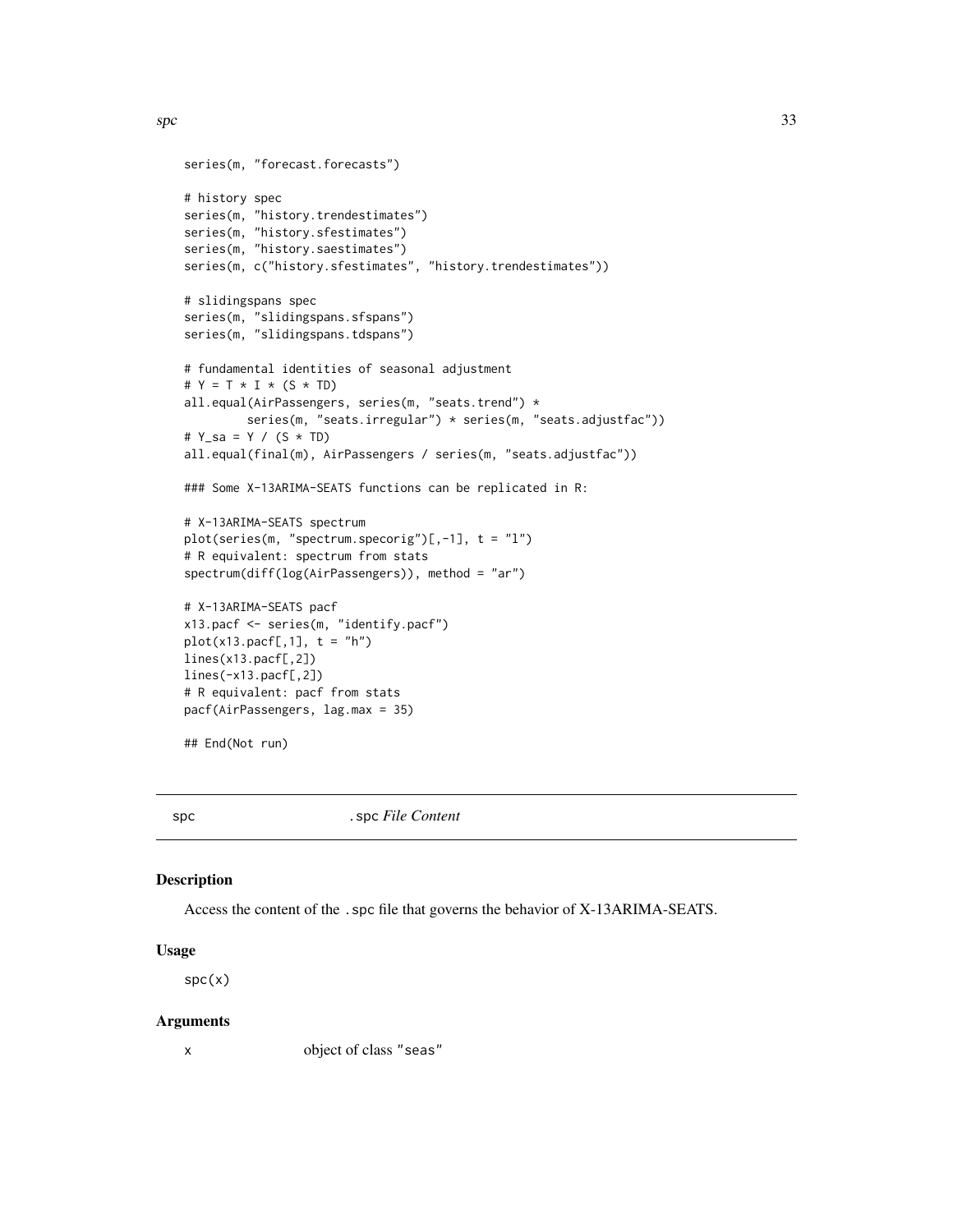# <span id="page-33-0"></span>Value

returns an object of class "spclist", essentially a list that contains the information that is sent to X-13ARIMA-SEATS. The corresponding print method displays the content of the list as written to the .spc file.

#### References

Vignette with a more detailed description: <http://www.seasonal.website/seasonal.html> Comprehensive list of R examples from the X-13ARIMA-SEATS manual: [http://www.seasonal.](http://www.seasonal.website/examples.html) [website/examples.html](http://www.seasonal.website/examples.html)

Official X-13ARIMA-SEATS manual: <https://www.census.gov/ts/x13as/docX13ASHTML.pdf>

# See Also

[seas](#page-22-1) for the main function.

[series](#page-26-1), for universal X-13 output extraction.

[plot.seas](#page-20-1), for diagnostical plots.

[out](#page-18-1), for accessing the full output of X-13ARIMA-SEATS.

# Examples

## Not run:

m <- seas(AirPassengers) spc(m)

## End(Not run)

SPECS *List of Available X-13ARIMA-SEATS Outputs*

#### Description

The data is used by several functions as a look-up table. Users should consider the table in [series](#page-26-1) or in the official manual.

# Format

An object of class "data.frame"

#### Source

United States Census Bureau

#### References

Official X-13ARIMA-SEATS manual: <https://www.census.gov/ts/x13as/docX13ASHTML.pdf>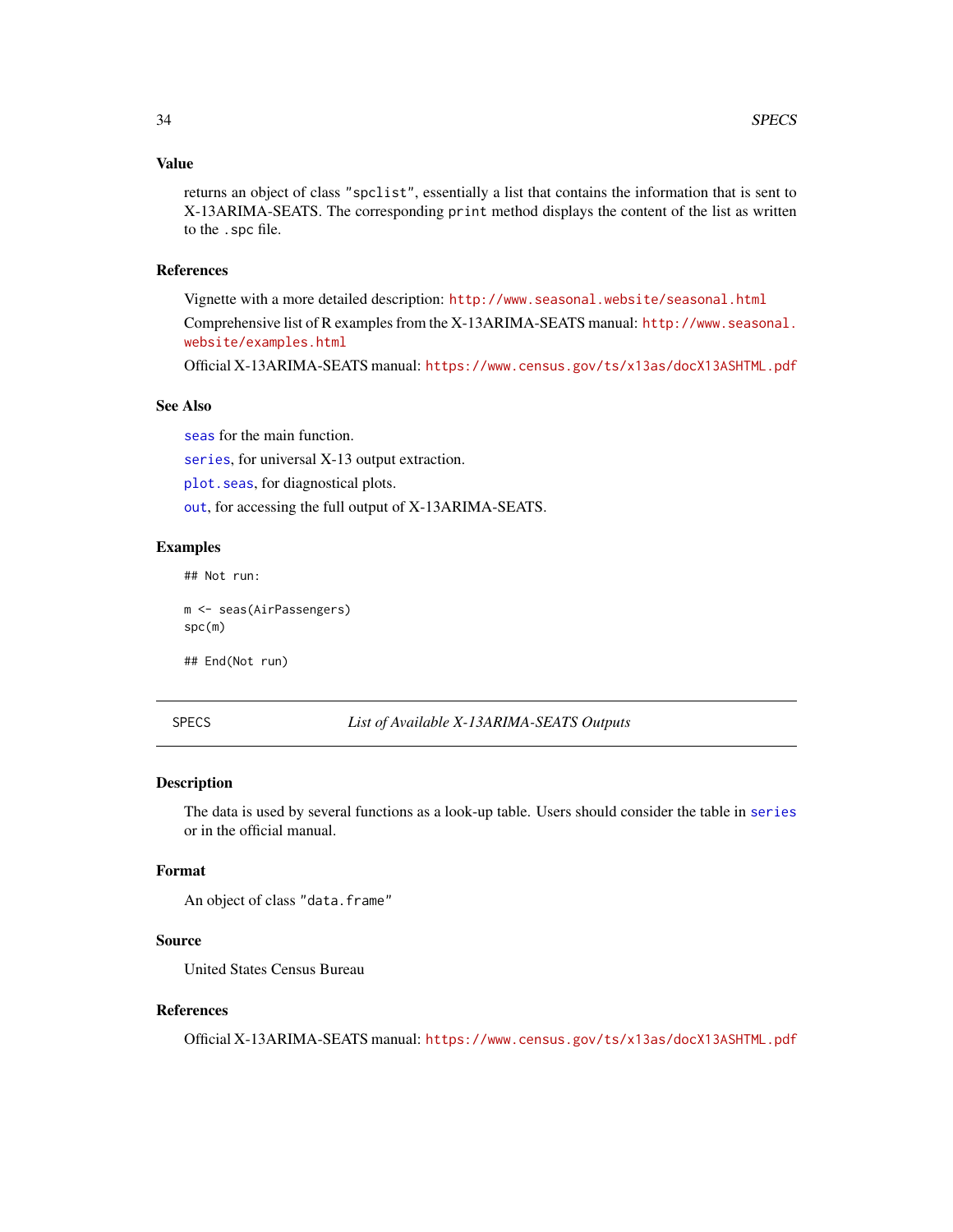<span id="page-34-1"></span><span id="page-34-0"></span>

In a 'static' call, the default automatic procedures in the model call are substituted by the choices they made.

#### Usage

```
static(x, coef = FALSE, x11.filter = FALSE, test = TRUE,
  fail = FALSE, evaluate = FALSE)
```
#### Arguments

| X          | an object of class seas.                                                                                                                                                                                                                            |
|------------|-----------------------------------------------------------------------------------------------------------------------------------------------------------------------------------------------------------------------------------------------------|
| coef       | logical. If TRUE, the coefficients are treated as fixed, instead of beeing estimated.                                                                                                                                                               |
| x11.filter | logical. X-11 only. if TRUE, the X-11 moving averages will be fixed as well.<br>This leads to different filters at different stages, and the resulting series can be<br>are slightly different. If test $=$ TRUE, this may cause a warning message. |
| test       | logical. By default the static call is executed and compared to the input call.<br>If the final series is not identical, a message is returned. If FALSE, no test is<br>performed (faster).                                                         |
| fail       | logical. If TRUE, differences will cause an error. Ignored if test = FALSE.                                                                                                                                                                         |
| evaluate   | logical. If TRUE, the call is evaluated.                                                                                                                                                                                                            |

## Details

If evaluate = TRUE, the call is evaluated. The call can be copy/pasted to a script and used for further manipulations or future evaluation of the same model.

By default, the static call is tested. It is executed and compared to the input call. If the final series is not identical, a message is returned.

If coef = TRUE, the coefficients are fixed as well. If  $x11$ . filter = TRUE, the X-11 moving averages are fixed as well.

# Value

Object of class "call". Or an object of class "seas" if evaluate = TRUE.

# References

Vignette with a more detailed description: <http://www.seasonal.website/seasonal.html>

Comprehensive list of R examples from the X-13ARIMA-SEATS manual: [http://www.seasonal.](http://www.seasonal.website/examples.html) [website/examples.html](http://www.seasonal.website/examples.html)

Official X-13ARIMA-SEATS manual: <https://www.census.gov/ts/x13as/docX13ASHTML.pdf>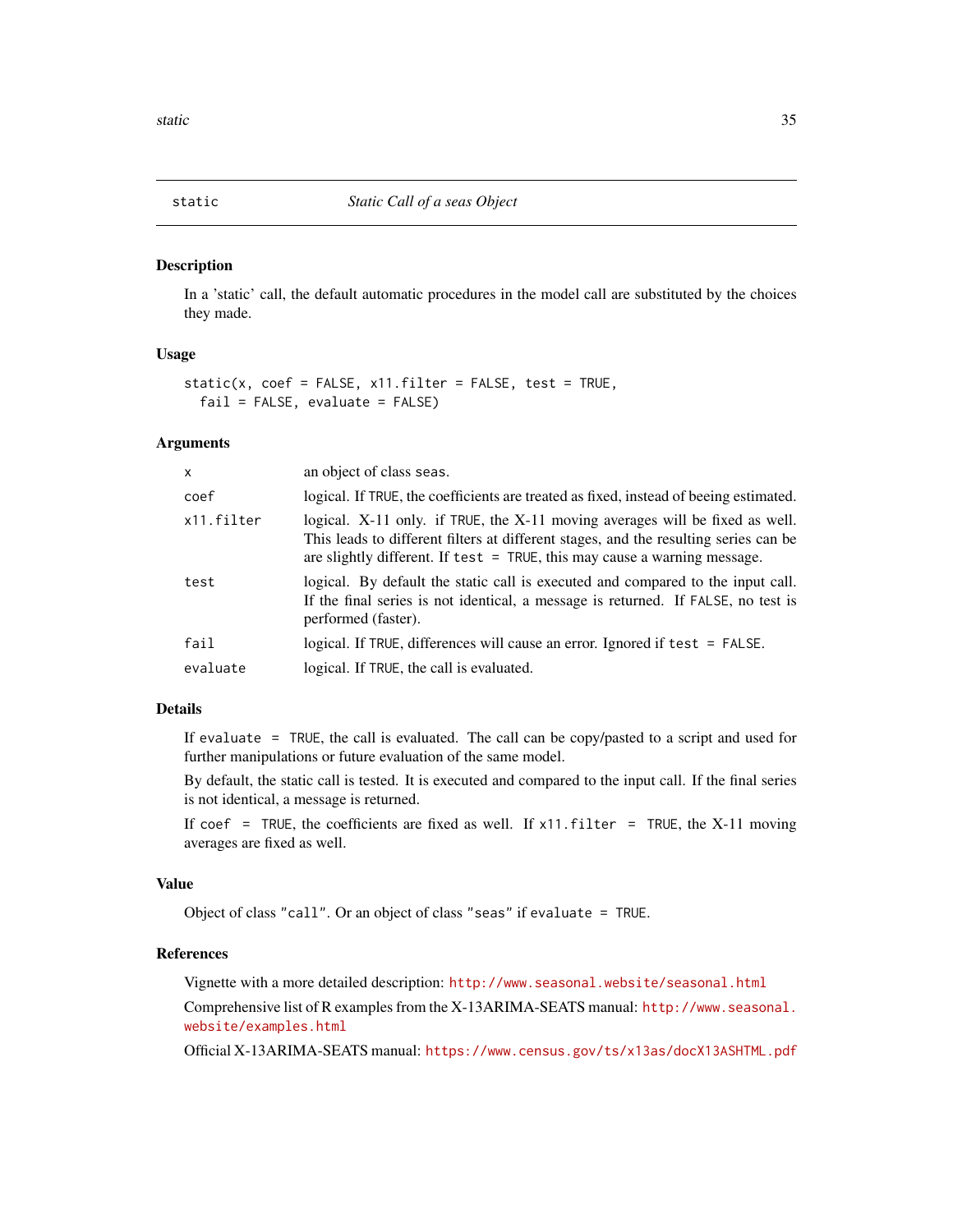# See Also

[getCall](#page-0-0) to extract the actual call.

[seas](#page-22-1) for the main function of seasonal.

# Examples

```
## Not run:
m <- seas(AirPassengers)
getCall(m) # default call
static(m) \qquad # static call
static(m, test = FALSE) # much faster
static(m, evaluate = TRUE) # returns an object of class "seas"
m <- seas(AirPassengers, x11 = "")
static(m, x11.filter = TRUE) # also fixes the X-11 filter (with a warning)
static(m, coef = TRUE) # also fixes the coefficients
## End(Not run)
```
<span id="page-35-1"></span>

summary.seas *Summary of a X13-ARIMA-SEATS seasonal adjustment*

#### Description

Like the corresponding method for "lm" objects, the method for "seas" objects returns the estimated coefficients, its standard errors, z-statistics and corresponding (two-sided) p-values. Coefficients are returned both for the exogenous regressors and the coefficients of the ARIMA model.

#### Usage

```
## S3 method for class 'seas'
summary(object, stats = getOption("seas.stats"), ...)
## S3 method for class 'summary.seas'
print(x, digits = max(3, getOption("digits") - 3),signif.stars = getOption("show.signif.stars"), ...)
```
#### Arguments

| object | an object of class "seas", usually, a result of a call to seas.                                                                                                                                                                                                     |
|--------|---------------------------------------------------------------------------------------------------------------------------------------------------------------------------------------------------------------------------------------------------------------------|
| stats  | (experimental) character vector, additional stat to be shown in the summary out-<br>put. function. For a list of all possible values, see the udg function. If a value<br>is not present, it will be ignored. Values can be specified via options. See<br>examples. |
| .      | further arguments passed to or from other methods.                                                                                                                                                                                                                  |
|        |                                                                                                                                                                                                                                                                     |

<span id="page-35-0"></span>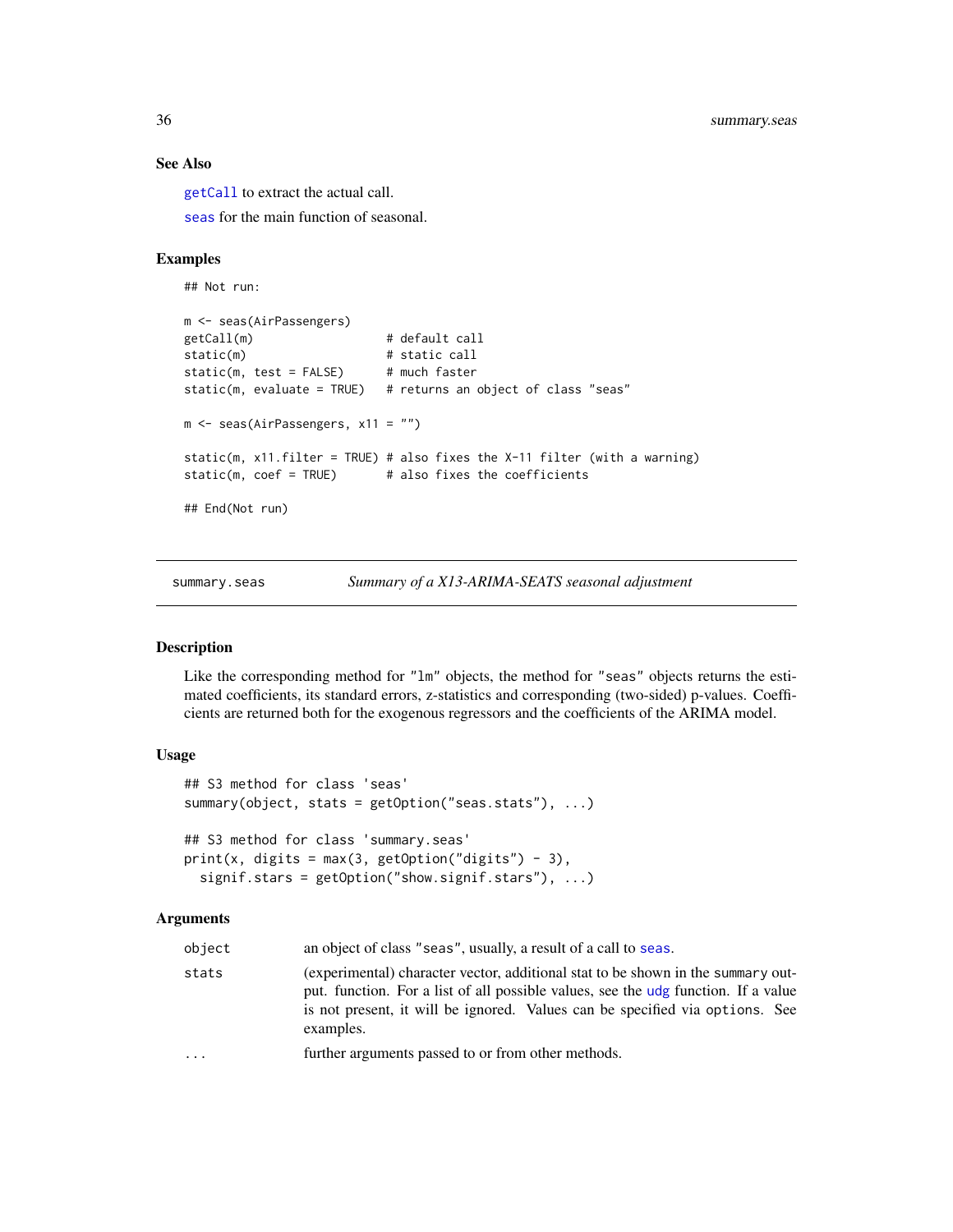<span id="page-36-0"></span>

|              | an object of class "summary.seas", usually, a result of a call to summary.seas. |
|--------------|---------------------------------------------------------------------------------|
| digits       | the number of significant digits to use when printing.                          |
| signif.stars | logical. If TRUE, 'significance stars' are printed for each coefficient.        |

#### Details

The lower part of the output shows additional information on the estimation:

Adjustment use of SEATS or X11

ARIMA structure of the seasonal ARIMA model

Obs. number of observations

Transform prior transformation

AICc, BIC value of the information criterion (lower is better)

- QS test for seasonality in the final series; null hypothesis: no seasonality in final; signif. codes are shown if the null hypothesis is rejected. QS statistics for more series (e.g., the original series) can be extracted with [qs](#page-38-2).
- Box-Ljung test for residual autocorrelation; null hypothesis: no autocorrelation in residuals; signif. codes are shown if the null hypothesis is rejected. The test statistic is the result of Box.test(resid(m),  $lag = 24$ , type = "Ljung")
- Shapiro test for normality of the residuals; null hypothesis: normal distribution of the residuals; signif. codes are shown if the null hypothesis is rejected. The test statistic is the result of shapiro.test(resid(m))

#### Value

summary.seas returns a list containing the summary statistics included in object, and computes the following additional statistics:

- coefficients a named matrix containing coefficients, standard deviations, t-values and pvalues
- transform character string with the type of intial transformation

The print method prints the summary output in a similar way as the method for "lm".

#### **Examples**

```
## Not run:
m <- seas(AirPassengers)
summary(m)
### user defined stats from the udg function
# (experimental, see ?udg)
# also show some M quality statistics for X11 in summary
options(seas.stats = c("f3.m01", "f3.m02", "f3.m03", "f3.m04"))
summary(seas(AirPassengers, x11 = ""))
# this does not affect the SEATS output
```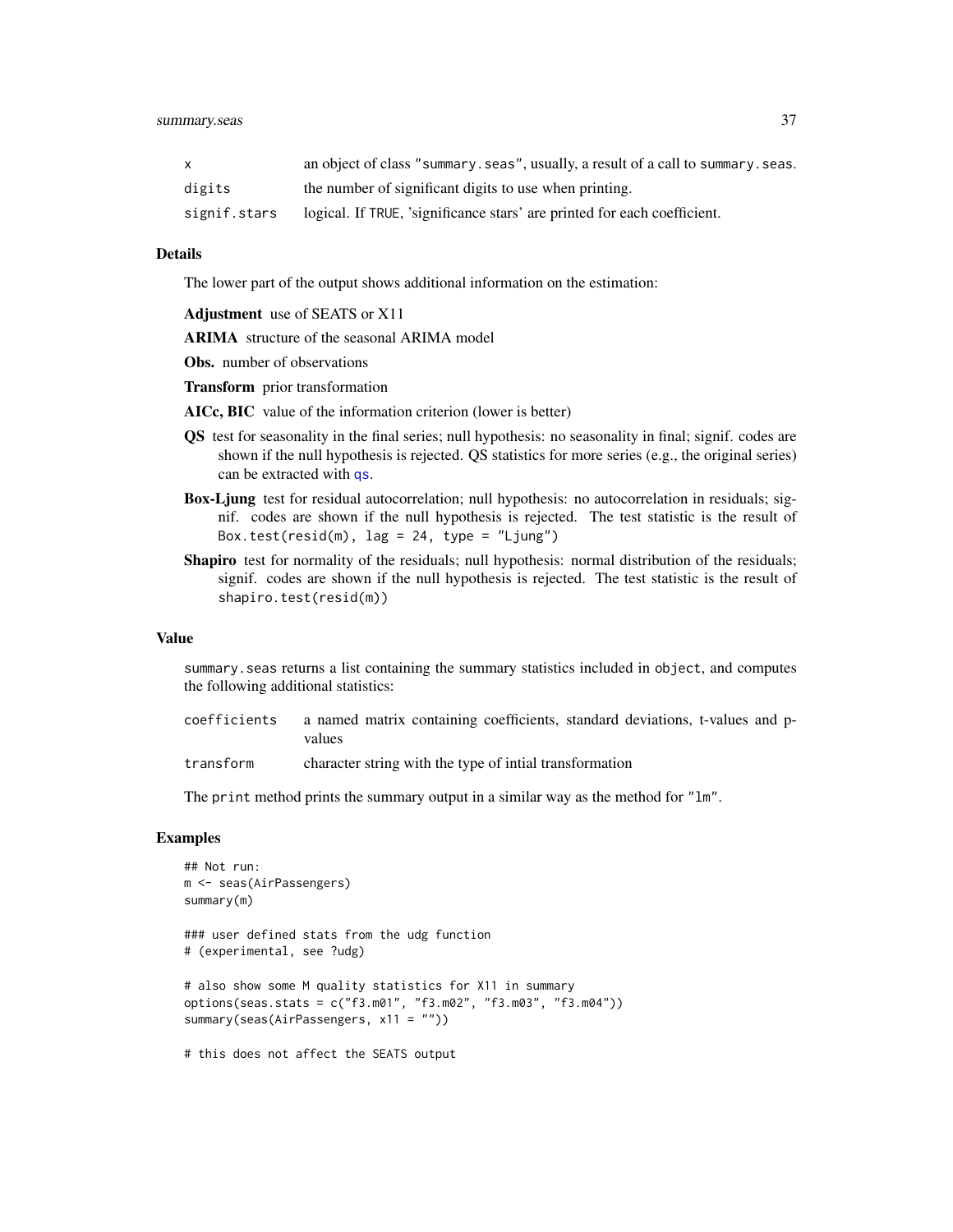```
summary(seas(AirPassengers))
# reset to default
options(seas.stats = NULL)
```
## End(Not run)

transformfunction *Applied Transformation*

#### Description

Returns the transform function that has been applied.

# Usage

```
transformfunction(x)
```
# Arguments

x object of class "seas"

# References

Vignette with a more detailed description: <http://www.seasonal.website/seasonal.html> Comprehensive list of R examples from the X-13ARIMA-SEATS manual: [http://www.seasonal.](http://www.seasonal.website/examples.html) [website/examples.html](http://www.seasonal.website/examples.html)

Official X-13ARIMA-SEATS manual: <https://www.census.gov/ts/x13as/docX13ASHTML.pdf>

# See Also

[seas](#page-22-1) for the main function.

[series](#page-26-1), for universal X-13 output extraction.

[plot.seas](#page-20-1), for diagnostical plots.

[out](#page-18-1), for accessing the full output of X-13ARIMA-SEATS.

# Examples

## Not run:

```
m <- seas(AirPassengers)
transformfunction(m)
```
## End(Not run)

<span id="page-37-0"></span>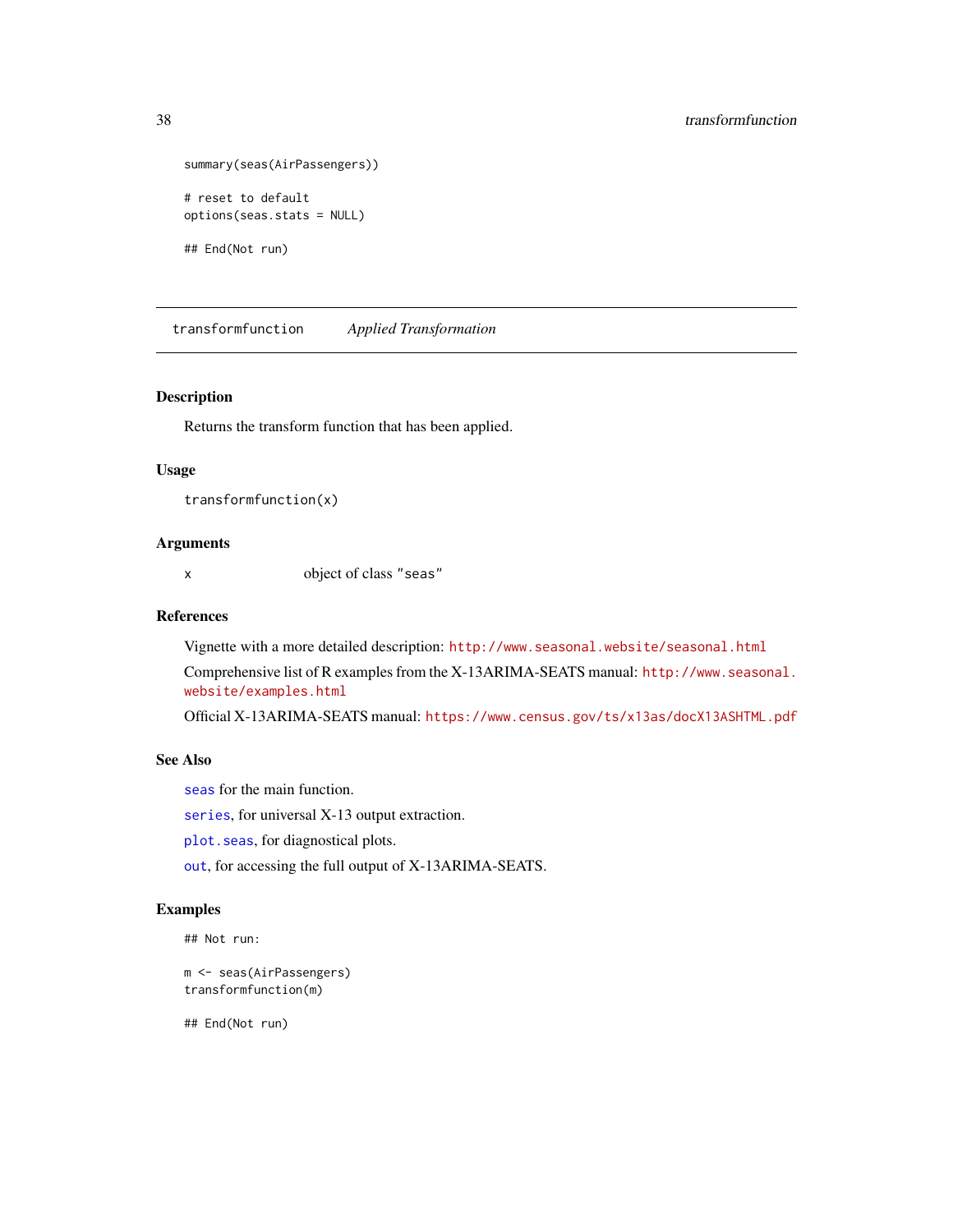<span id="page-38-2"></span>The udg function provides access to a large number of diagnostical statistics. The qs function and the AIC, BIC and logLik methods are wrappers that use udg to access some specific diagnostical statistics.

# Usage

```
udg(x, stats = NULL, simplify = TRUE, fail = TRUE)qs(x)## S3 method for class 'seas'
AIC(object, ...)
## S3 method for class 'seas'
BIC(object, ...)
## S3 method for class 'seas'
nobs(object, ...)
## S3 method for class 'seas'
logLik(object, ...)
```
# Arguments

| x, object | an object of class "seas".                                                                                                                                                                     |
|-----------|------------------------------------------------------------------------------------------------------------------------------------------------------------------------------------------------|
| stats     | character vector; if specified, only a subset of the available stats are returned.<br>This speeds up the call, as only a subset needs to be type converted. Should be<br>used for programming. |
| simplify  | logical; should the result be simplified to a vector or matrix, if possible?                                                                                                                   |
| fail      | logical; if TRUE, an error is droped if an element of stats is missing in names ( $\text{udg}(x)$ ).                                                                                           |
| $\cdots$  | further arguments (not used)                                                                                                                                                                   |

#### Value

qs returns the QS statistics for seasonality of input and output series and the corresponding p-values.

AIC, BIC, nobs and logLik return the corresponding statistics.

<span id="page-38-1"></span><span id="page-38-0"></span>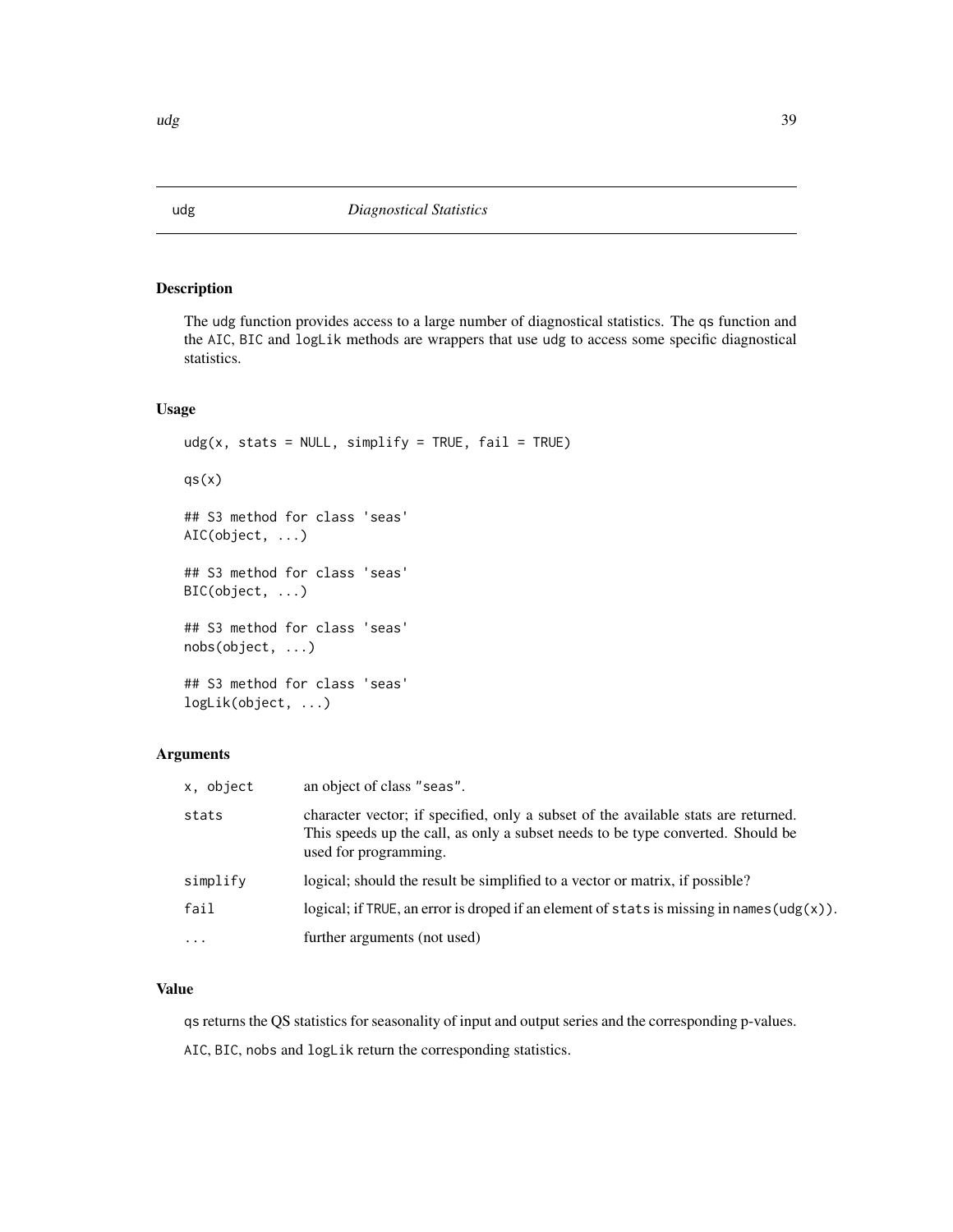# <span id="page-39-0"></span>References

Vignette with a more detailed description: <http://www.seasonal.website/seasonal.html> Comprehensive list of R examples from the X-13ARIMA-SEATS manual: [http://www.seasonal.](http://www.seasonal.website/examples.html) [website/examples.html](http://www.seasonal.website/examples.html)

Official X-13ARIMA-SEATS manual: <https://www.census.gov/ts/x13as/docX13ASHTML.pdf>

# See Also

[seas](#page-22-1) for the main function.

[series](#page-26-1), for universal X-13 output extraction.

[plot.seas](#page-20-1), for diagnostical plots.

[out](#page-18-1), for accessing the full output of X-13ARIMA-SEATS.

# Examples

```
## Not run:
m <- seas(AirPassengers, x11 = "")
qs(m)
AIC(m)
BIC(m)
nobs(m)
logLik(m)
# a list with all entries from udg
udg(m)
# extracting a few selected stats from udg
udg(m, c("f3.m02", "f3.m05", "qsori")) # returns a list
udg(m, c("f3.m02", "f3.m05")) # returns a vector
# faster than:
udg(m)[c("f3.m01", "f3.m02", "qsori")]
## End(Not run)
```
unemp *United States Unemployment Level*

# Description

Thousands of Persons

# Format

Each time series is an object of class "ts".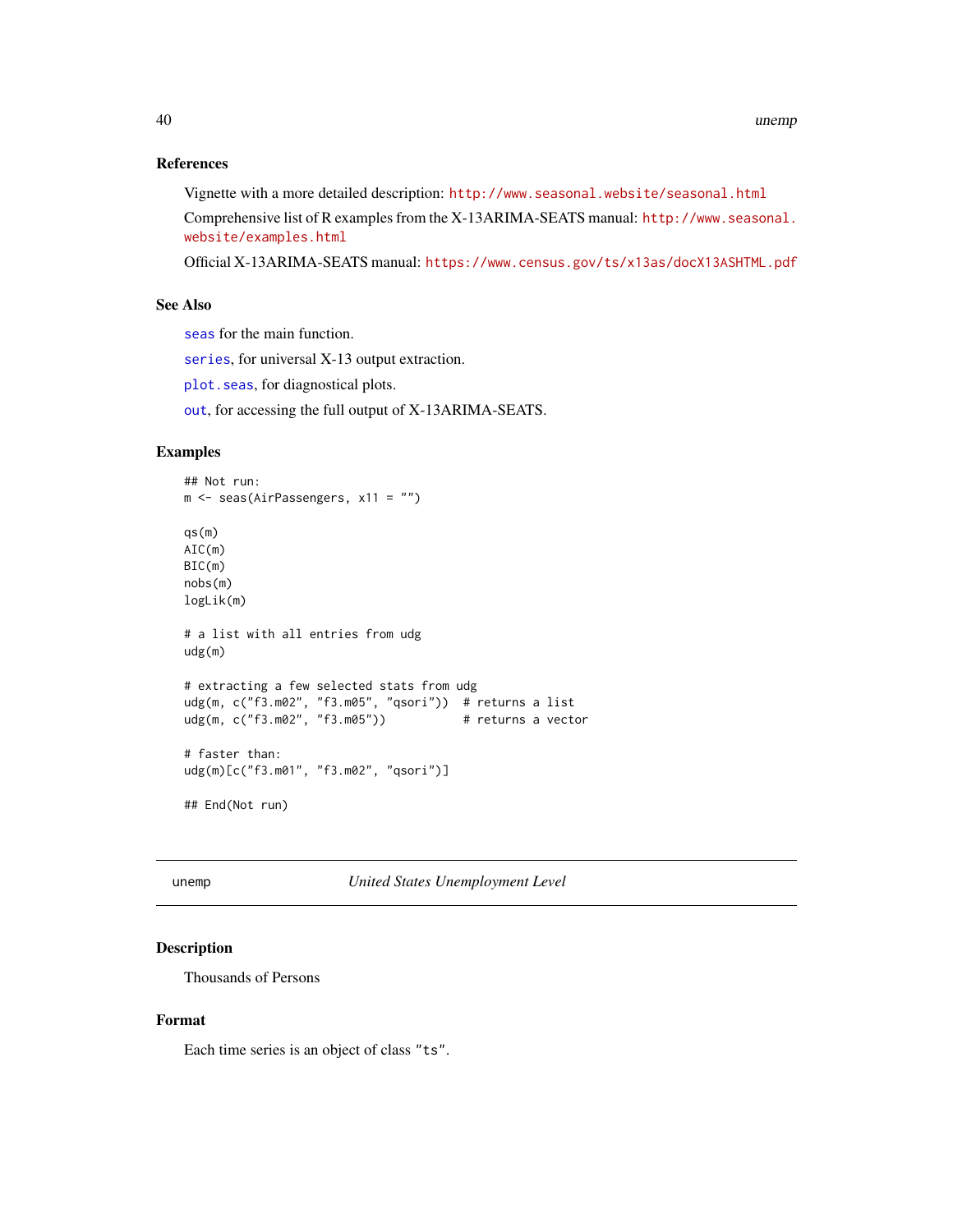# <span id="page-40-0"></span>update.seas 41

# Source

U.S. Bureau of Labor Statistics, retrieved from FRED, Federal Reserve Bank of St. Louis; [https:](https://fred.stlouisfed.org/series/LNU03000000) [//fred.stlouisfed.org/series/LNU03000000](https://fred.stlouisfed.org/series/LNU03000000), December 14, 2016.

#### Examples

data(seasonal) unemp

<span id="page-40-1"></span>update.seas *Update and Re-evaluate a Seasonal Adjustment Model*

# Description

Method to update and re-evaluate an object of class "seas".

#### Usage

```
## S3 method for class 'seas'
update(object, ..., evaluate = TRUE)
```
# Arguments

| object                  | an object of class "seas", usually, a result of a call to seas.        |
|-------------------------|------------------------------------------------------------------------|
| $\cdot$ $\cdot$ $\cdot$ | spec-argument options sent to $X-13$ (with the same syntax as in seas) |
| evaluate                | logical. If TRUE, the call is evaluated.                               |

# Details

Contrary to the default method of [update](#page-0-0), the "seas" method uses the evaluated call, rather than the actual call for re- evaluation. This means you can savely use it in other functions, which is usuful with [lapply](#page-0-0) and friends (see examples.)

# Value

Object of class "seas". Or an object of class "call" if evaluate = FALSE.

# See Also

[seas](#page-22-1) for the main function.

[static](#page-34-1), to return the (optionally evaluated) static call of a "seas" object.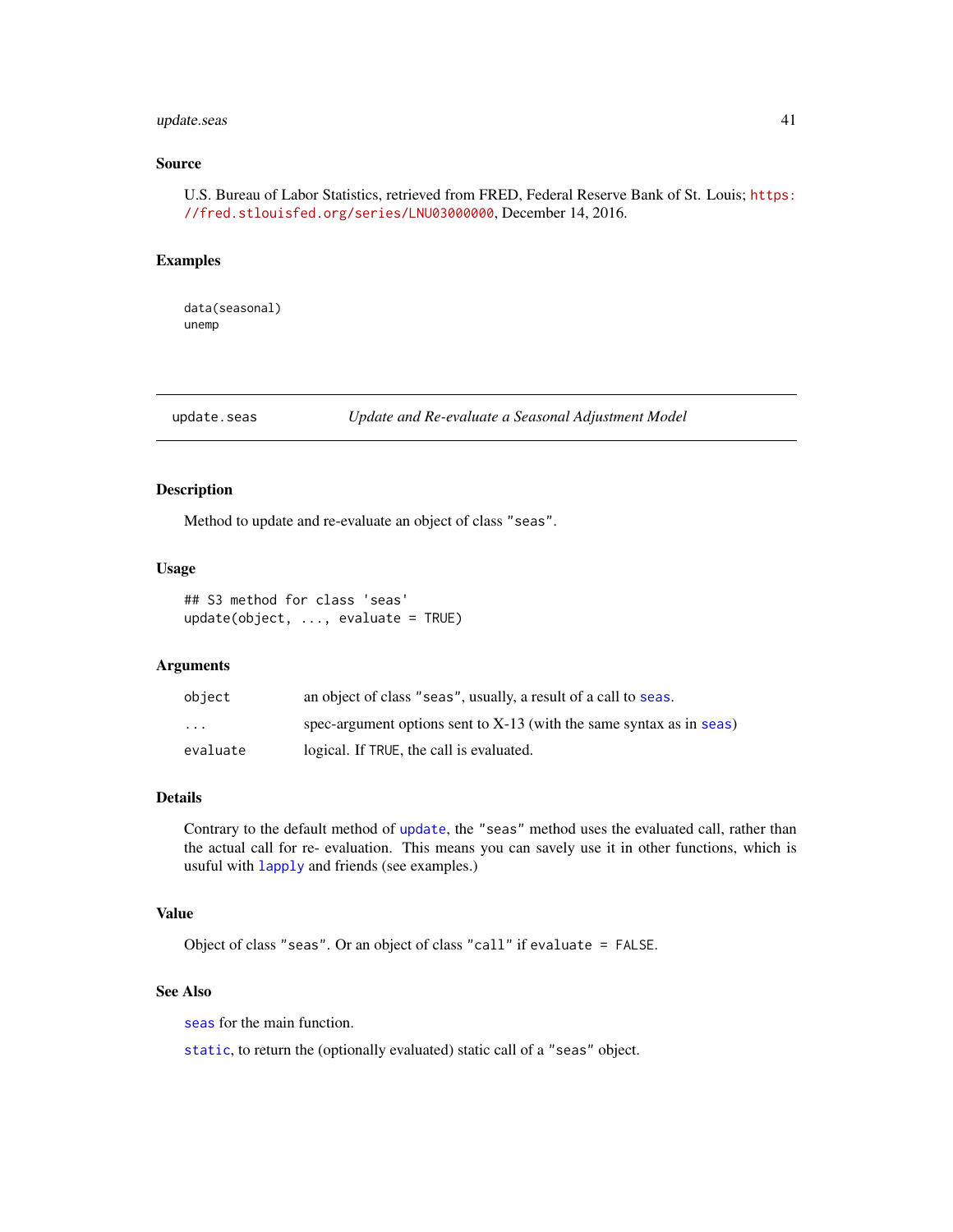#### Examples

```
## Not run:
# updating the call
m <- seas(AirPassengers)
update(m, x11 = "")update(m, x = sqrt(AirPassengers), x11 = "")
# 'update' can be also used with lapply (or mapply)
# a list of time series
dta <- list(fdeaths = fdeaths, mdeaths = mdeaths)
# use 'seas' via lapply
11 \leftarrow \text{lapply}(dta, \text{ seas}, \text{ x11} = \text{""})# use 'update' via lapply
lapply(11, update, arima.model = c(0, 1, 1, 0, 1, 1))## End(Not run)
```
<span id="page-41-1"></span>view *Interactively Modify a Seasonal Adjustment Model*

# Description

Interactively modify a "seas" object. The goal of view is to summarize all relevant options, plots and statistics of a seasonal adjustment model. The view function in the seasonal package imports the identical [view](#page-41-1) function from the seasonalview package, so there is no need to explicitly load the seasonalview package.

#### Usage

 $view(x = NULL, story = NULL, quiet = TRUE, ...)$ 

#### Arguments

| x     | an object of class "seas".                                                                                              |
|-------|-------------------------------------------------------------------------------------------------------------------------|
| story | character, local file path or URL to an ". Rmd" file.                                                                   |
| quiet | logical, if TRUE (default), error messages from calls in view are not shown in the<br>console.                          |
| .     | arguments passed to runApp. E.g., for selecting if the GUI should open in the<br>browser or in the RStudio viewer pane. |

<span id="page-41-0"></span>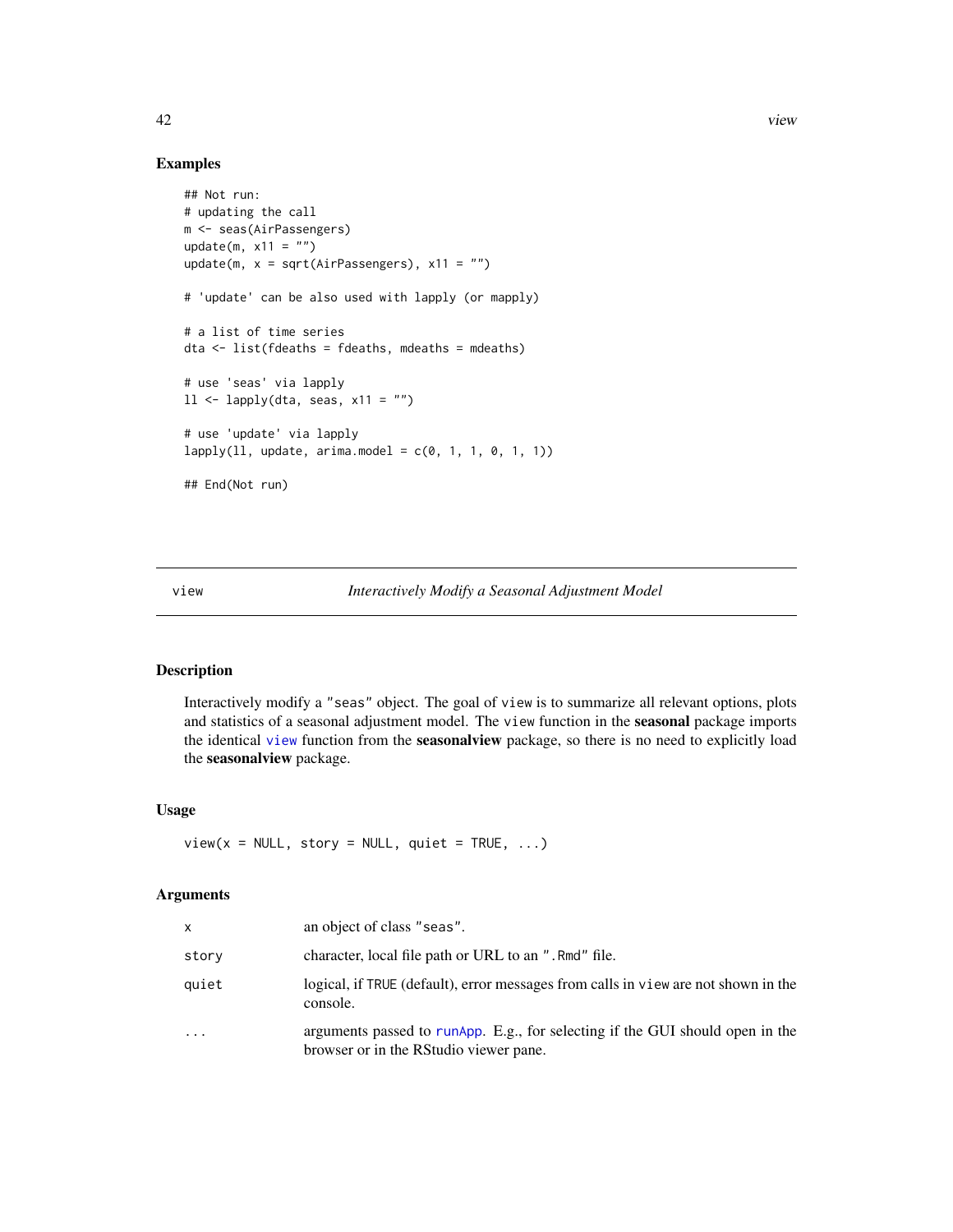<span id="page-42-0"></span>view 43

#### Details

Frequently used options can be modified using the drop down selectors in the upper left box. Each change will result in a re-estimation of the seasonal adjustment model. The R-call, the X-13 call, the graphical output and the summary are updated accordingly.

Alternatively, the R call can be modified manually in the lower left box. Click 'Run Call' to reestimate the model and to adjust the option selectors, the graphical output, and the summary. With the 'To console' button, the GUI is closed and the call is imported to R. The 'Static' button substitutes automatic procedures by the automatically chosen spec-argument options, in the same way as the [static](#page-34-1) function.

If you are familiar with the  $X-13$  spec syntax, you can modify the  $X-13$  call, with the same consequences as when modifying the R call.

The lower right panel shows the summary, as described in the help page of [summary.seas](#page-35-1). The 'X-13 output' button opens the complete output of X-13 in a separate tab or window.

If you have the x13story package installed (not yet on CRAN, see references), you can call the function with the story argument. This will render an R Markdown document and produce a *story* on seasonal adjustment that can be manipulated interactively.

# Value

view returns an object of class "seas", the modified model; or NULL, if the story argument is supplied.

#### References

Seasonal vignette with a more detailed description: [http://www.seasonal.website/seasonal.](http://www.seasonal.website/seasonal.html) [html](http://www.seasonal.website/seasonal.html)

Development version of the x13story package: <https://github.com/christophsax/x13story>

#### Examples

```
## Not run:
m <- seas(AirPassengers)
view(m)
# store the model after closing the GUI, for further processing in R
m.upd \leq view(m)
```
## End(Not run)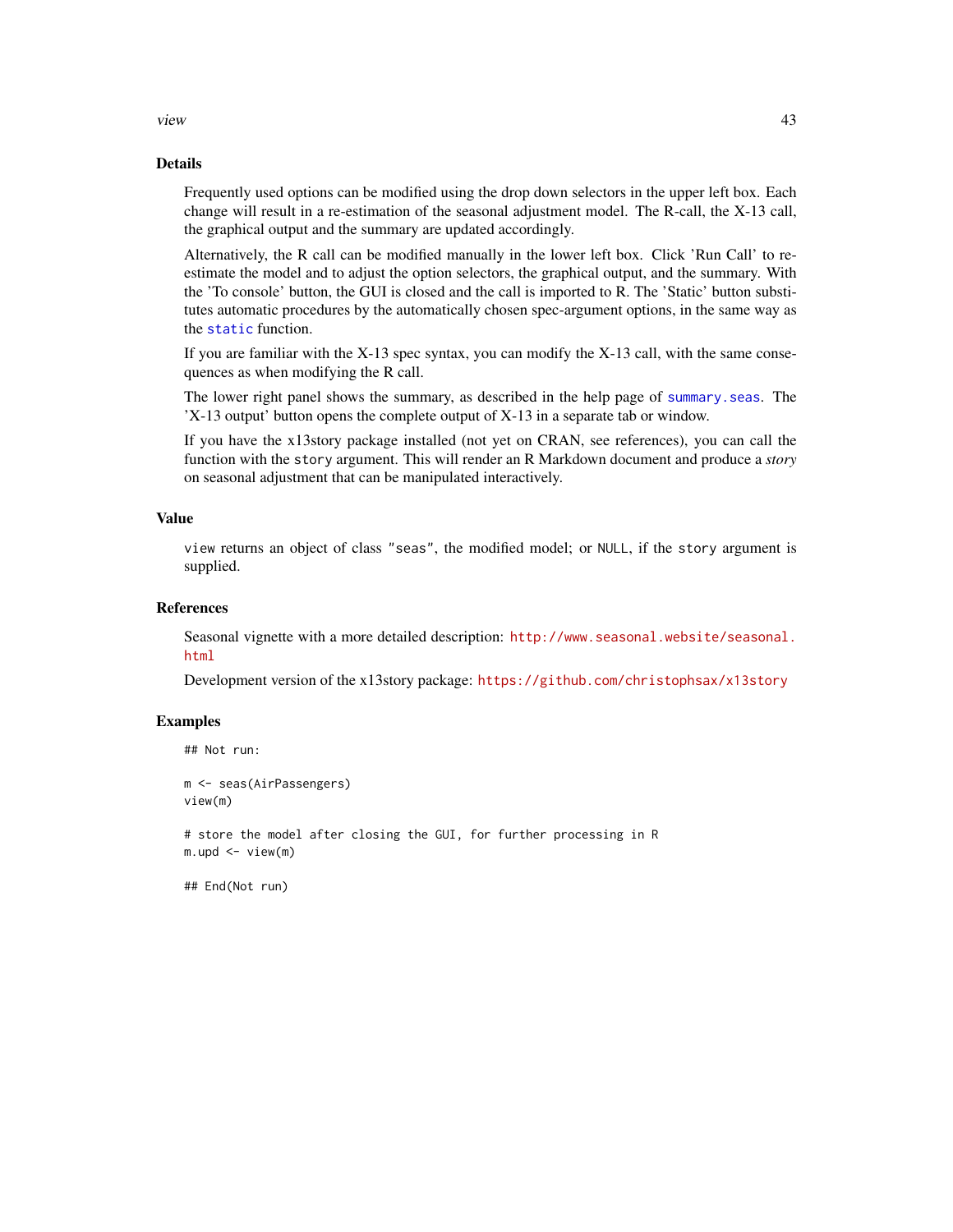# <span id="page-43-0"></span>Index

∗Topic datasets cpi, [6](#page-5-0) easter, [7](#page-6-0) exp, [7](#page-6-0) iip, [14](#page-13-0) SPECS, [34](#page-33-0) unemp, [40](#page-39-0) ∗Topic package seasonal-package, [2](#page-1-0) AIC.seas *(*udg*)*, [39](#page-38-0) arimamodel, [4](#page-3-0) as.data.frame.seas, [5](#page-4-0) as.data.frame.summary.seas *(*as.data.frame.seas*)*, [5](#page-4-0) as.Date, *[10](#page-9-0)* BIC.seas *(*udg*)*, [39](#page-38-0) browseURL, *[19](#page-18-0)* checkX13, [6](#page-5-0) cny *(*easter*)*, [7](#page-6-0) cpi, [6](#page-5-0) Date, *[10](#page-9-0)* diwali *(*easter*)*, [7](#page-6-0) easter, [7](#page-6-0) exp, [7](#page-6-0) final, [8,](#page-7-0) *[22](#page-21-0)* fivebestmdl, [9](#page-8-0) genhol, *[7](#page-6-0)*, [10](#page-9-0) getCall, *[36](#page-35-0)* identify.seas, [13](#page-12-0) iip, [14](#page-13-0) imp *(*exp*)*, [7](#page-6-0) import.spc, [15,](#page-14-0) *[17,](#page-16-0) [18](#page-17-0)* import.ts, *[15](#page-14-0)*, [17](#page-16-0)

INSPDATA *(*SPECS*)*, [34](#page-33-0) inspect *(*arimamodel*)*, [4](#page-3-0) irregular *(*final*)*, [8](#page-7-0) lapply, *[41](#page-40-0)* logLik.seas *(*udg*)*, [39](#page-38-0) monthplot.seas *(*plot.seas*)*, [21](#page-20-0) na.x13, [18](#page-17-0) nobs.seas *(*udg*)*, [39](#page-38-0) original *(*final*)*, [8](#page-7-0) out, *[10](#page-9-0)*, [19,](#page-18-0) *[24,](#page-23-0) [25](#page-24-0)*, *[34](#page-33-0)*, *[38](#page-37-0)*, *[40](#page-39-0)* outlier, [20](#page-19-0) plot.seas, *[10](#page-9-0)*, [21,](#page-20-0) *[34](#page-33-0)*, *[38](#page-37-0)*, *[40](#page-39-0)* predict.seas, [22](#page-21-0) print.import.spc *(*import.spc*)*, [15](#page-14-0) print.summary.seas *(*summary.seas*)*, [36](#page-35-0) qs, *[37](#page-36-0)* qs *(*udg*)*, [39](#page-38-0) residplot *(*plot.seas*)*, [21](#page-20-0) residuals.seas *(*final*)*, [8](#page-7-0) runApp, *[4](#page-3-0)*, *[42](#page-41-0)* seas, *[3](#page-2-0)*, *[9](#page-8-0)[–11](#page-10-0)*, *[15](#page-14-0)*, *[18](#page-17-0)*, *[20](#page-19-0)[–23](#page-22-0)*, [23,](#page-22-0) *[32](#page-31-0)*, *[34](#page-33-0)*, *[36](#page-35-0)*, *[38](#page-37-0)*, *[40,](#page-39-0) [41](#page-40-0)* seasonal, *[6](#page-5-0)* seasonal *(*seasonal-package*)*, [2](#page-1-0) seasonal-package, [2](#page-1-0) series, *[8](#page-7-0)[–10](#page-9-0)*, *[24,](#page-23-0) [25](#page-24-0)*, [27,](#page-26-0) *[34](#page-33-0)*, *[38](#page-37-0)*, *[40](#page-39-0)* spc, [33](#page-32-0) SPECS, [34](#page-33-0) Startup, *[3](#page-2-0)* static, *[25](#page-24-0)*, [35,](#page-34-0) *[41](#page-40-0)*, *[43](#page-42-0)* summary.seas, [36,](#page-35-0) *[43](#page-42-0)* suppressPackageStartupMessages, *[3](#page-2-0)*

transformfunction, [38](#page-37-0)